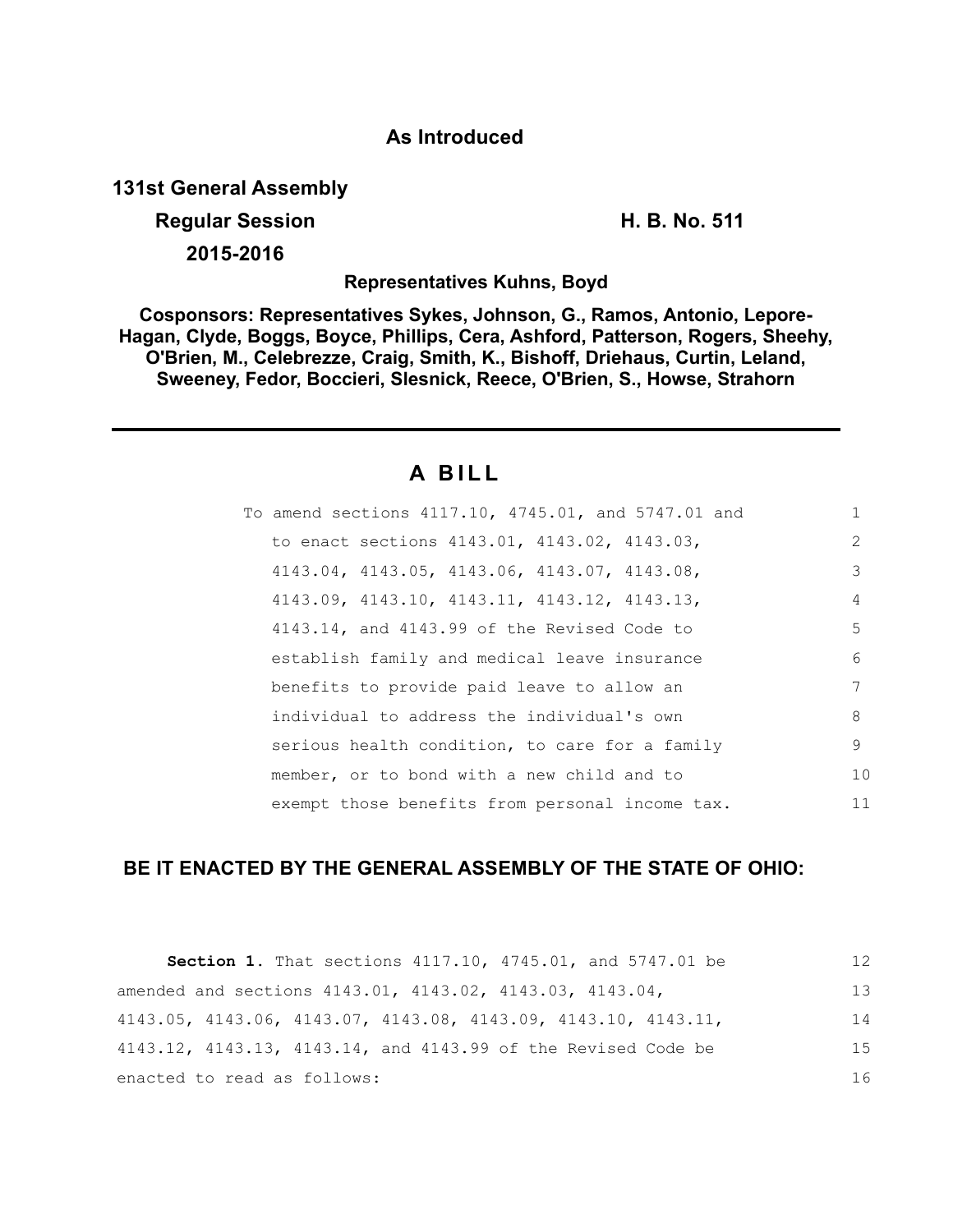#### **H. B. No. 511 Page 2 As Introduced**

**Sec. 4117.10.** (A) An agreement between a public employer and an exclusive representative entered into pursuant to this chapter governs the wages, hours, and terms and conditions of public employment covered by the agreement. If the agreement provides for a final and binding arbitration of grievances, public employers, employees, and employee organizations are subject solely to that grievance procedure and the state personnel board of review or civil service commissions have no jurisdiction to receive and determine any appeals relating to matters that were the subject of a final and binding grievance procedure. Where no agreement exists or where an agreement makes no specification about a matter, the public employer and public employees are subject to all applicable state or local laws or ordinances pertaining to the wages, hours, and terms and conditions of employment for public employees. All of the following prevail over conflicting provisions of agreements between employee organizations and public employers: (1) Laws pertaining to any of the following subjects: (a) Civil rights; (b) Affirmative action; (c) Unemployment compensation; (d) Workers' compensation; (e) The retirement of public employees; (f) Residency requirements; (g) The minimum educational requirements contained in the Revised Code pertaining to public education including the requirement of a certificate by the fiscal officer of a school 17 18 19 20 21 22 23 24 25 26 27 28 29 30 31 32 33 34 35 36 37 38 39 40 41 42 43

district pursuant to section 5705.41 of the Revised Code;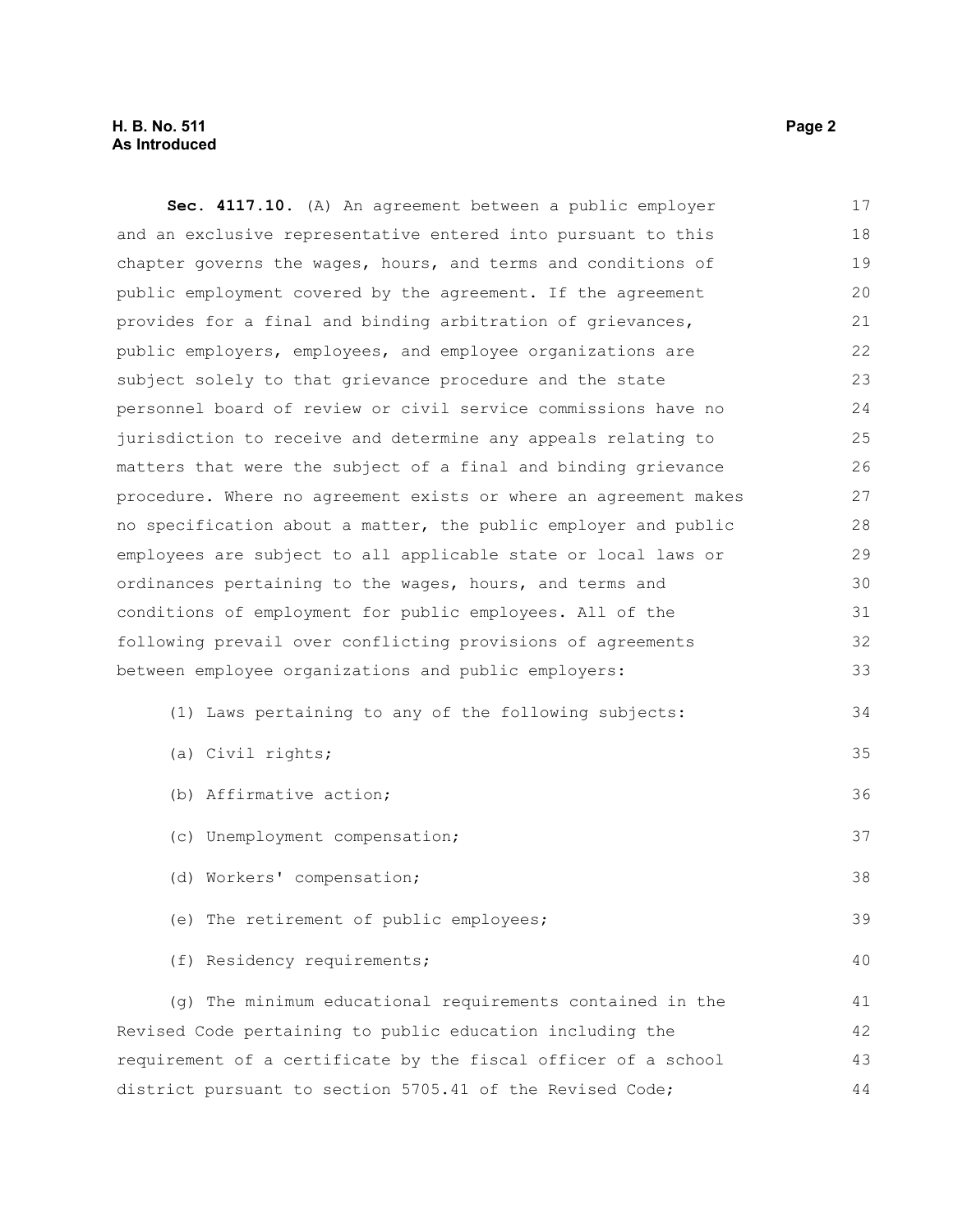#### **H. B. No. 511 Page 3 As Introduced**

(h) The provisions of division (A) of section 124.34 of the Revised Code governing the disciplining of officers and employees who have been convicted of a felony; 45 46 47

(i) The minimum standards promulgated by the state board of education pursuant to division (D) of section 3301.07 of the Revised Code. 48 49 50

(2) The law pertaining to the leave of absence and compensation provided under section 5923.05 of the Revised Code, if the terms of the agreement contain benefits which are less than those contained in that section or the agreement contains no such terms and the public authority is the state or any agency, authority, commission, or board of the state or if the public authority is another entity listed in division (B) of section 4117.01 of the Revised Code that elects to provide leave of absence and compensation as provided in section 5923.05 of the Revised Code; 51 52 53 54 55 56 57 58 59  $60$ 

(3) The law pertaining to the leave established under section 5906.02 of the Revised Code, if the terms of the agreement contain benefits that are less than those contained in section 5906.02 of the Revised Code;

(4) The law pertaining to excess benefits prohibited under section 3345.311 of the Revised Code with respect to an agreement between an employee organization and a public employer entered into on or after the effective date of this amendment September 29, 2015;

(5) The law pertaining to family and medical leave insurance benefits provided under Chapter 4143. of the Revised Code, if the terms of the agreement contain benefits less than those contained in that chapter. 70 71 72 73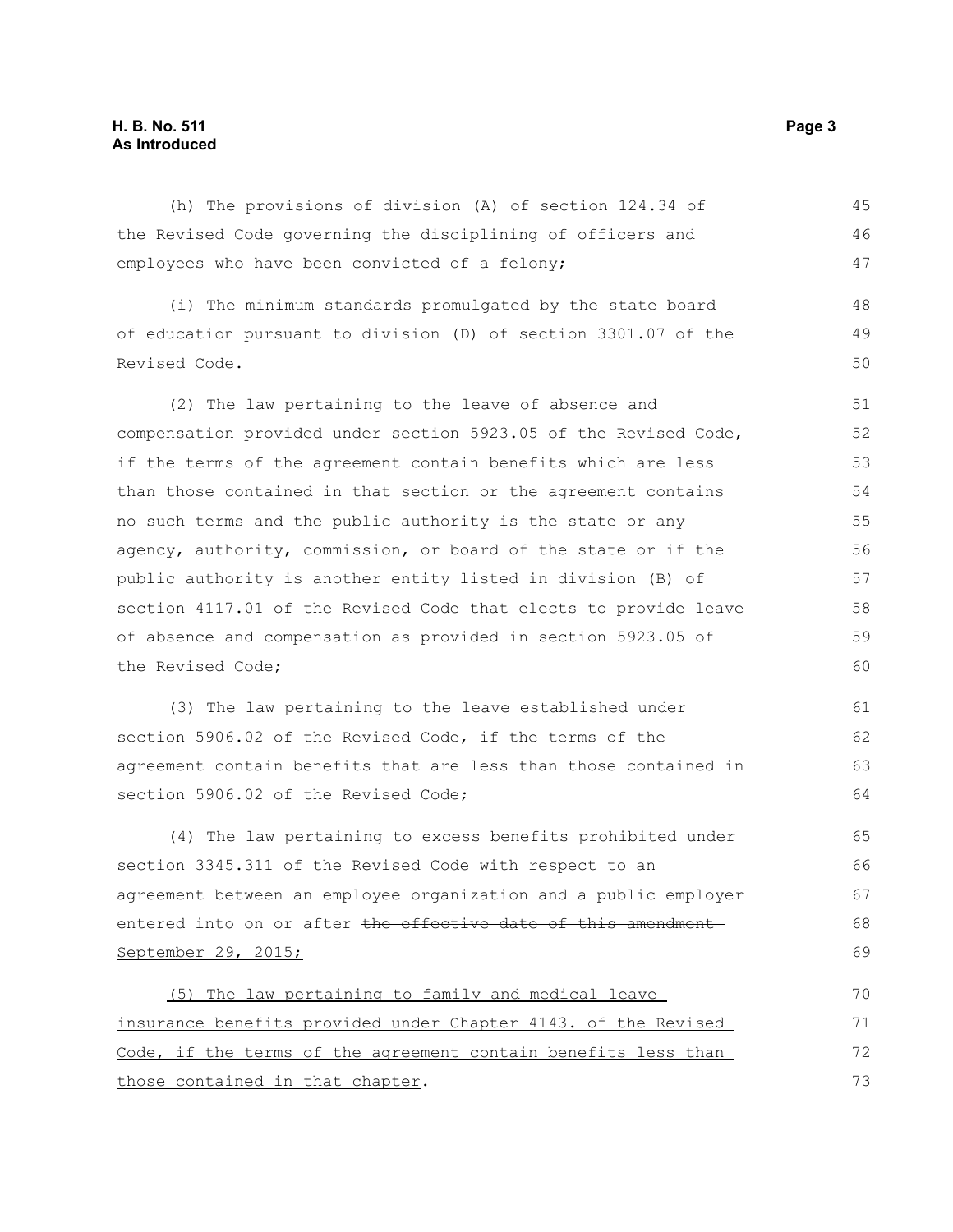Except for sections 306.08, 306.12, 306.35, and 4981.22 of the Revised Code and arrangements entered into thereunder, and section 4981.21 of the Revised Code as necessary to comply with section 13(c) of the "Urban Mass Transportation Act of 1964," 87 Stat. 295, 49 U.S.C.A. 1609(c), as amended, and arrangements entered into thereunder, this chapter prevails over any and all other conflicting laws, resolutions, provisions, present or future, except as otherwise specified in this chapter or as otherwise specified by the general assembly. Nothing in this section prohibits or shall be construed to invalidate the provisions of an agreement establishing supplemental workers' compensation-or-, unemployment compensation, or family and medical leave insurance benefits or exceeding minimum requirements contained in the Revised Code pertaining to public education or the minimum standards promulgated by the state board of education pursuant to division (D) of section 3301.07 of the Revised Code. 74 75 76 77 78 79 80 81 82 83 84 85 86 87 88 89 90

(B) The public employer shall submit a request for funds necessary to implement an agreement and for approval of any other matter requiring the approval of the appropriate legislative body to the legislative body within fourteen days of the date on which the parties finalize the agreement, unless otherwise specified, but if the appropriate legislative body is not in session at the time, then within fourteen days after it convenes. The legislative body must approve or reject the submission as a whole, and the submission is deemed approved if the legislative body fails to act within thirty days after the public employer submits the agreement. The parties may specify that those provisions of the agreement not requiring action by a legislative body are effective and operative in accordance with the terms of the agreement, provided there has been compliance 91 92 93 94 95 96 97 98 99 100 101 102 103 104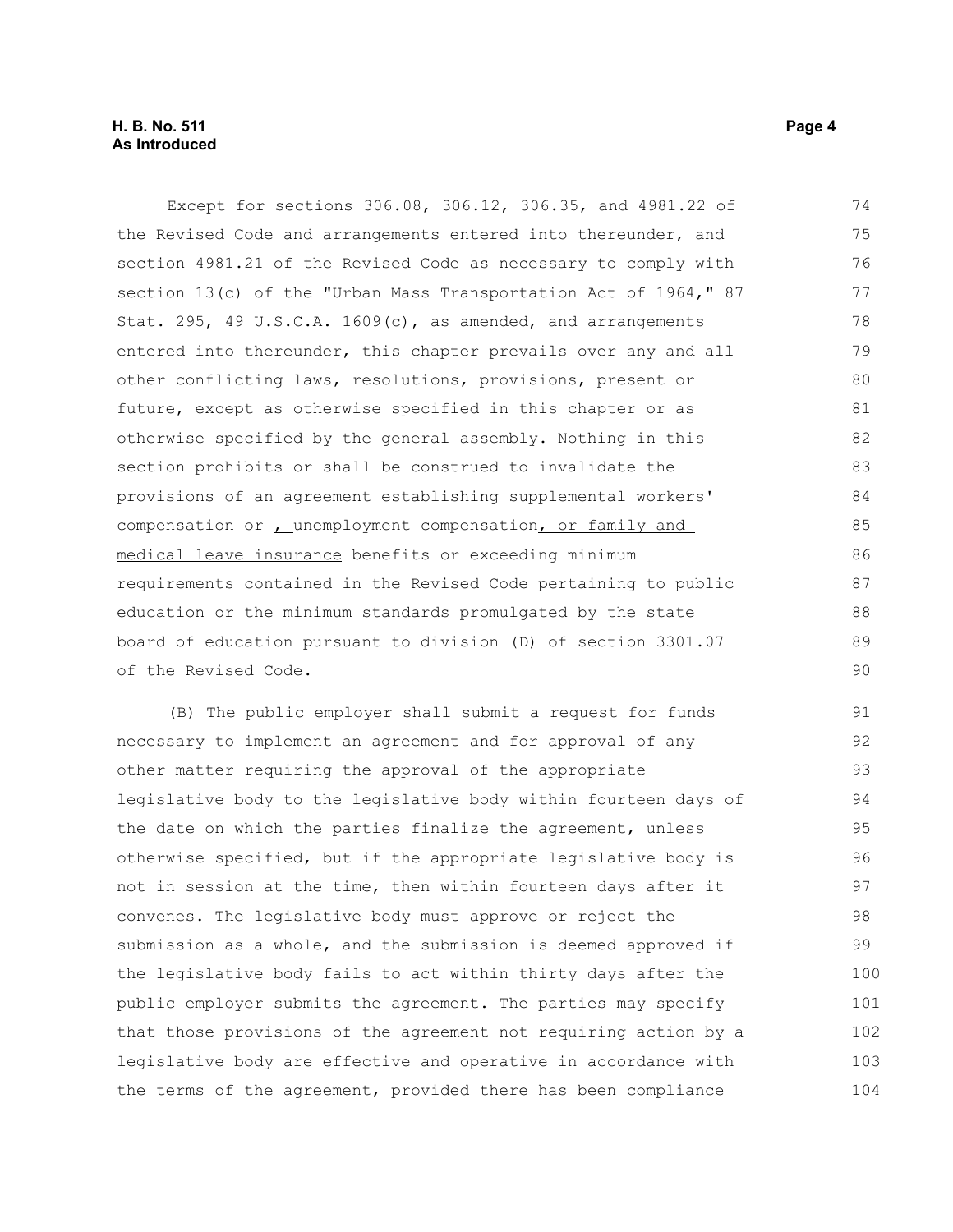#### **H. B. No. 511 Page 5 As Introduced**

with division (C) of this section. If the legislative body rejects the submission of the public employer, either party may reopen all or part of the entire agreement. 105 106 107

As used in this section, "legislative body" includes the governing board of a municipal corporation, school district, college or university, village, township, or board of county commissioners or any other body that has authority to approve the budget of their public jurisdiction and, with regard to the state, "legislative body" means the controlling board. 108 109 110 111 112 113

(C) The chief executive officer, or the chief executive officer's representative, of each municipal corporation, the designated representative of the board of education of each school district, college or university, or any other body that has authority to approve the budget of their public jurisdiction, the designated representative of the board of county commissioners and of each elected officeholder of the county whose employees are covered by the collective negotiations, and the designated representative of the village or the board of township trustees of each township is responsible for negotiations in the collective bargaining process; except that the legislative body may accept or reject a proposed collective bargaining agreement. When the matters about which there is agreement are reduced to writing and approved by the employee organization and the legislative body, the agreement is binding upon the legislative body, the employer, and the employee organization and employees covered by the agreement. 114 115 116 117 118 119 120 121 122 123 124 125 126 127 128 129 130 131

(D) There is hereby established an office of collective bargaining in the department of administrative services for the purpose of negotiating with and entering into written agreements 132 133 134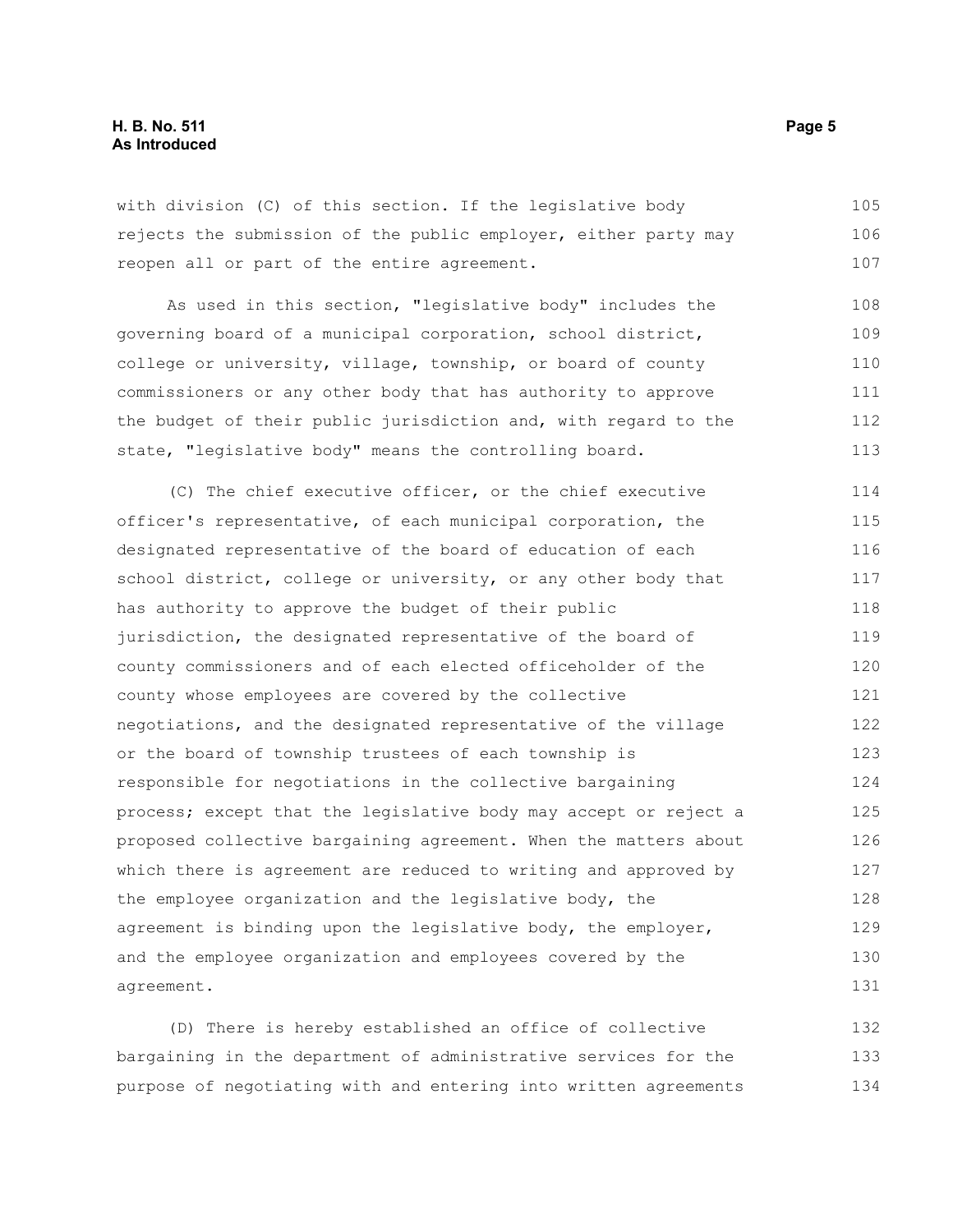between state agencies, departments, boards, and commissions and the exclusive representative on matters of wages, hours, terms and other conditions of employment and the continuation, modification, or deletion of an existing provision of a collective bargaining agreement. Nothing in any provision of law to the contrary shall be interpreted as excluding the bureau of workers' compensation and the industrial commission from the preceding sentence. This office shall not negotiate on behalf of other statewide elected officials or boards of trustees of state institutions of higher education who shall be considered as separate public employers for the purposes of this chapter; however, the office may negotiate on behalf of these officials or trustees where authorized by the officials or trustees. The staff of the office of collective bargaining are in the unclassified service. The director of administrative services shall fix the compensation of the staff. The office of collective bargaining shall: (1) Assist the director in formulating management's philosophy for public collective bargaining as well as planning bargaining strategies; (2) Conduct negotiations with the exclusive representatives of each employee organization; (3) Coordinate the state's resources in all mediation, fact-finding, and arbitration cases as well as in all labor disputes; (4) Conduct systematic reviews of collective bargaining agreements for the purpose of contract negotiations; (5) Coordinate the systematic compilation of data by all agencies that is required for negotiating purposes; 135 136 137 138 139 140 141 142 143 144 145 146 147 148 149 150 151 152 153 154 155 156 157 158 159 160 161 162 163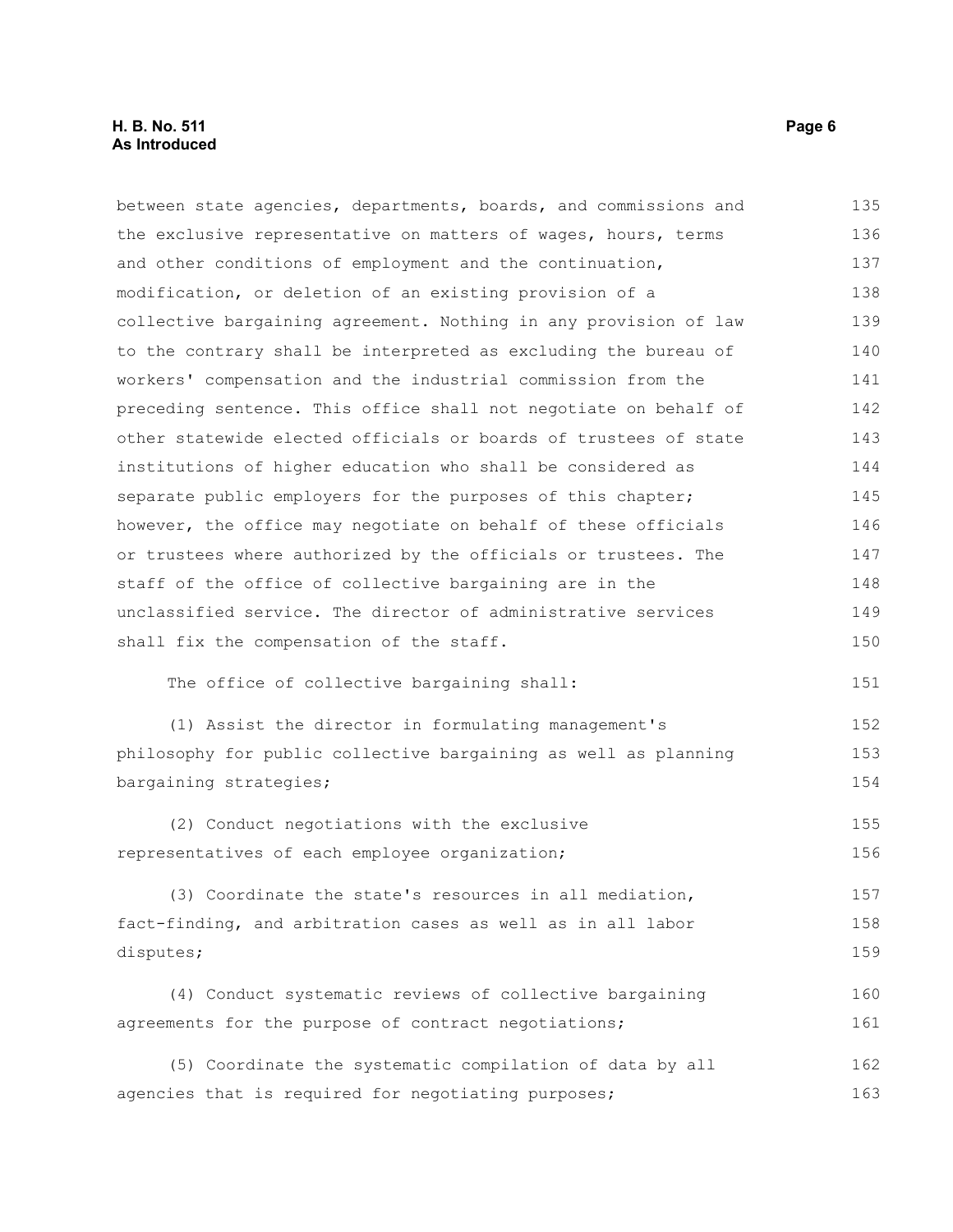| (6) Prepare and submit an annual report and other reports             | 164 |
|-----------------------------------------------------------------------|-----|
| as requested to the governor and the general assembly on the          | 165 |
| implementation of this chapter and its impact upon state              | 166 |
| government.                                                           | 167 |
| Sec. 4143.01. As used in this chapter:                                | 168 |
| (A) "Average weekly wage" means the amount obtained by                | 169 |
| dividing an employee's total wages for all qualifying weeks           | 170 |
| during the employee's base period by the number of qualifying         | 171 |
| weeks in the employee's base period.                                  | 172 |
| (B) (1) "Base period" means the first four of the last five           | 173 |
| completed calendar quarters immediately preceding the first day       | 174 |
| of an individual's twelve-month period, except as provided in         | 175 |
| division (B)(2) of this section.                                      | 176 |
| (2) If an individual does not have sufficient qualifying              | 177 |
| weeks and wages in the base period to be eligible for family and      | 178 |
| medical leave insurance benefits, the individual's base period        | 179 |
| shall be the four most recently completed calendar quarters           | 180 |
| preceding the first day of the individual's twelve-month period.      | 181 |
| Such base period shall be known as the "alternate base period."       | 182 |
| <u>No calendar quarter in a base period or alternate base period </u> | 183 |
| shall be used to establish a subsequent benefit year.                 | 184 |
| (3) For purposes of determining the weeks that comprise a             | 185 |
| completed calendar quarter under this division, only those weeks      | 186 |
| ending at midnight Saturday within the calendar quarter shall be      | 187 |
| utilized.                                                             | 188 |
| (C) "Child" means a biological, adopted, or foster son or             | 189 |
| daughter, a stepson or stepdaughter, a legal ward, or a son or        | 190 |
| daughter of a person standing in loco parentis.                       | 191 |
| (D) "Contributions" means the money payments to the family            | 192 |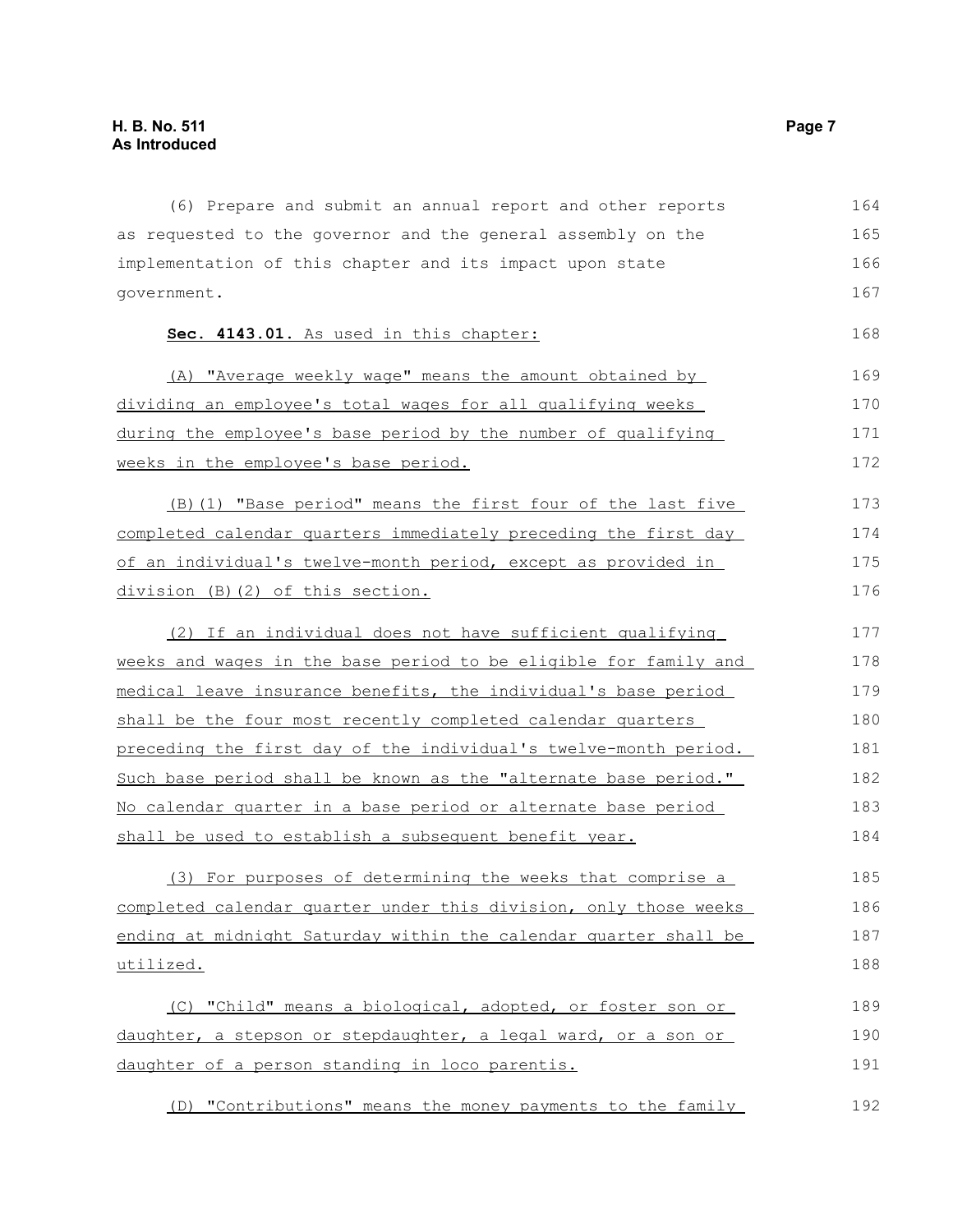| and medical leave insurance fund made by employers under section | 193 |
|------------------------------------------------------------------|-----|
| 4143.10 of the Revised Code.                                     | 194 |
| (E) "Eligible individual" means an individual who                | 195 |
| satisfies the requirements of section 4143.03 of the Revised     | 196 |
| Code to receive family and medical leave insurance benefits.     | 197 |
| (F) "Employee" and "employer" have the same meanings as in       | 198 |
| section 4113.51 of the Revised Code.                             | 199 |
| (G) "Family and medical leave insurance benefits" means          | 200 |
| money payments payable to an individual who has established      | 201 |
| benefit rights under this chapter.                               | 202 |
| (H) "Family member" means a person for whom an employee          | 203 |
| may take Family and Medical Leave Act leave, and includes a      | 204 |
| child, parent, or spouse.                                        | 205 |
| (I) "Family and Medical Leave Act" means the "Family and         | 206 |
| Medical Leave Act of 1993," 107 Stat. 6, 29 U.S.C. 2601, as      | 207 |
| amended.                                                         | 208 |
| (J) "Family and Medical Leave Act leave" means leave taken       | 209 |
| from work and all other benefits authorized under the Family and | 210 |
| Medical Leave Act.                                               | 211 |
| (K) "Health care professional" means any of the following:       | 212 |
| (1) A dentist or dental hygienist licensed under Chapter         | 213 |
| 4715. of the Revised Code;                                       | 214 |
| (2) A registered nurse, clinical nurse specialist,               | 215 |
| certified nurse-midwife, or licensed practical nurse licensed or | 216 |
| certified under Chapter 4723. of the Revised Code;               | 217 |
| (3) A person licensed under Chapter 4729. of the Revised         | 218 |
| Code to practice as a pharmacist;                                | 219 |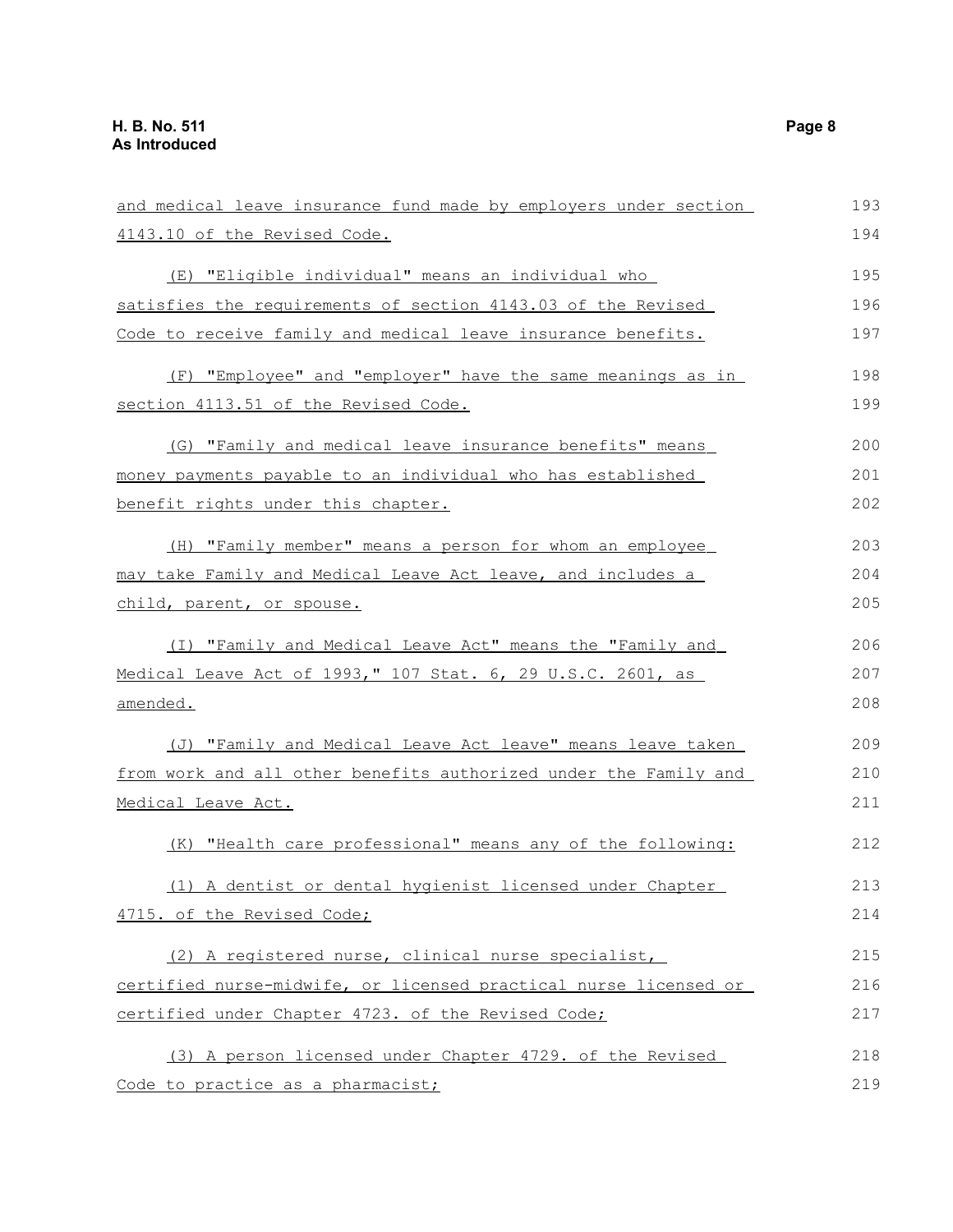| (4) A person authorized under Chapter 4730. of the Revised       | 220 |
|------------------------------------------------------------------|-----|
| Code to practice as a physician assistant;                       | 221 |
| (5) A person authorized under Chapter 4731. of the Revised       | 222 |
| Code to practice medicine and surgery, osteopathic medicine and  | 223 |
| surgery, or podiatry;                                            | 224 |
| (6) A psychologist licensed under Chapter 4732. of the           | 225 |
| Revised Code;                                                    | 226 |
| (7) A speech-language pathologist or audiologist licensed        | 227 |
| under Chapter 4753. of the Revised Code;                         | 228 |
| (8) An occupational therapist, physical therapist,               | 229 |
| physical therapist assistant, or athletic trainer licensed under | 230 |
| Chapter 4755. of the Revised Code;                               | 231 |
| (9) A professional clinical counselor, professional              | 232 |
| counselor, independent social worker, or social worker licensed  | 233 |
| under Chapter 4757. of the Revised Code;                         | 234 |
| (10) A dietician licensed under Chapter 4759. of the             | 235 |
| <u>Revised Code.</u>                                             | 236 |
| (L) "Internal Revenue Code" has the same meaning as in           | 237 |
| section 5747.01 of the Revised Code.                             | 238 |
| (M) "Parent" means a biological, foster, or adoptive             | 239 |
| parent, stepparent, legal quardian, or other person who stood in | 240 |
| loco parentis to a person when the person was a child.           | 241 |
| (N) "Qualifying week" means any calendar week in an              | 242 |
| individual's base period with respect to which the individual    | 243 |
| earns or is paid wages. A calendar week with respect to which an | 244 |
| individual earns wages but for which payment was not made within | 245 |
| the base period, when necessary to qualify for family and        | 246 |
| medical leave insurance benefits, may be considered to be a      | 247 |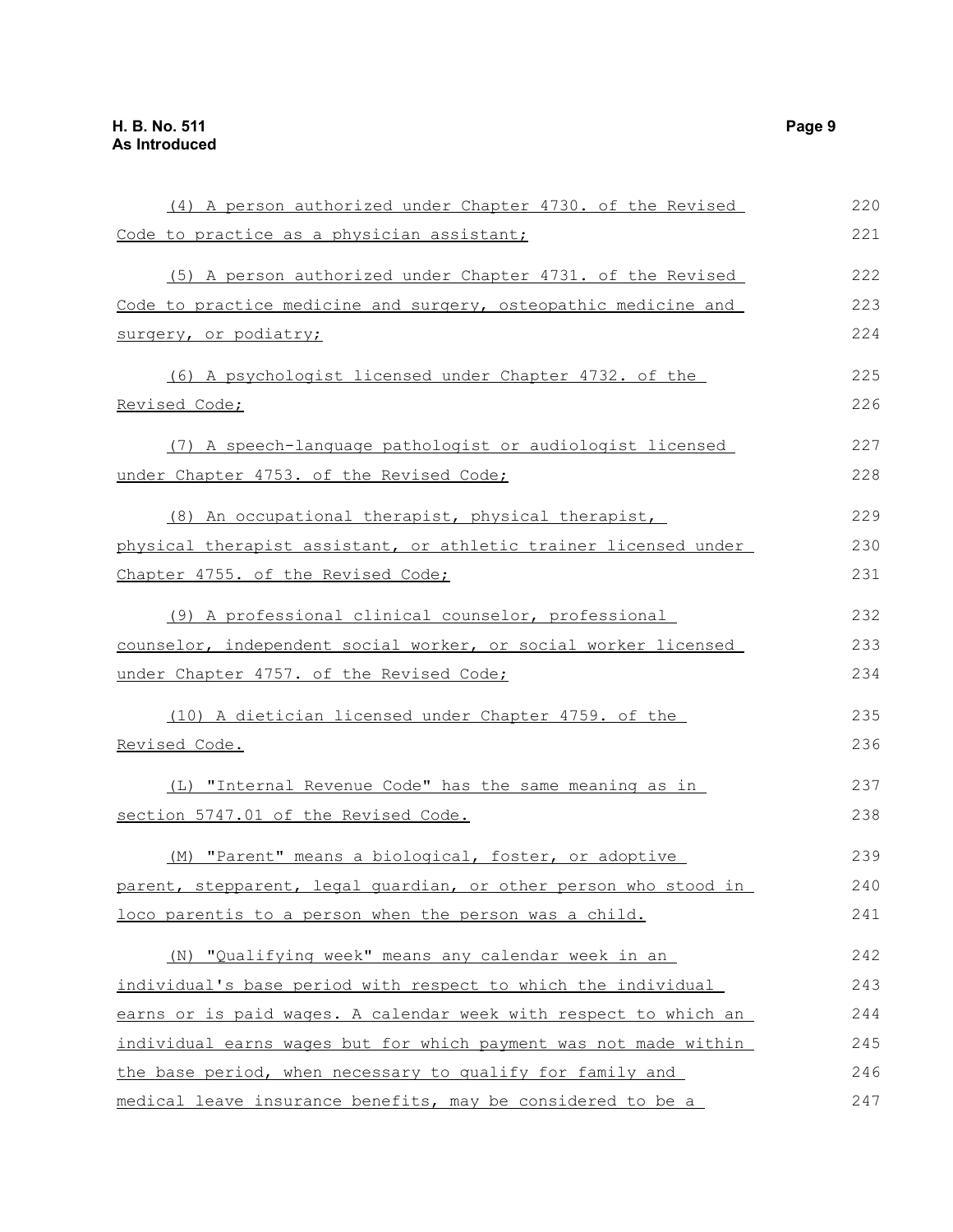| qualifying week. The number of qualifying weeks which may be     | 248 |
|------------------------------------------------------------------|-----|
| established in a calendar quarter shall not exceed the number of | 249 |
| calendar weeks in the quarter.                                   | 250 |
| (0) "Serious health condition" means an illness, injury,         | 251 |
| impairment, or physical or mental condition that involves        | 252 |
| inpatient care in a hospital, hospice, or residential health     | 253 |
| care facility, or continuing treatment or continuing supervision | 254 |
| by a health care professional.                                   | 255 |
| (P) "Statewide average weekly wage" means the amount             | 256 |
| calculated by the director of job and family services in         | 257 |
| accordance with division (B) (3) of section 4141.30 of the       | 258 |
| <u>Revised Code.</u>                                             | 259 |
| (Q) "Twelve-month period" with respect to any individual,        | 260 |
| means the three hundred sixty-five consecutive days that begin   | 261 |
| with the first day an individual establishes a claim for family  | 262 |
| and medical leave insurance benefits.                            | 263 |
| (R) "Wages" means all remuneration payable to an employee        | 264 |
| for personal services performed for an employer, including       | 265 |
| commissions and bonuses, and the reasonable cash value of all    | 266 |
| remuneration payable to an employee in any medium other than     | 267 |
| cash.                                                            | 268 |
| (S) "Weekly benefit amount" means the amount provided in         | 269 |
| section 4143.05 of the Revised Code.                             | 270 |
| (T) "Yearly earnings" means the total wages an individual        | 271 |
| earns for the calendar year.                                     | 272 |
| Sec. 4143.02. (A) There is hereby created the family and         | 273 |
| medical leave insurance program. The director of job and family  | 274 |
| services shall administer and enforce the program in accordance  | 275 |
| with this chapter and shall adopt rules in accordance with       | 276 |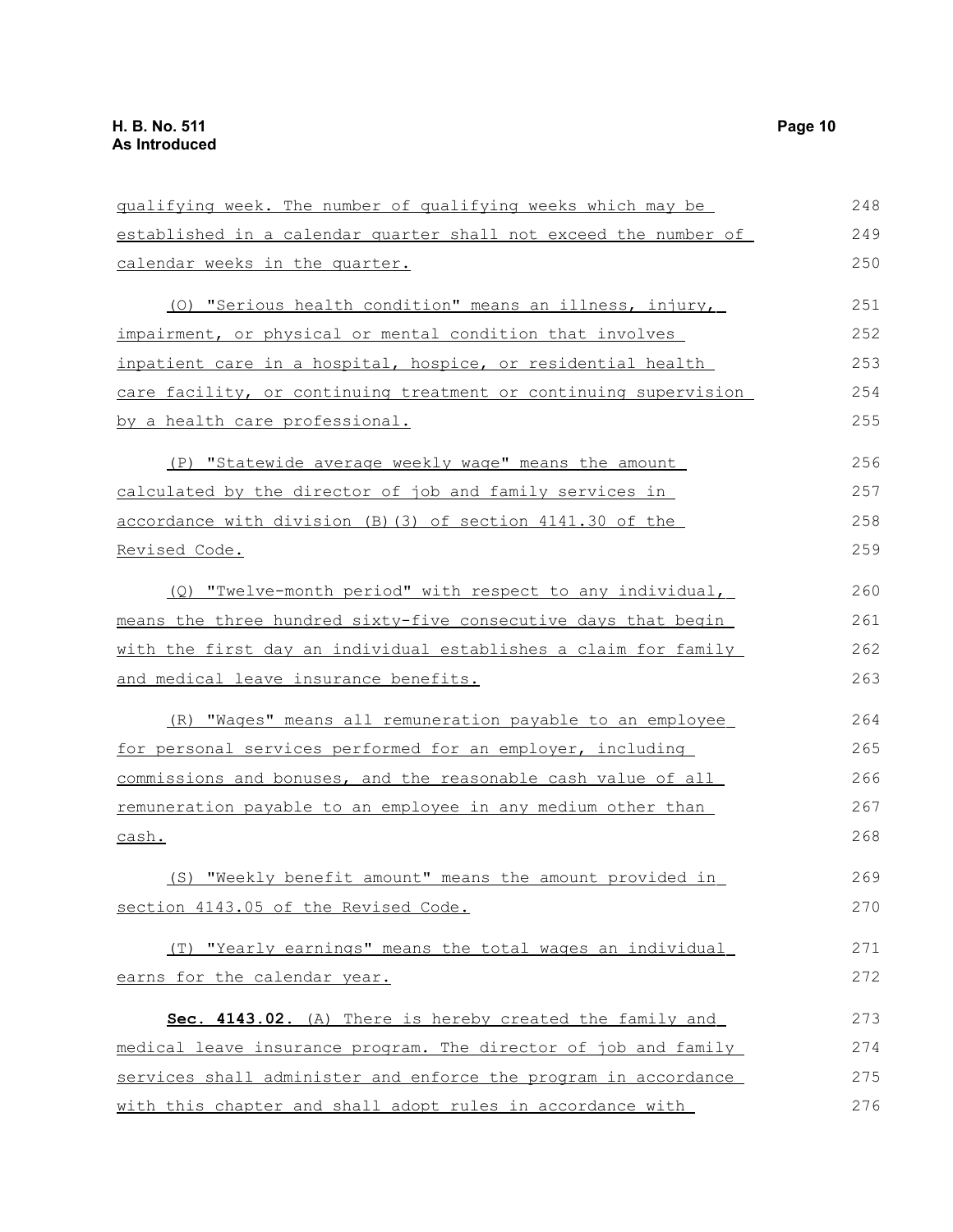Chapter 119. of the Revised Code to establish all of the following with respect to the program: (1) Procedures for an individual to follow to allow the individual to file a claim for family and medical leave insurance benefits under section 4143.03 of the Revised Code; (2) The form an individual shall use to apply for family and medical leave insurance benefits; (3) A sliding scale for determining the amount of the premium each employee shall contribute to the program based on the employee's yearly earnings; (4) The manner and schedule by which an employer shall remit premiums to the director as prescribed by section 4143.10 of the Revised Code; (5) A maximum annual premium an employee shall contribute to the family and medical leave insurance fund created in section 4143.10 of the Revised Code; (6) Procedures to adjust the amounts of the premiums each year to ensure the actuarial soundness of the fund created in section 4143.10 of the Revised Code; (7) Procedures for an employer to follow to allow the employer to make contributions on behalf of an employee to the family and medical leave insurance fund under section 4143.10 of the Revised Code; (8) Procedures for an individual to follow to allow the individual to elect to opt out of participating in the program under section 4143.06 of the Revised Code; (9) The form an individual shall use to elect to opt out of participating in the program; 277 278 279 280 281 282 283 284 285 286 287 288 289 290 291 292 293 294 295 296 297 298 299 300 301 302 303 304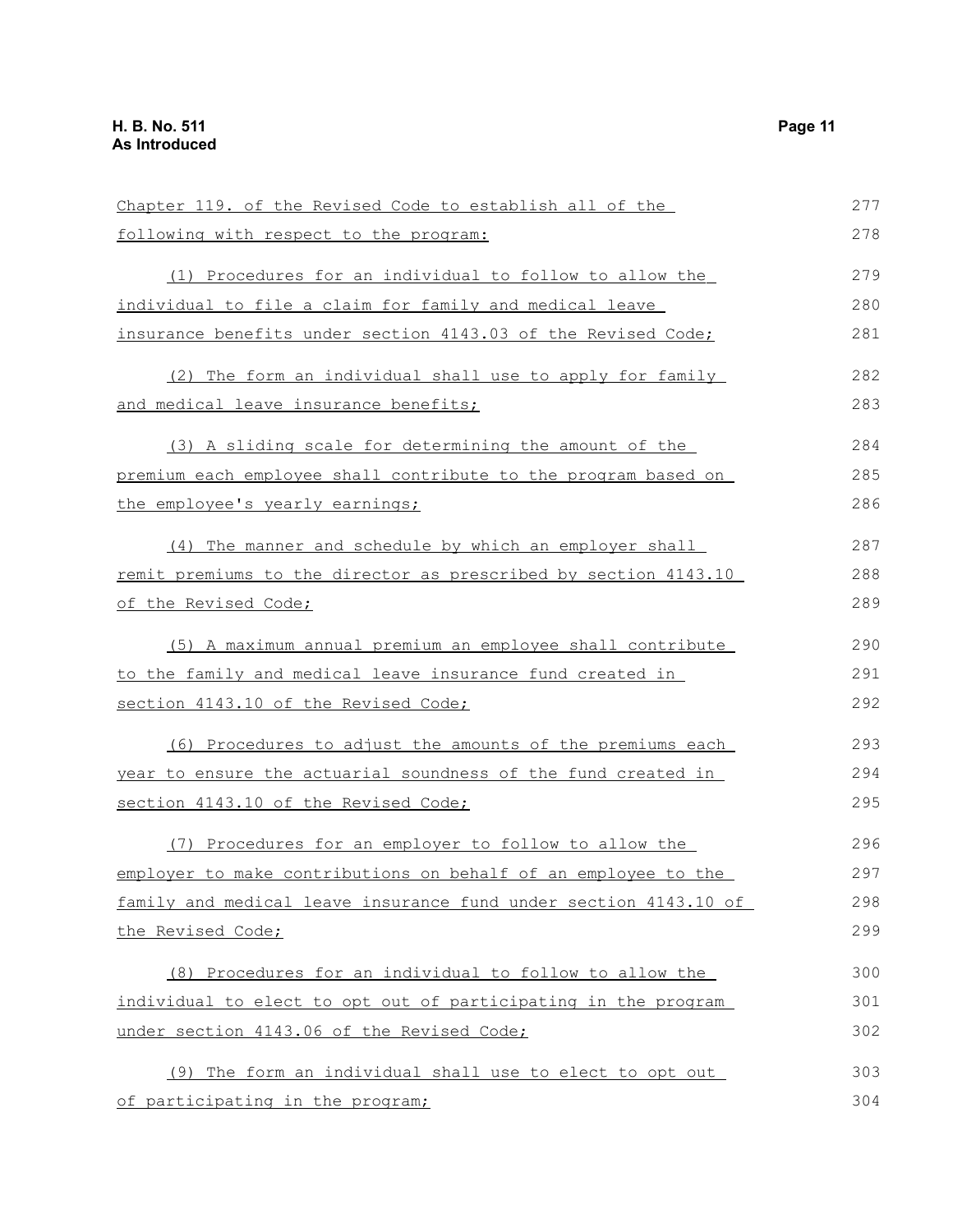| (10) Procedures to recover a payment of benefits made to         | 305 |
|------------------------------------------------------------------|-----|
| an individual in excess of the benefits the individual is        | 306 |
| entitled to receive under section 4143.09 of the Revised Code;   | 307 |
| (11) The time periods during which an independent                | 308 |
| contractor who has elected coverage under section 4143.08 of the | 309 |
| Revised Code may withdraw from coverage.                         | 310 |
| (B) The director may adopt additional rules the director         | 311 |
| considers necessary to administer and enforce the program and    | 312 |
| this chapter.                                                    | 313 |
| Sec. 4143.03. (A) An individual may receive family and           | 314 |
| medical leave insurance benefits for any of the following        | 315 |
| reasons:                                                         | 316 |
| (1) The individual has a serious health condition that           | 317 |
| makes the individual unable to perform the functions of one or   | 318 |
| more of the individual's jobs.                                   | 319 |
| (2) The individual is caring for a new child during the          | 320 |
| first year after the birth or adoption of the child or the       | 321 |
| placement of the child through foster care.                      | 322 |
| (3) The individual is caring for a family member who has a       | 323 |
| serious health condition.                                        | 324 |
| (4) The individual is taking any other leave from work           | 325 |
| authorized by the Family and Medical Leave Act.                  | 326 |
| (B) (1) To be eligible to receive benefits, an individual        | 327 |
| shall do all of the following:                                   | 328 |
| (a) File a claim for benefits in accordance with rules           | 329 |
| adopted by the director of job and family services under section | 330 |
| 4143.02 of the Revised Code;                                     | 331 |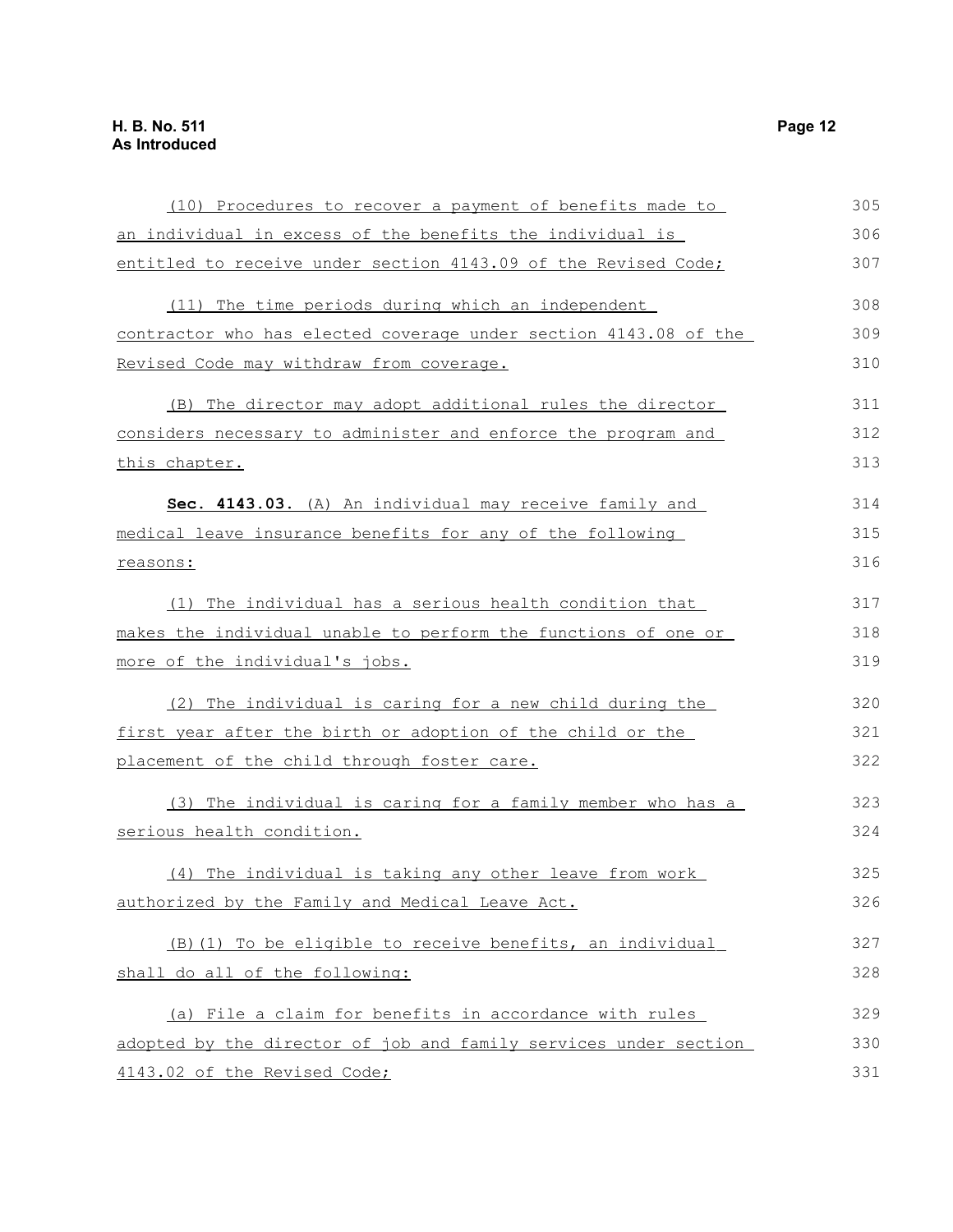| (b) Consent to the release of information that is                | 332 |
|------------------------------------------------------------------|-----|
| considered confidential under section 4143.12 of the Revised     | 333 |
| Code;                                                            | 334 |
| (c) Demonstrate that the individual has been employed by         | 335 |
| and worked for one or more employers for at least six hundred    | 336 |
| eighty hours during the individual's base period;                | 337 |
| (d) Demonstrate that the individual's employer has               | 338 |
| withheld and remitted premiums or made contributions to the      | 339 |
| family and medical leave insurance program for at least one      | 340 |
| year;                                                            | 341 |
| (e) Attest in the claim for benefits that the individual         | 342 |
| notified the individual's employer in writing of the             | 343 |
| individual's intent to take leave for one of the reasons listed  | 344 |
| in division (A) of this section.                                 | 345 |
| (2) The director shall require an individual filing a            | 346 |
| claim for benefits under this section to provide both of the     | 347 |
| following:                                                       | 348 |
| (a) An attestation that the individual is not receiving          | 349 |
| benefits under Chapter 4121., 4123., 4127., 4131., or 4141. of   | 350 |
| the Revised Code in an amount that would exceed the individual's | 351 |
| wages, as determined by the director, when combined with the     | 352 |
| benefits available to the individual under this chapter;         | 353 |
| (b) A certification from a health care professional              | 354 |
| supporting the individual's claim that the individual or a       | 355 |
| family member of the individual has a serious health condition.  | 356 |
| (C)(1) The director shall notify an employer within five         | 357 |
| business days after an individual files a claim for benefits     | 358 |
| under this section that the claim has been filed.                | 359 |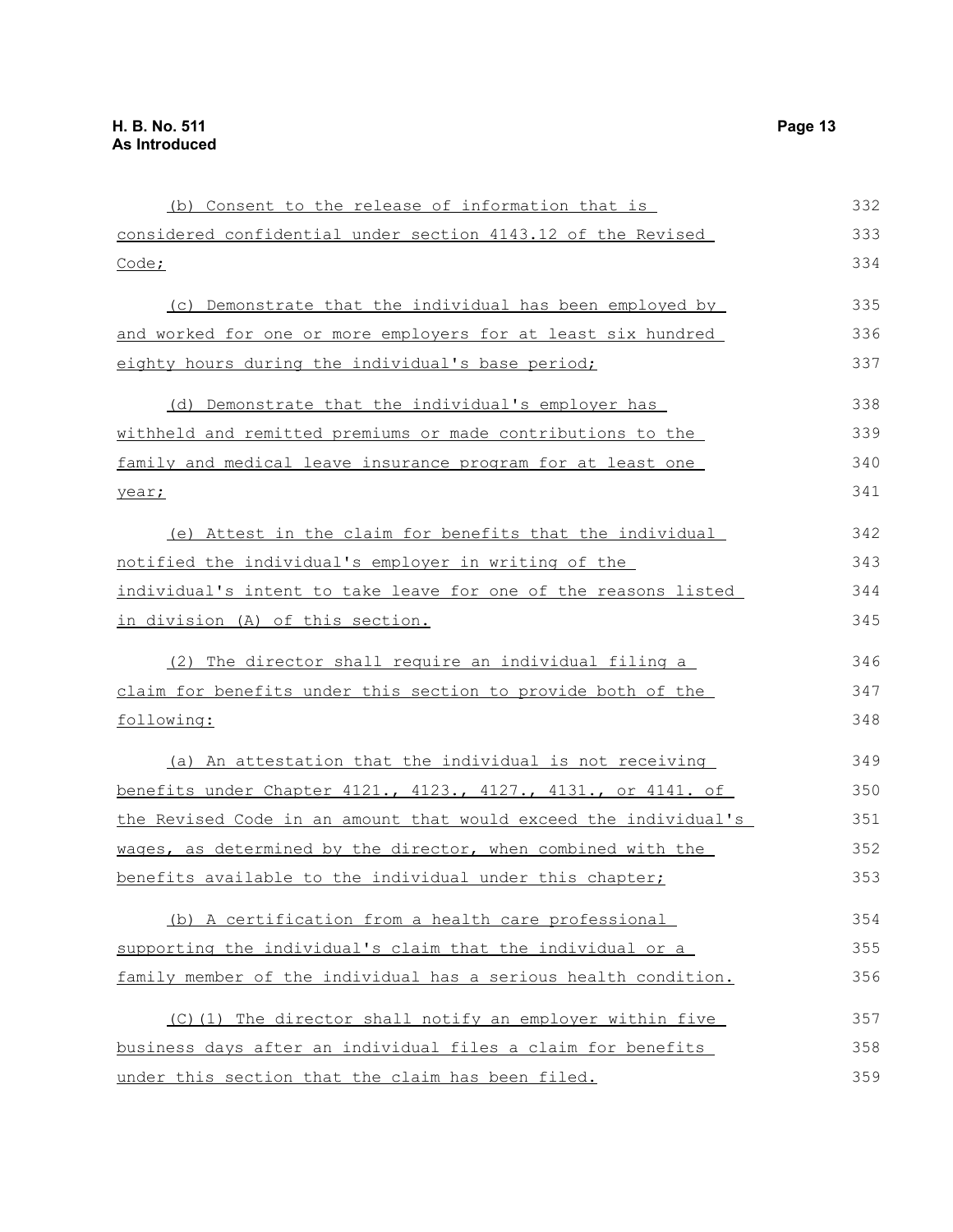| (2) The director shall notify an individual within five          | 360 |
|------------------------------------------------------------------|-----|
| business days after the individual files a claim for benefits    | 361 |
| under this section that the premiums or contributions due under  | 362 |
| section 4143.10 of the Revised Code have not been paid as        | 363 |
| described in division (B) of that section.                       | 364 |
| (D) An individual who meets the requirements of division         | 365 |
| (B) of this section may receive family and medical leave         | 366 |
| insurance benefits regardless of whether the individual is       | 367 |
| currently employed or is working at a different job while taking | 368 |
| leave.                                                           | 369 |
| (E) No claim for benefits or an individual's eligibility         | 370 |
| to receive benefits under this section shall be invalidated for  | 371 |
| any of the following reasons:                                    | 372 |
| (1) A failure to file a claim for benefits;                      | 373 |
| (2) A failure to furnish notice of the intent to take            | 374 |
| leave to an employer;                                            | 375 |
| (3) A failure to submit an attestation or certification          | 376 |
| required by division (B) (2) of this section.                    | 377 |
| (F) An individual whose claim for benefits is denied by          | 378 |
| the director may appeal the decision to the director within      | 379 |
| twenty-one calendar days after the written determination was     | 380 |
| sent to the individual. Within twenty-one days after the receipt | 381 |
| of the appeal, the director shall issue a determination. A       | 382 |
| determination made under this division is final and may be       | 383 |
| appealed pursuant to section 119.12 of the Revised Code.         | 384 |
| Sec. 4143.04. (A) (1) An eligible individual shall serve a       | 385 |
| seven-day waiting period before benefits become payable. The     | 386 |
| waiting period applies only once in a twelve-month period,       | 387 |
| regardless of how often the individual takes leave during the    | 388 |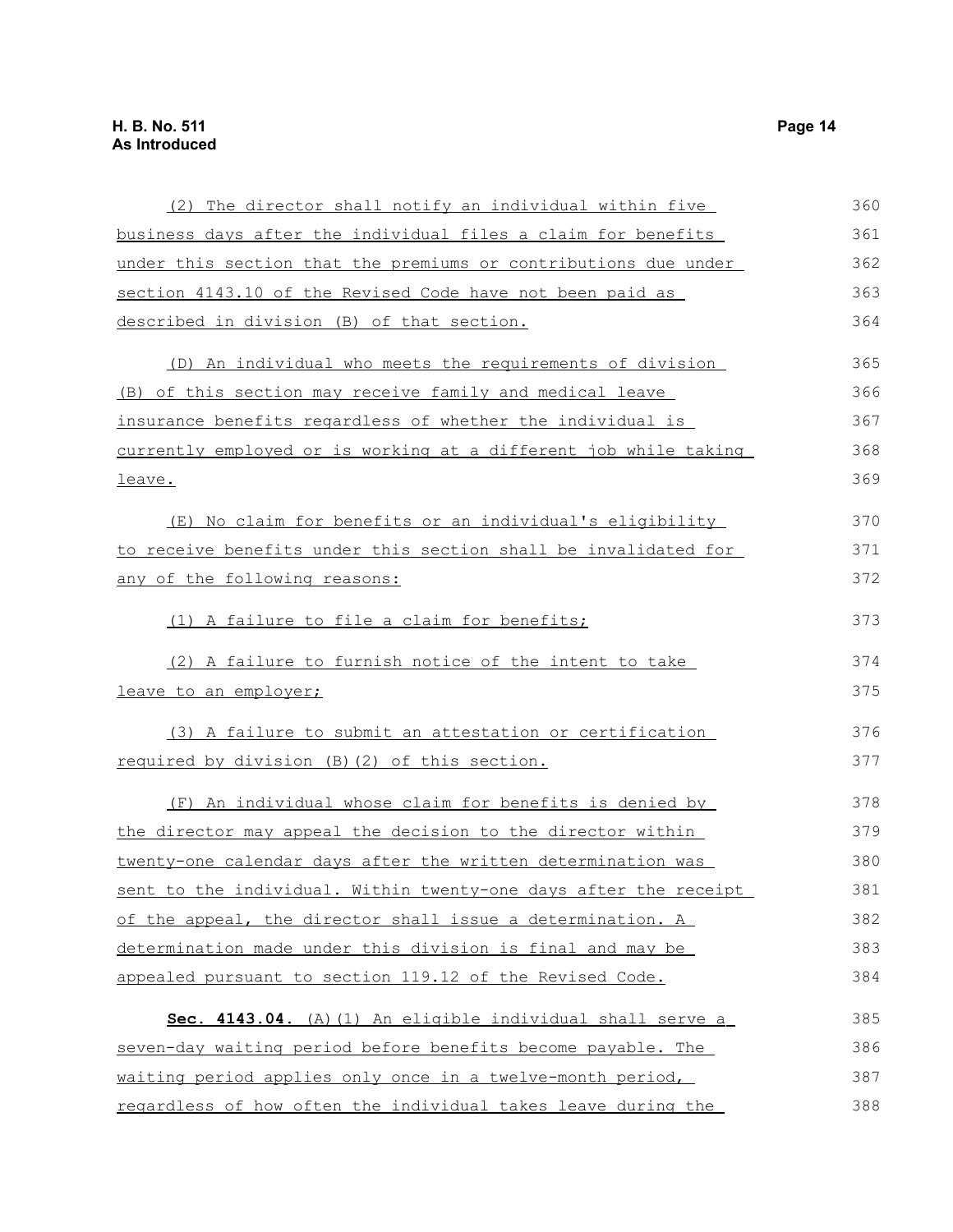twelve-month period.

| (2) An eligible individual who takes ten or more days of          | 390 |
|-------------------------------------------------------------------|-----|
| leave in a twelve-month period shall receive benefits for the     | 391 |
| waiting period described in division (A) (1) of this section. The | 392 |
| amount of benefits an individual receives shall be reduced by     | 393 |
| the amount of any compensation the individual received from the   | 394 |
| individual's employer during the waiting period.                  | 395 |
| (B) (1) An eligible individual may receive benefits for a         | 396 |
| maximum of two weeks before the date on which the individual      | 397 |
| files a claim for benefits, notifies the individual's employer    | 398 |
| of the intent to take leave, or provides the director of job and  | 399 |
| family services with the attestation and certification required   | 400 |
| in division (B) of section 4143.03 of the Revised Code.           | 401 |
| (2) The director may grant an eligible individual benefits        | 402 |
| beyond those in division (B)(1) of this section upon the          | 403 |
| individual's demonstrating that the individual filed a claim,     | 404 |
| notified the individual's employer, or provided an attestation    | 405 |
| <u>and certification as soon as was practicable.</u>              | 406 |
| Sec. 4143.05. (A) (1) The director of job and family              | 407 |
| services shall determine the weekly benefit amount an eligible    | 408 |
| individual may receive, subject to division (B) of this section,  | 409 |
| as follows:                                                       | 410 |
| (a) For an eligible individual whose yearly earnings are          | 411 |
| twenty per cent or less of the statewide average weekly wage,     | 412 |
| the weekly benefit amount shall be equal to ninety-five per cent  | 413 |
| of the individual's average weekly wage;                          | 414 |
| (b) For an eligible individual whose yearly earnings are          | 415 |
| more than twenty per cent but not more than thirty per cent of    | 416 |
| the statewide average weekly wage, the weekly benefit amount      | 417 |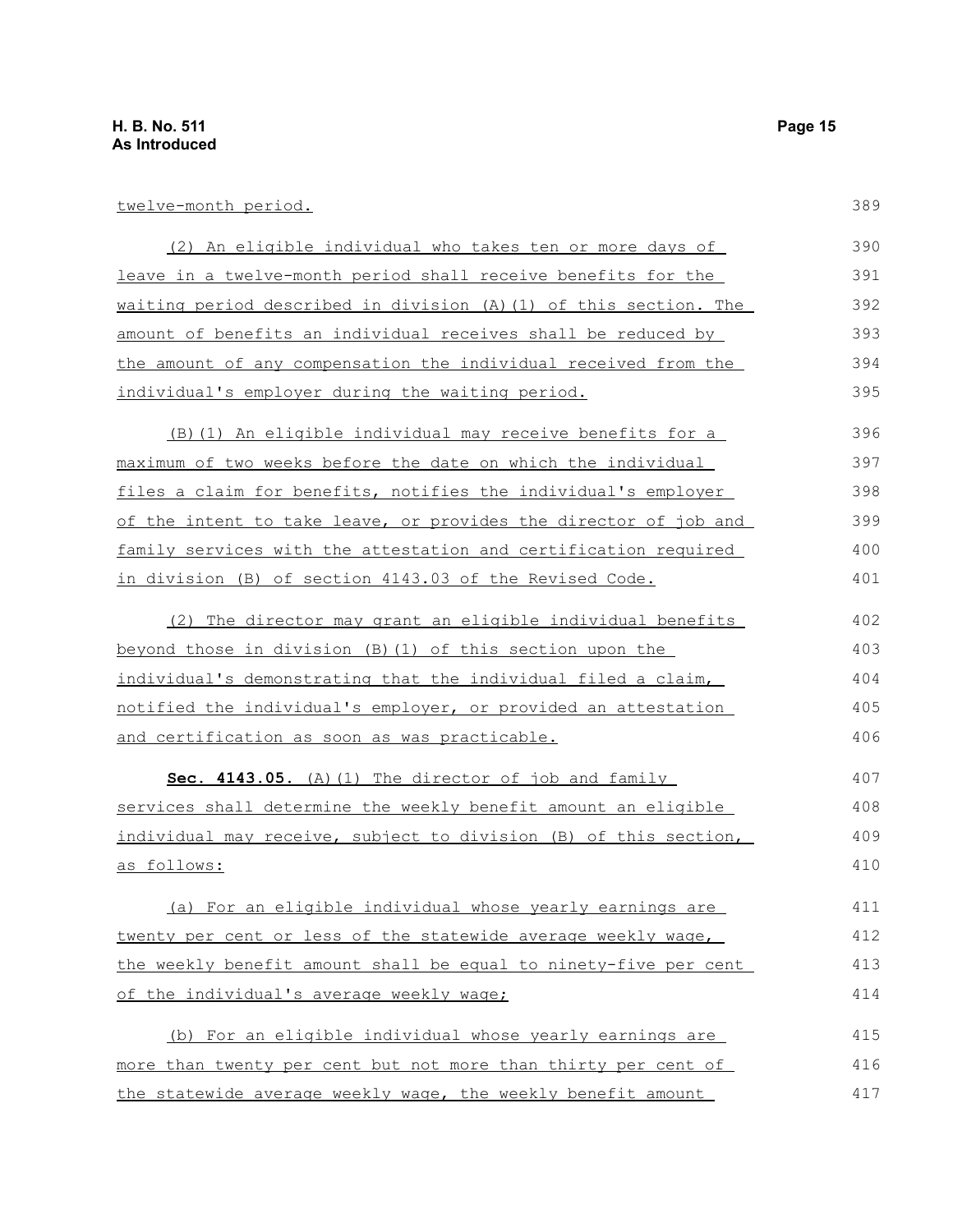| shall be equal to ninety per cent of the individual's average        | 418 |
|----------------------------------------------------------------------|-----|
| <u>weekly wage;</u>                                                  | 419 |
| (c) For an eligible individual whose yearly earnings are             | 420 |
| <u>more than thirty per cent but not more than fifty per cent of</u> | 421 |
|                                                                      | 422 |
| the statewide average weekly wage, the weekly benefit amount         |     |
| shall be equal to eighty-five per cent of the individual's           | 423 |
| average weekly wage;                                                 | 424 |
| (d) For an eligible individual whose yearly earnings are             | 425 |
| more than fifty per cent of the statewide average weekly wage,       | 426 |
| the weekly benefit amount shall be equal to sixty-six per cent       | 427 |
| of the individual's average weekly wage.                             | 428 |
| (2) The maximum weekly benefit amount an eligible                    | 429 |
| individual may receive under this section is one thousand            | 430 |
| dollars per week.                                                    | 431 |
| (3) Beginning on January 1, 2021, and every year                     | 432 |
| thereafter, the director shall adjust the maximum weekly benefit     | 433 |
| amount to reflect changes in the consumer price index or its         | 434 |
| successor index for all urban consumers in the midwest region        | 435 |
| for all items as calculated by the federal government for the        | 436 |
| <u>previous calendar year.</u>                                       | 437 |
| (B) The director shall calculate an eligible individual's            | 438 |
| weekly benefit amount under division (A) of this section based       | 439 |
| on the individual's average weekly wage earned from the job from     | 440 |
| which the individual is taking leave. If the individual is able      | 441 |
| to continue working at a different job while taking leave, the       | 442 |
| director shall not consider the individual's average weekly wage     | 443 |
| from the other job when calculating the individual's weekly          | 444 |
| <u>benefit amount.</u>                                               | 445 |
| (C) (1) The director shall make the first payment of                 | 446 |
|                                                                      |     |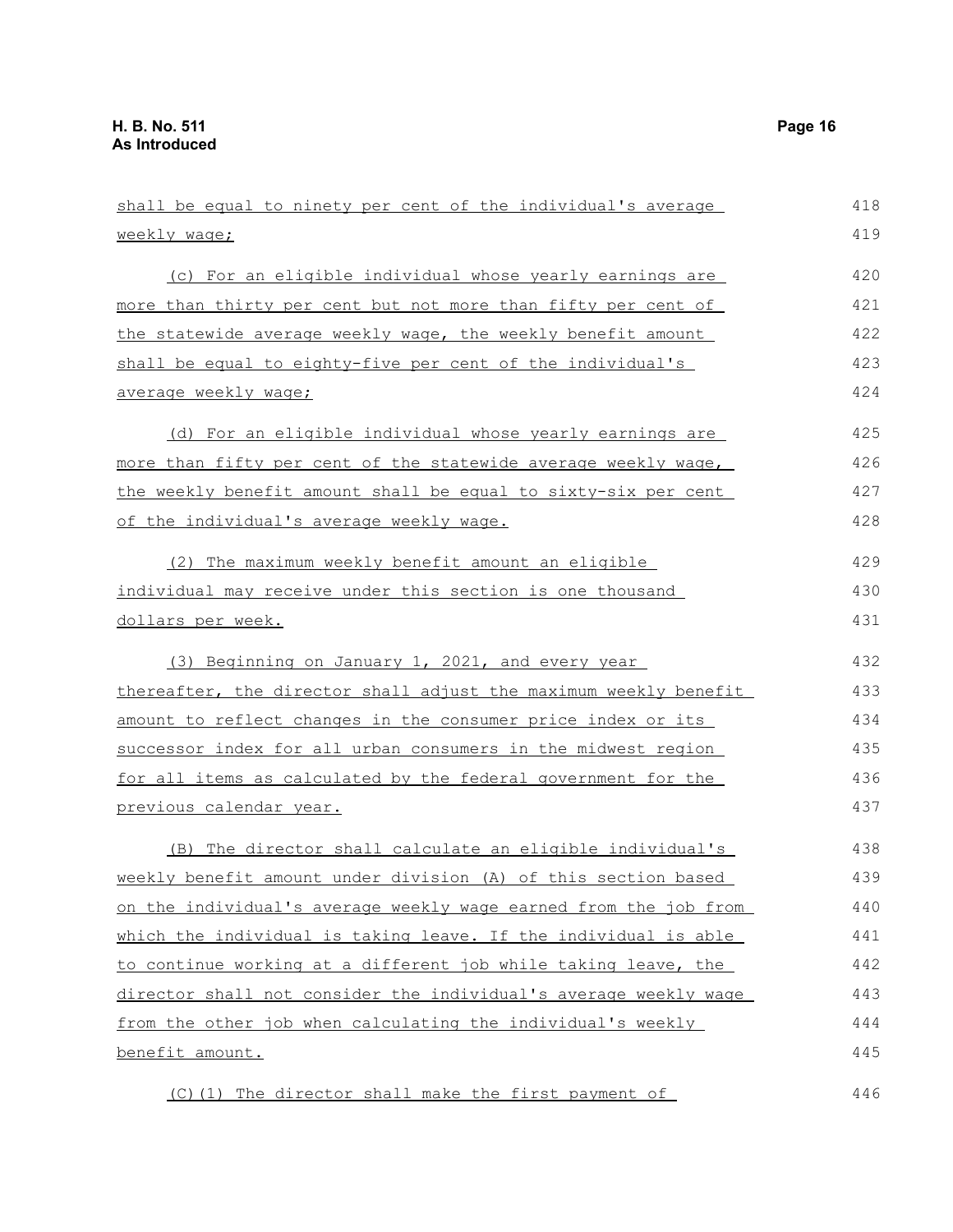| benefits to an eligible individual within fourteen calendar days | 447 |
|------------------------------------------------------------------|-----|
| after the individual files a claim for benefits under section    | 448 |
| 4143.03 of the Revised Code.                                     | 449 |
| (2) The director shall make subsequent payments to an            | 450 |
| eligible individual biweekly after the first payment under       | 451 |
| division (C)(1) of this section.                                 | 452 |
| (D) An eligible individual may receive a maximum of twelve       | 453 |
| weeks of benefits payable during a twelve-month period. Benefits | 454 |
| are not payable for a period of less than eight consecutive      | 455 |
| hours of leave taken during one work week.                       | 456 |
| Sec. 4143.06. (A) (1) A period of leave taken by an              | 457 |
| eligible individual under this chapter runs concurrently with    | 458 |
| any leave taken under the Family and Medical Leave Act.          | 459 |
| (2) An employer may require that any leave taken under           | 460 |
| this chapter be taken concurrently with leave allowed under the  | 461 |
| terms of disability or family care leave under a collective      | 462 |
| bargaining agreement or employer policy. The employer shall      | 463 |
| provide employees with a written notice of this requirement.     | 464 |
| (B) (1) An employer shall comply with a collective               | 465 |
| bargaining agreement or employer policy that provides employees  | 466 |
| with greater leave than that provided by the Family and Medical  | 467 |
| Leave Act.                                                       | 468 |
| (2) An employee who is covered by an employer policy             | 469 |
| described in division (B) (1) of this section may elect not to   | 470 |
| participate in the family and medical leave insurance program by | 471 |
| filing an election to opt out in accordance with rules adopted   | 472 |
| by the director of job and family services under section 4143.02 | 473 |
| of the Revised Code.                                             | 474 |
| (C) No collective bargaining agreement or employer policy        | 475 |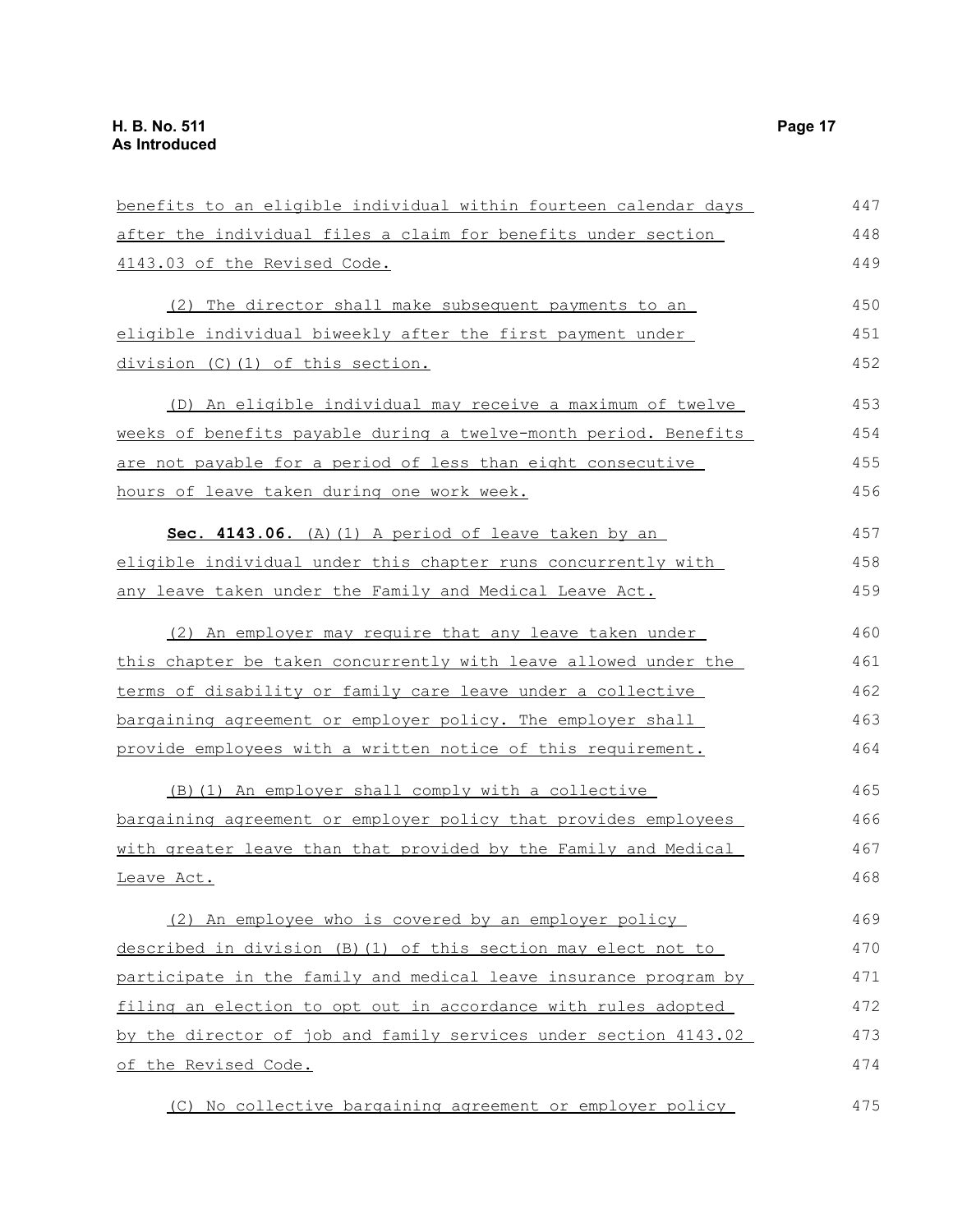shall diminish an individual's rights to benefits under this chapter. (D) Any agreement by an individual to waive the individual's rights under this chapter is void as against public policy. This division does not apply to an individual who elects to opt out of participating in the program under division (B)(2) of this section. **Sec. 4143.07.** (A) An eligible individual who serves a waiting period described in section 4143.04 of the Revised Code or takes a period of leave under this chapter shall be restored to the individual's position of employment with the individual's employer before taking leave, or to an equivalent position with equivalent benefits, pay, status, and other terms and conditions of employment. (B) No employer shall discharge, demote, discriminate, or take an adverse employment action against an employee at any time for any of the following reasons: (1) The employee filed a claim or received benefits under this chapter. (2) The employee communicated to the employer the employee's intent to file a claim for benefits, a complaint, or an appeal under this chapter. (3) The employee testified, agreed to testify, or otherwise assisted in a proceeding under this chapter. (C) The director of job and family services, after a notice and hearing conducted under Chapter 119. of the Revised Code, may assess a civil penalty against an employer who 476 477 478 479 480 481 482 483 484 485 486 487 488 489 490 491 492 493 494 495 496 497 498 499 500 501 502 503

violates this section of up to three thousand dollars per violation. If the employer fails to pay the civil penalty 504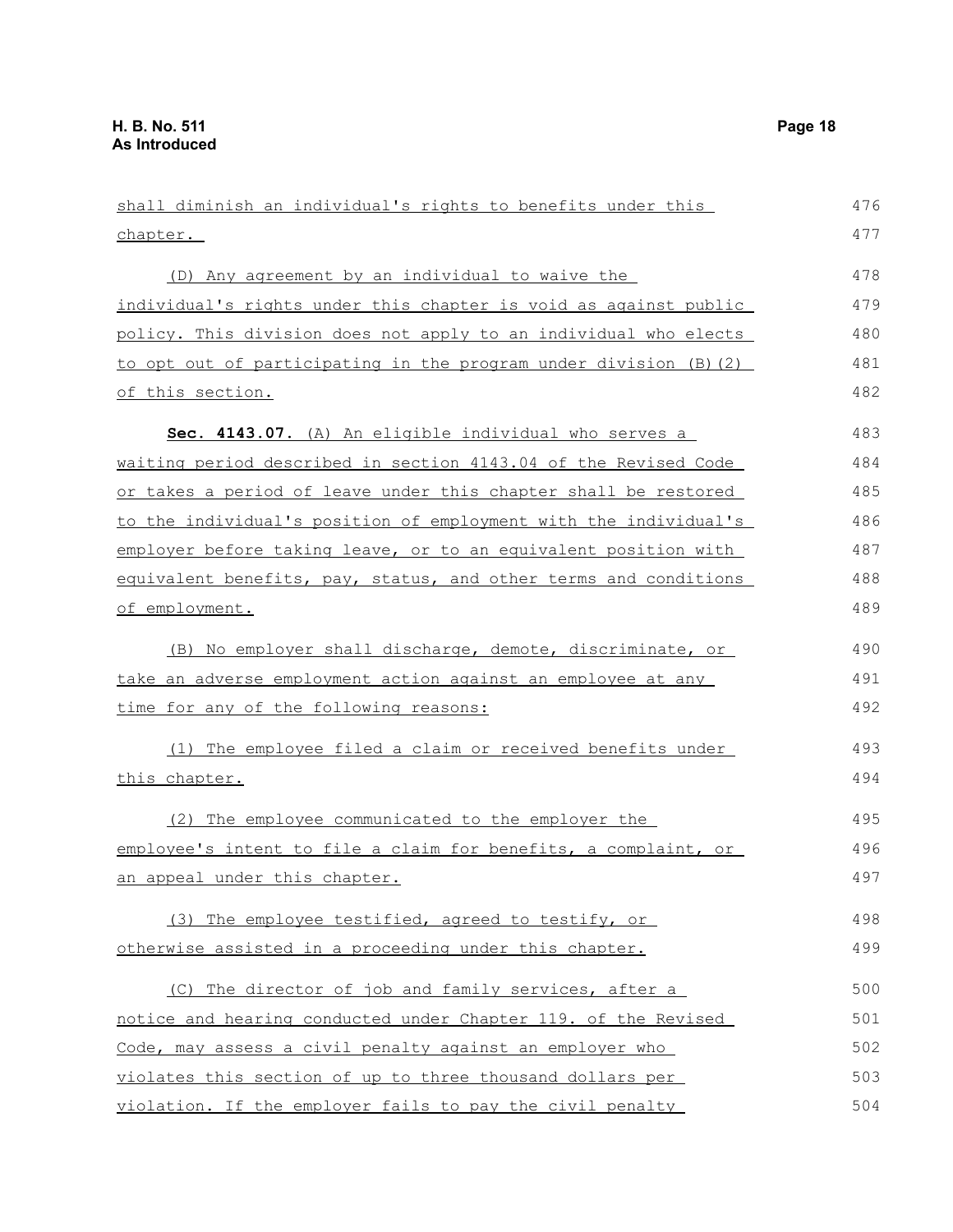| assessed by the director under this division, the director shall | 505 |
|------------------------------------------------------------------|-----|
| forward to the attorney general the name of the employer and the | 506 |
| amount of the civil penalty for the purpose of collecting that   | 507 |
| civil penalty. In addition to the civil penalty assessed under   | 508 |
| this division, the employer shall pay any fee assessed by the    | 509 |
| attorney general for collection of the civil penalty. Any civil  | 510 |
| penalty collected for a violation shall be deposited into the    | 511 |
| family and medical leave insurance fund created in section       | 512 |
| 4143.10 of the Revised Code.                                     | 513 |
| (D) (1) An aggrieved employee may bring a civil action in a      | 514 |
| court of competent jurisdiction against an employer who the      | 515 |
| employee believes violated this section. If the court finds that | 516 |
| a violation has occurred, the employer shall be liable to the    | 517 |
| aggrieved employee for any of the following:                     | 518 |
| (a) Damages in the amount of lost wages, salary, benefits,       | 519 |
| or other compensation;                                           | 520 |
| (b) Damages for any actual monetary losses sustained by          | 521 |
| the employee;                                                    | 522 |
| (c) Interest on damages calculated at the prevailing rate;       | 523 |
| (d) Equitable relief as may be appropriate.                      | 524 |
| (2) An employer may be liable for liquidated damages in an       | 525 |
| amount equal to those described in division (D)(1)(a) or (b) of  | 526 |
| this section if the employer cannot prove that a violation of    | 527 |
| this section was unintentional and made in good faith.           | 528 |
| Sec. 4143.08. (A) An independent contractor may elect            | 529 |
| coverage under this chapter for an initial period of a minimum   | 530 |
| of three years. An independent contractor shall file a notice of | 531 |
| election of coverage in writing with the director of job and     | 532 |
| family services. The election is effective on the date the       | 533 |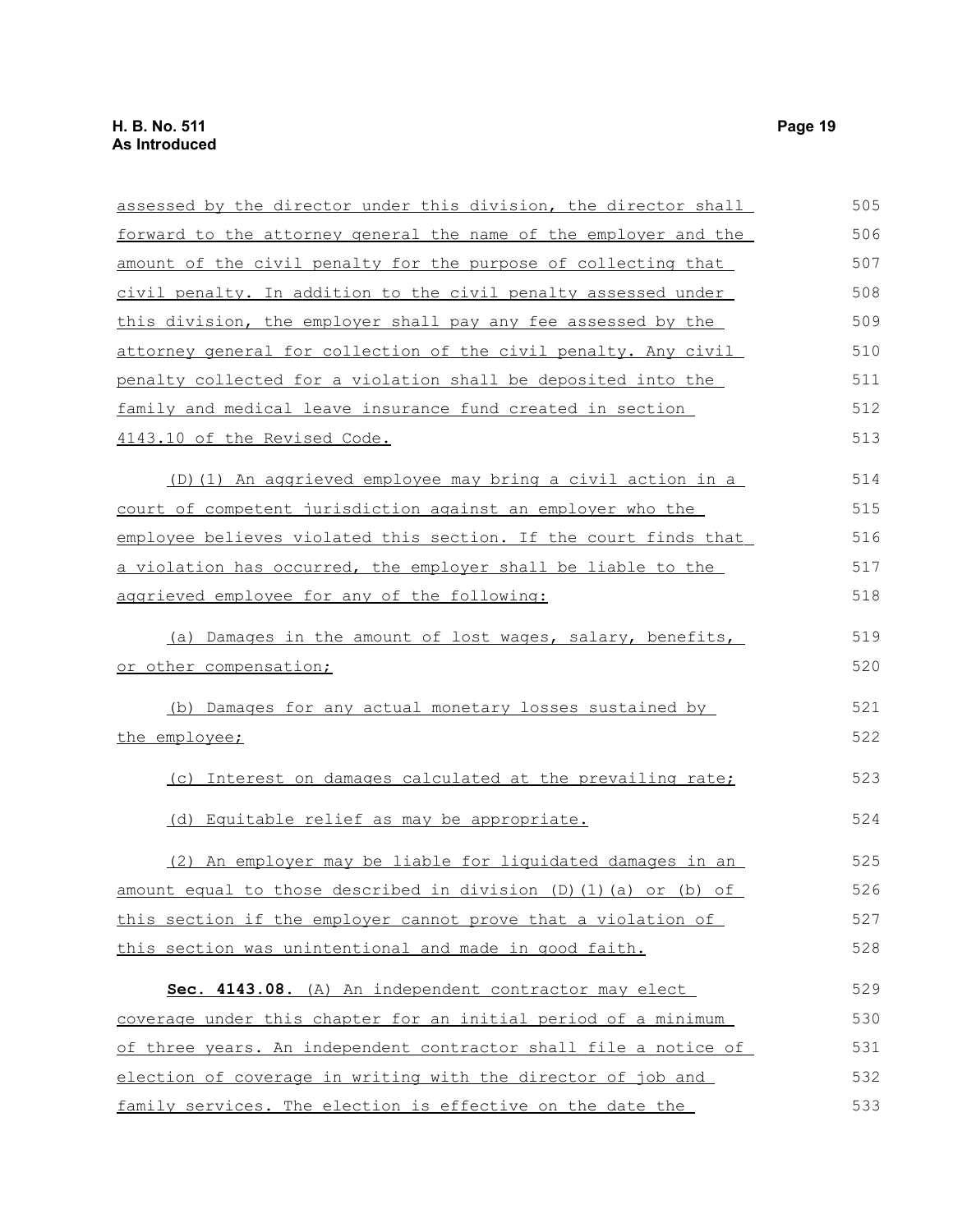| notice is filed.                                                 | 534 |
|------------------------------------------------------------------|-----|
| (B) An independent contractor may elect continuing               | 535 |
| coverage under this chapter for a period of a minimum of one     | 536 |
| year immediately following another period of coverage by filing  | 537 |
| a notice for election of coverage as described in division (A)   | 538 |
| of this section at least thirty days before the prior election   | 539 |
| period expires.                                                  | 540 |
| (C) An independent contractor may withdraw from coverage         | 541 |
| by filing a written notice with the director within thirty days  | 542 |
| before the end of a period of coverage or during a period the    | 543 |
| director has designated by rule under section 4143.02 of the     | 544 |
| Revised Code. The withdrawal is effective thirty days after the  | 545 |
| notice is filed.                                                 | 546 |
| Sec. 4143.09. (A) No individual shall receive family and         | 547 |
| medical leave insurance benefits for one year after the          | 548 |
| individual willfully makes a false statement or misrepresents or | 549 |
| willfully fails to report a material fact in connection with a   | 550 |
| claim for benefits under this chapter.                           | 551 |
| (B) (1) The director of job and family services may seek         | 552 |
| repayment of benefits that are paid to an individual in excess   | 553 |
| of the benefits the individual is entitled to receive for any of | 554 |
| the following reasons:                                           | 555 |
| (a) The individual willfully made a false statement or           | 556 |
| misrepresented or willfully failed to report a material fact in  | 557 |
| connection with a claim for benefits.                            | 558 |
| (b) The individual received benefits to which the                | 559 |
| individual is subsequently determined to not be entitled as a    | 560 |
| result of a decision of an appeal under division (F) of section  | 561 |
| 4143.03 of the Revised Code.                                     | 562 |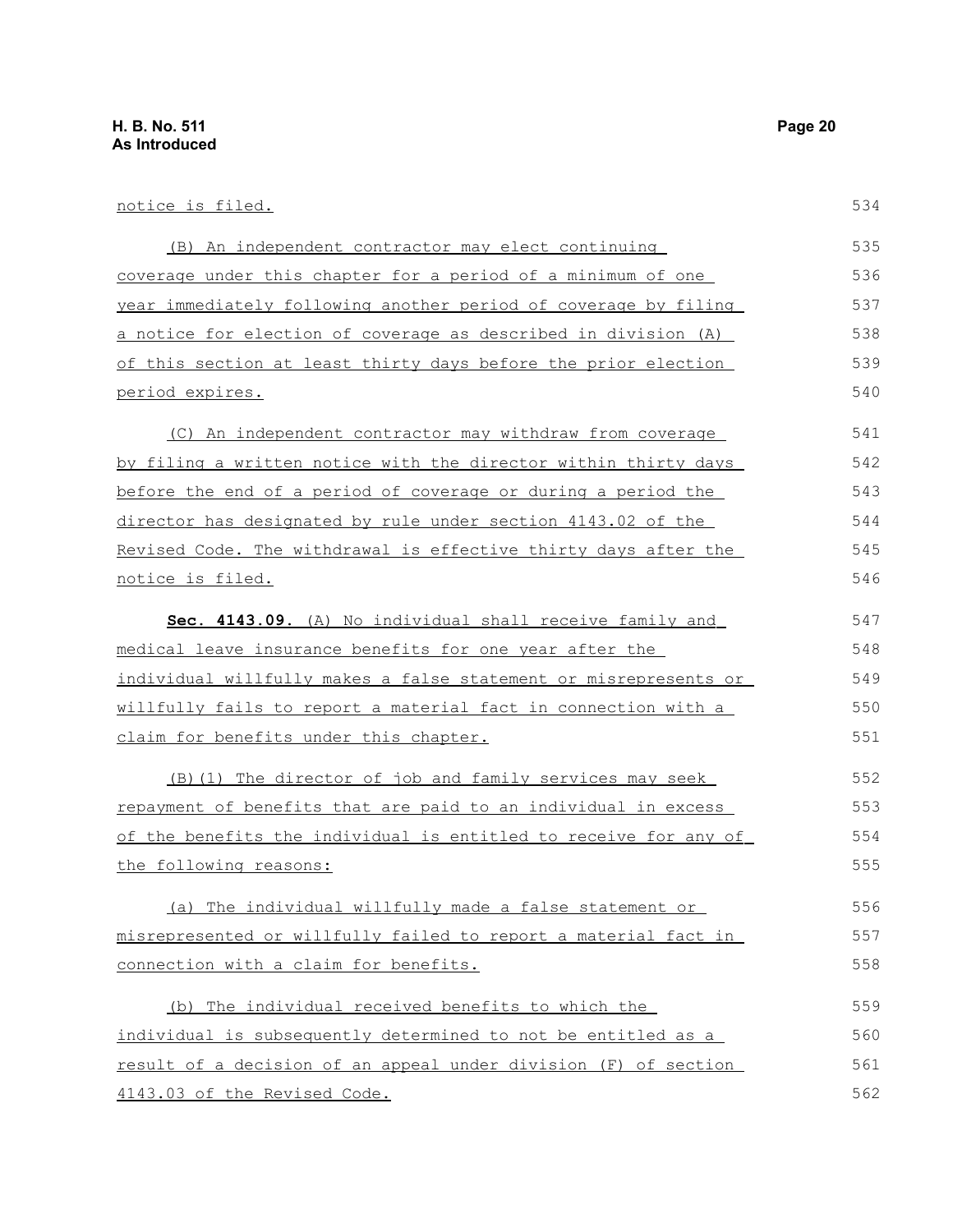| (c) The individual failed to demonstrate that the                      | 563 |
|------------------------------------------------------------------------|-----|
| individual took the actions listed in division (B) (2) of section      | 564 |
| 4143.04 of the Revised Code to remain eligible for benefits            | 565 |
| granted under that division.                                           | 566 |
| (d) The individual received benefits to which the                      | 567 |
| individual was not entitled due to a mistake or a clerical             | 568 |
| error.                                                                 | 569 |
| (2) The director may waive a repayment or part of a                    | 570 |
| repayment in division (B) (1) of this section if the director          | 571 |
| decides the recovery is against equity and good conscience.            | 572 |
| Sec. 4143.10. (A) There is hereby created the family and               | 573 |
| medical leave insurance fund, which shall be in the custody of         | 574 |
| the treasurer of state but shall not be a part of the state            | 575 |
| treasury. All premiums and contributions received under this           | 576 |
| section and any other moneys collected pursuant to this chapter        | 577 |
| shall be deposited into the fund. The treasurer of state shall         | 578 |
| <u>invest any portion of the fund not needed for immediate use in </u> | 579 |
| the same manner as, and subject to all applicable laws regarding       | 580 |
| the investment of, state funds. Any investment earnings of the         | 581 |
| fund shall be credited to the fund. The treasurer of state shall       | 582 |
| disburse money from the fund on order of the director of job and       | 583 |
| family services or a designee of the director.                         | 584 |
| (B) (1) Except as provided in division (B) (2) of section              | 585 |
| 4143.06 of the Revised Code or division (B) (2) or (D) (2) of this     | 586 |
| section, every employer paying any wages to an employee shall          | 587 |
| deduct and withhold from such wages for each payroll period a          | 588 |
| premium computed in accordance with rules adopted by the               | 589 |
| director under section 4143.02 of the Revised Code. The employer       | 590 |
| shall deduct and withhold the premium on the date that the             | 591 |
| employer directly, indirectly, or constructively pays wages to,        | 592 |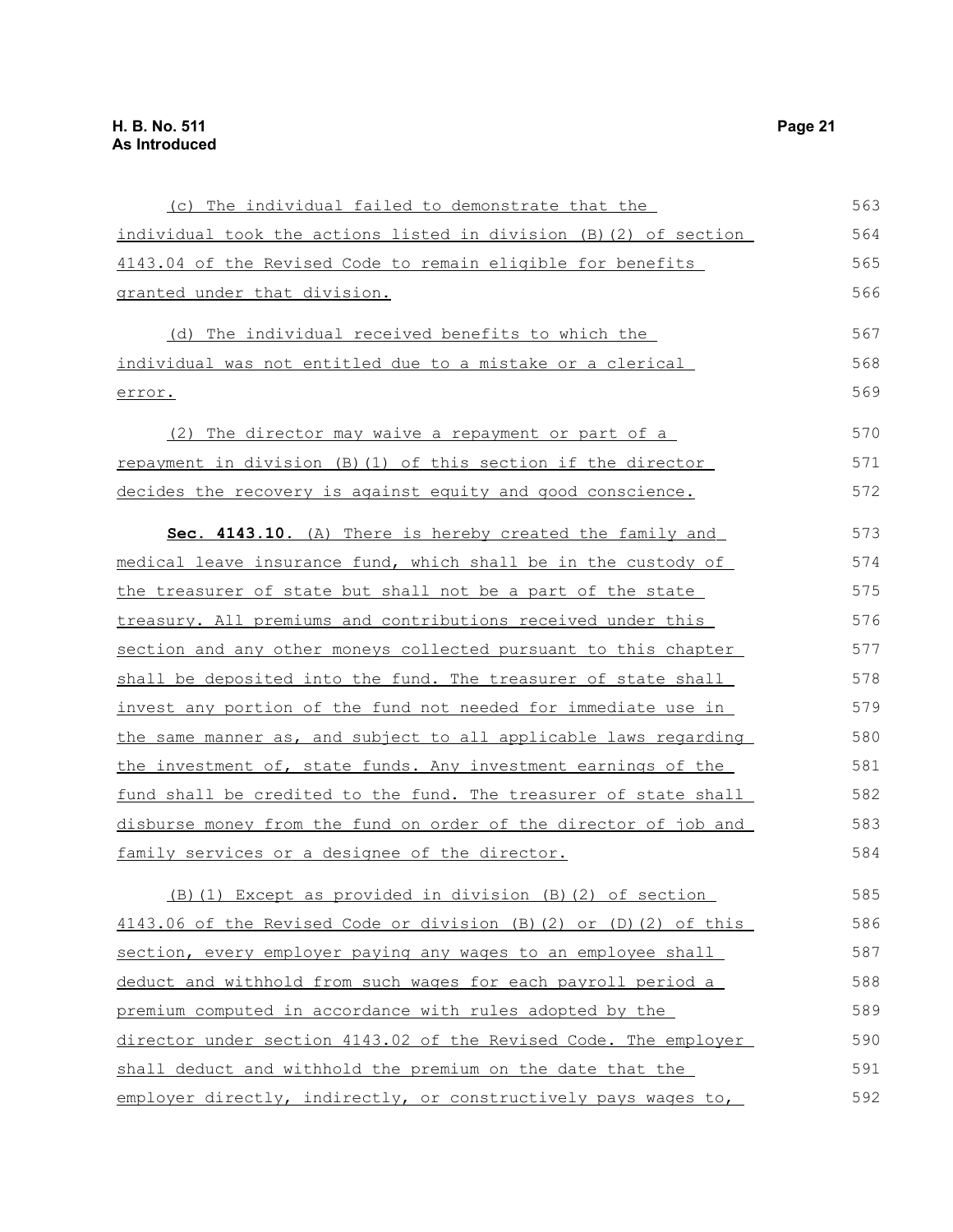contributions to the fund.

or credits wages to the benefit of, the employee. (2) An employer may elect to pay contributions into the fund on behalf of an employee. The employer shall follow the procedures prescribed by the director under section 4143.02 of the Revised Code to establish the employer's obligation to pay 593 594 595 596 597 598

(C)(1) The failure of an employer to withhold premiums as required by this section does not relieve an employee from the liability for the premium unless the employer paid the contribution under division (B)(2) of this section. The failure of an employer to remit the premium as required by section 4143.02 of the Revised Code does not relieve an employee from liability for the premium if the director ascertains that the employee colluded with the employer with respect to the failure to remit the premium. 599 600 601 602 603 604 605 606 607

(2) If an employer fails to deduct and withhold premiums as required, and thereafter the premium is paid, the premium so required to be deducted and withheld shall not be collected from the employer, but the employer is not relieved from liability for penalties otherwise applicable in respect to the failure to deduct and withhold the premium. 608 609 610 611 612 613

(3) The failure of an employer to make contributions as permitted by this section does not relieve an employee for the liability for the premium that would otherwise be due if the employer had not elected to pay contributions. 614 615 616 617

(D)(1) To ensure that premiums imposed by this section are deducted and withheld as provided, each employee shall furnish the employer with sufficient and correct information to enable the employer to withhold the premium. The employee shall provide 618 619 620 621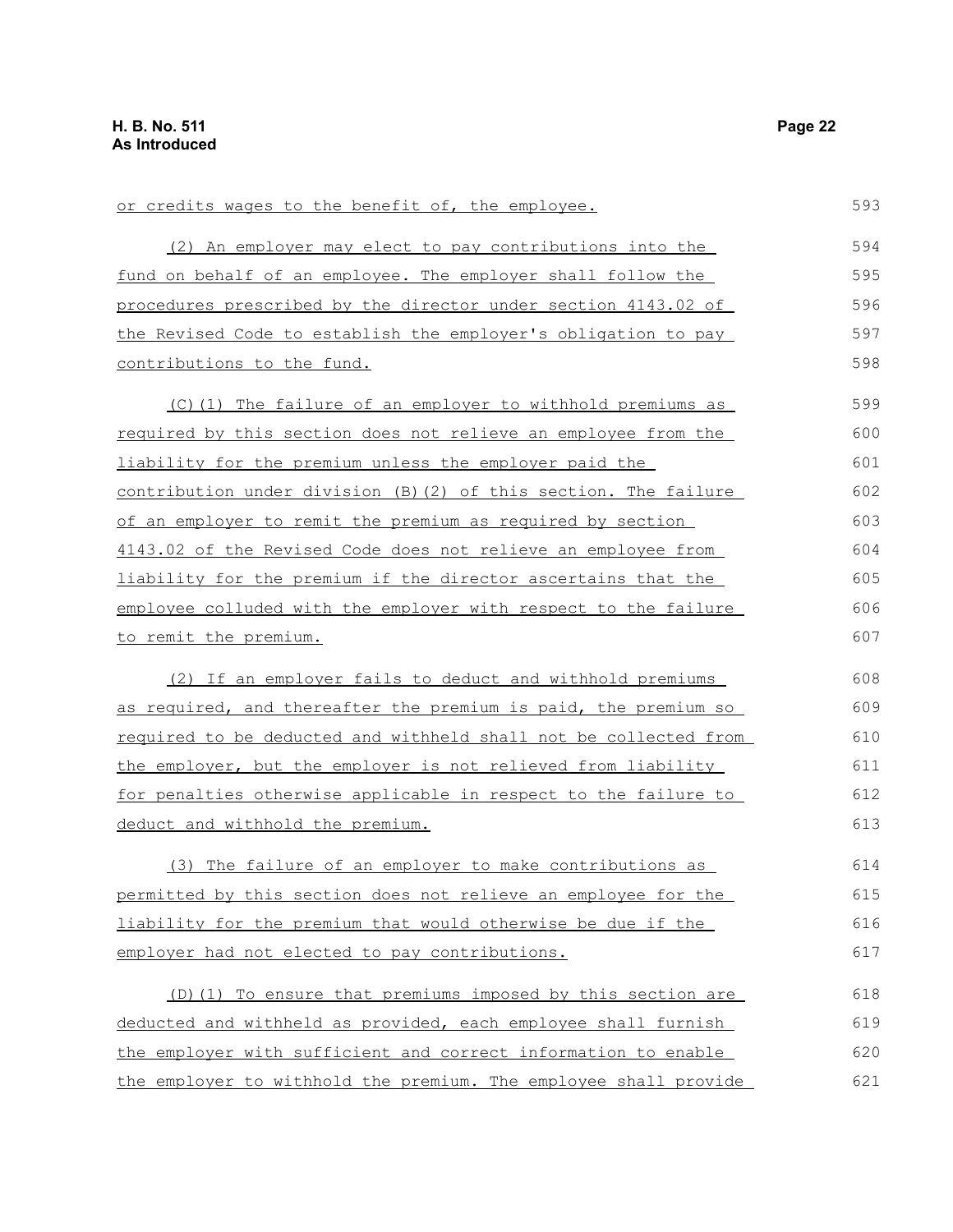additional or corrected information whenever information previously provided to the employer becomes insufficient or incorrect. (2) If the employee fails to comply with the requirements of division (D)(1) of this section, the employer is not required to withhold and pay the premium and is not subject to any penalties otherwise applicable for failing to deduct and withhold such premiums. (E) An employee who elects to opt out of participating in the family and medical leave insurance program under division (B)(2) of section 4143.06 of the Revised Code is not liable for any premium or contribution to the fund under this chapter. (F)(1) The director may apply for and accept gifts, grants, donations, and available federal funding to pay for the costs to establish the family and medical leave insurance program created under section 4143.02 of the Revised Code. The director shall transmit any gifts, grants, donations, or federal funding the director receives to the treasurer of state for deposit in the fund. (2) The director may request an appropriation to cover the costs to establish the program, if the director does not receive adequate funding under division (F)(1) of this section. Sec. 4143.11. (A) If the internal revenue service determines benefits under this chapter are subject to federal income tax, the director of job and family services shall inform an individual for whom the director approved a claim for benefits under section 4143.03 of the Revised Code, before making the first benefit payment, of each of the following: 622 623 624 625 626 627 628 629 630 631 632 633 634 635 636 637 638 639 640 641 642 643 644 645 646 647 648 649

(1) That the internal revenue service has determined that 650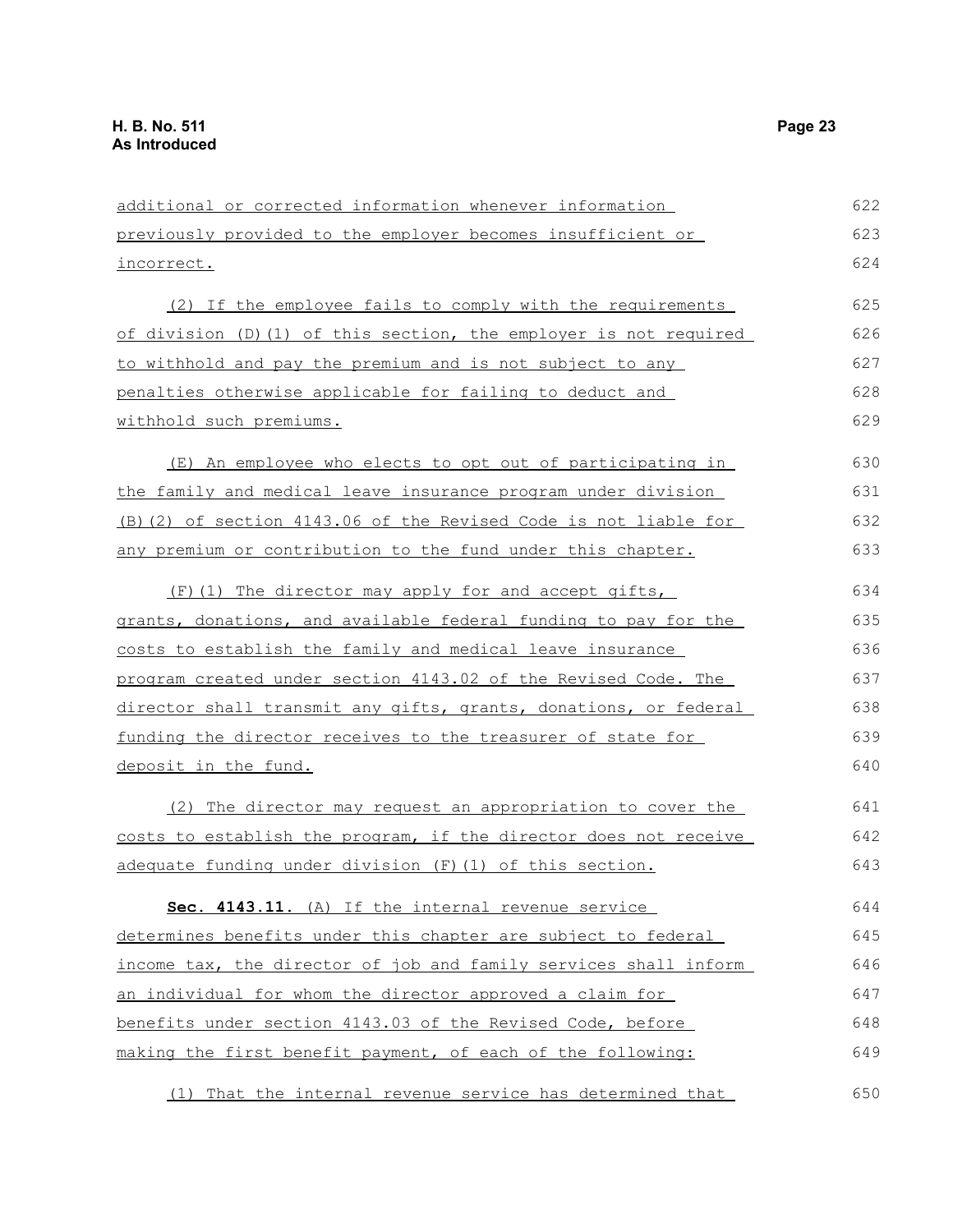| benefits are subject to federal income tax;                      | 651 |
|------------------------------------------------------------------|-----|
| (2) The requirement for the individual to make estimated         | 652 |
| tax payments on the basis of those benefits as required by the   | 653 |
| Internal Revenue Code;                                           | 654 |
| (3) That the individual may elect to have federal income         | 655 |
| tax deducted and withheld from the individual's payment of       | 656 |
| benefits in the amount authorized under the Internal Revenue     | 657 |
| Code;                                                            | 658 |
| (4) That the individual may change a previously elected          | 659 |
| federal withholding status as authorized under the Internal      | 660 |
| Revenue Code.                                                    | 661 |
| (B) The director shall follow all procedures prescribed by       | 662 |
| the internal revenue service when deducting, withholding, and    | 663 |
| remitting federal income tax.                                    | 664 |
| Sec. 4143.12. (A) Except as provided in division (B) of          | 665 |
| this section, any information contained in the files and records | 666 |
| of an individual in the possession of the director of job and    | 667 |
| family services under this chapter is confidential and is not a  | 668 |
| public record under section 149.43 of the Revised Code.          | 669 |
| (B) The following individuals may have access to the files       | 670 |
| and records of an individual under this chapter:                 | 671 |
| (1) A public employee in the performance of the public           | 672 |
| employee's official duties;                                      | 673 |
| (2) The individual or a person authorized by the                 | 674 |
| individual, with an authorization form signed by the individual; | 675 |
| (3) An employer or the employer's duly authorized                | 676 |
| representative, in connection with a pending claim of an         | 677 |
| individual employed by the employer;                             | 678 |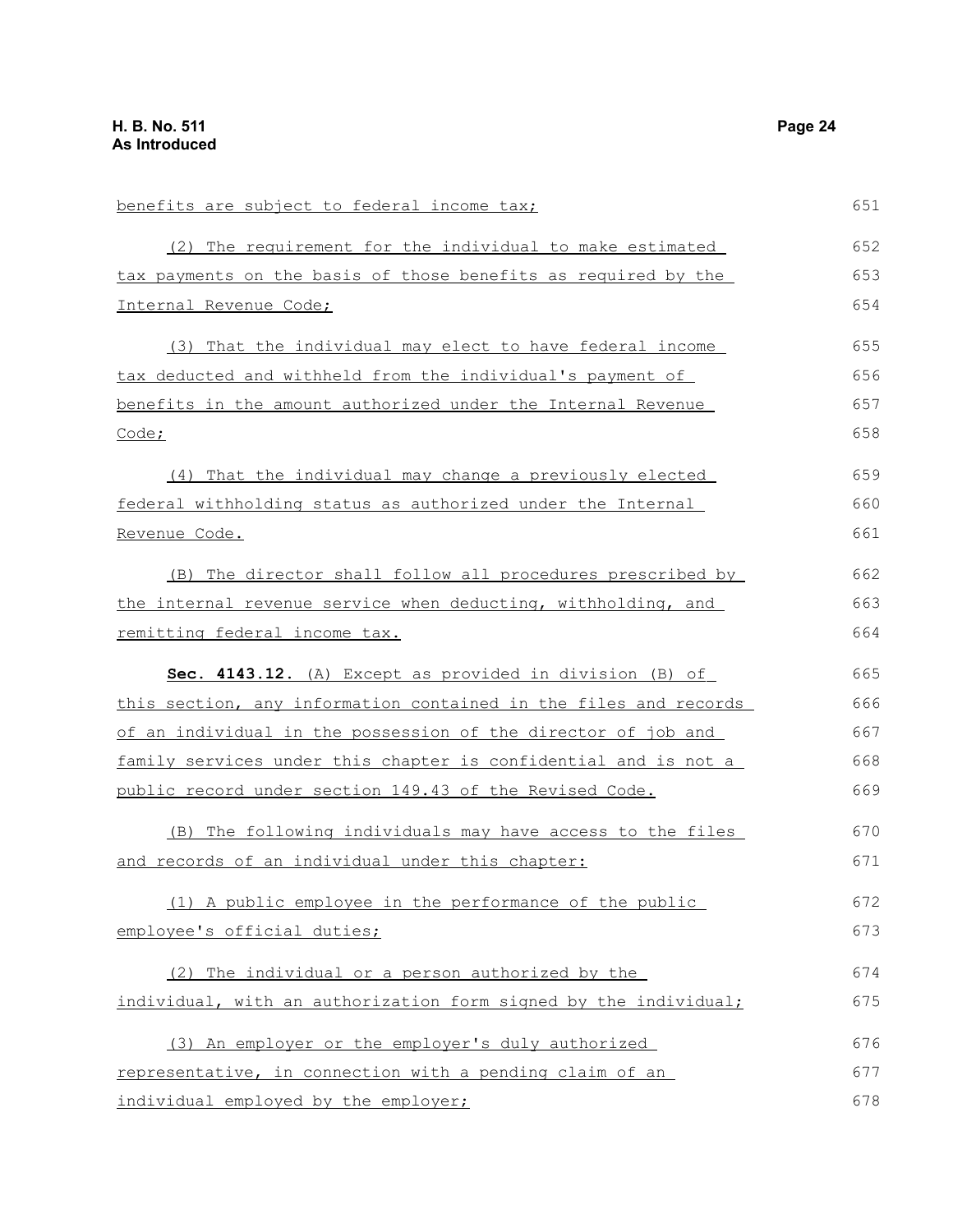(4) An individual who is assisting the director of job and family services on any matter regarding the administration of this chapter, at the director's request. **Sec. 4143.13.** (A) Not later than March 1, 2020, and every year thereafter, the director of job and family services shall submit a report to the standing committees of the house of representatives and the senate that are principally responsible for commerce and labor policy and the standing committees of the house of representatives and the senate that are principally responsible for health and human services policy. The report shall contain all of the following information: (1) Projected program participation; (2) Actual program participation; (3) Demographic information of participants, including gender, race, and ethnicity; (4) Purpose and duration of leave taken by participants; (5) Premium rates; (6) Fund balances; (7) Outreach efforts. (B) The director shall make the report available to the public by posting the report on the internet web site maintained by the department of job and family services. **Sec. 4143.14.** (A) The director of job and family services shall develop and implement an outreach program to educate the public about the family and medical leave insurance program created under section 4143.02 of the Revised Code and the availability of family and medical leave insurance benefits for 679 680 681 682 683 684 685 686 687 688 689 690 691 692 693 694 695 696 697 698 699 700 701 702 703 704 705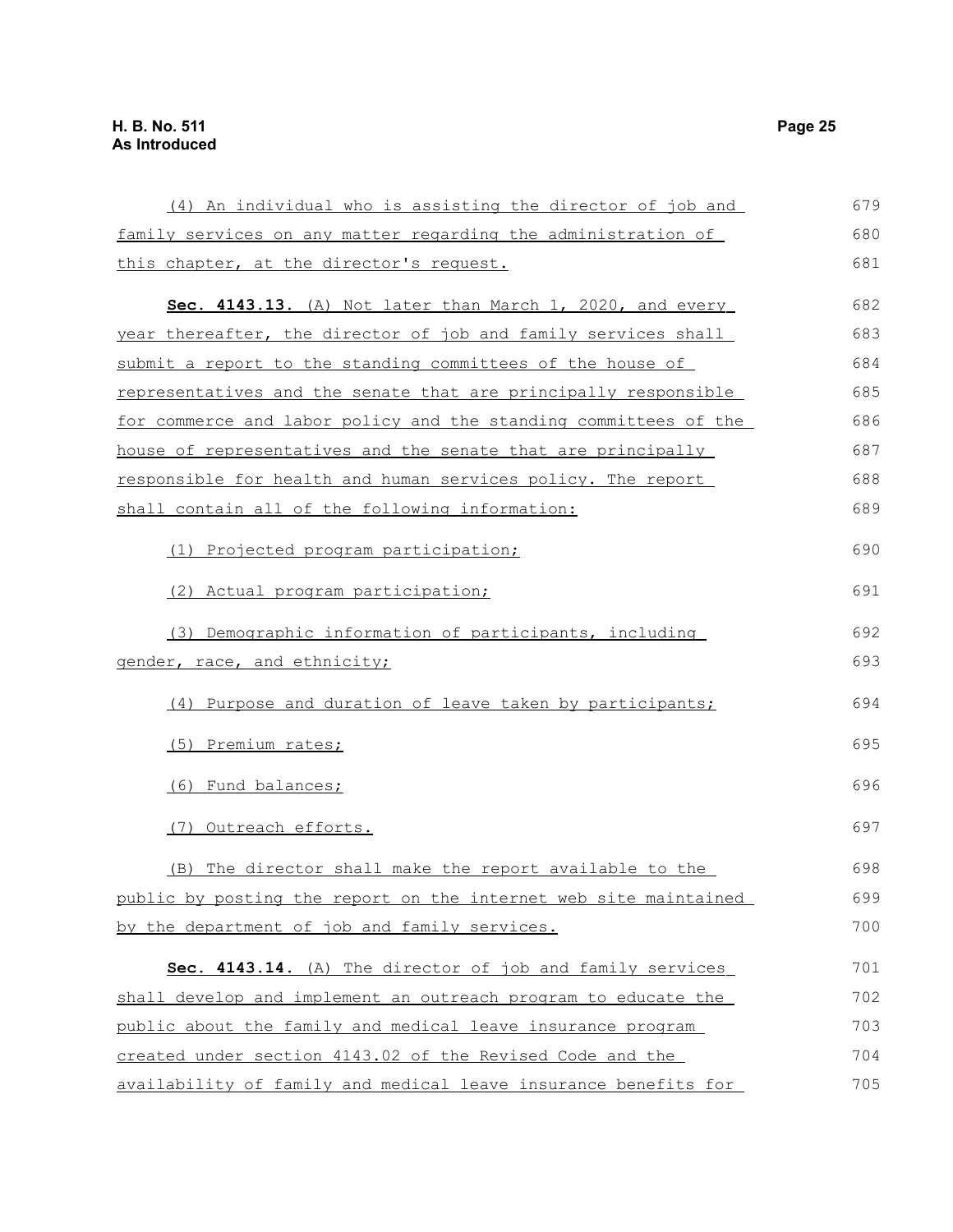individuals under this chapter. The outreach program shall explain all of the following information about the program: (1) Eligibility requirements; (2) The claims process; (3) Weekly benefit amounts and maximum benefits payable; (4) Notice and medical certification requirements; (5) Reinstatement and nondiscrimination rights; (6) Confidentiality of records; (7) The relationship between employment protection, leave from employment, and benefits under this chapter and other laws, collective bargaining agreements, and employer policies; (8) Other information the director considers necessary. (B) The director shall develop a program notice containing the information listed in division (A) of this section. Each employer shall post the program notice in a prominent location in the employer's workplace and inform employees of the program. **Sec. 4143.99.** Whoever recklessly violates section 4143.10 of the Revised Code by failing to remit premiums withheld from an employee is guilty of a felony of the fifth degree. **Sec. 4745.01.** (A) "Standard renewal procedure," as used in Chapters 905., 907., 909., 911., 913., 915., 918., 921., 923., 927., 942., 943., 953., 1321., 3710., 3713., 3719., 3742., 3748., 3769., 3783., 3921., 3951., 4104., 4105., 4143., 4169., 4561., 4703., 4707., 4709., 4713., 4715., 4717., 4723., 4725., 4727., 4728., 4729., 4731., 4733., 4734., 4735., 4739., 4741., 4747., 4749., 4752., 4753., 4755., 4757., 4758., 4759., 4761., 4766., 4773., and 4775. of the Revised Code, means the license 706 707 708 709 710 711 712 713 714 715 716 717 718 719 720 721 722 723 724 725 726 727 728 729 730 731 732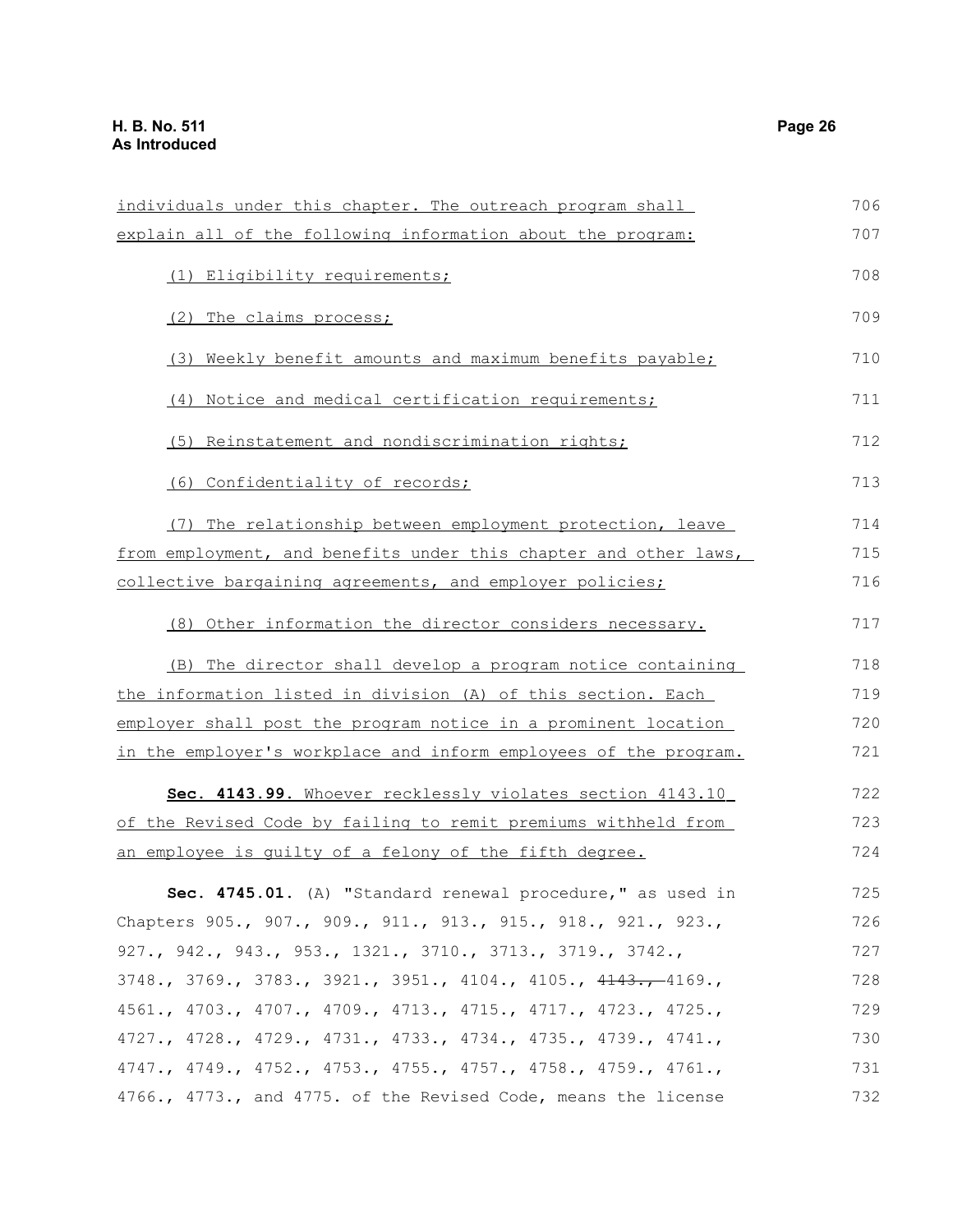(B) "Licensing agency," as used in this chapter, means any department, division, board, section of a board, or other state governmental unit subject to the standard renewal procedure, as defined in this section, and authorized by the Revised Code to issue a license to engage in a specific profession, occupation, or occupational activity, or to have charge of and operate certain specified equipment, machinery, or premises. 734 735 736 737 738 739 740

(C) "License," as used in this chapter, means a license, certificate, permit, card, or other authority issued or conferred by a licensing agency by authority of which the licensee has or claims the privilege to engage in the profession, occupation, or occupational activity, or to have control of and operate certain specific equipment, machinery, or premises, over which the licensing agency has jurisdiction. 741 742 743 744 745 746 747

(D) "Licensee," as used in this chapter, means either the person to whom the license is issued or renewed by a licensing agency, or the person, partnership, or corporation at whose request the license is issued or renewed. 748 749 750 751

(E) "Renewal" and "renewed," as used in this chapter and in the chapters of the Revised Code specified in division (A) of this section, includes the continuing licensing procedure provided in Chapter 3748. of the Revised Code and rules adopted under it and in sections 1321.05 and 3921.33 of the Revised Code, and as applied to those continuing licenses any reference in this chapter to the date of expiration of any license shall be construed to mean the due date of the annual or other fee for the continuing license. 752 753 754 755 756 757 758 759 760

**Sec. 5747.01.** Except as otherwise expressly provided or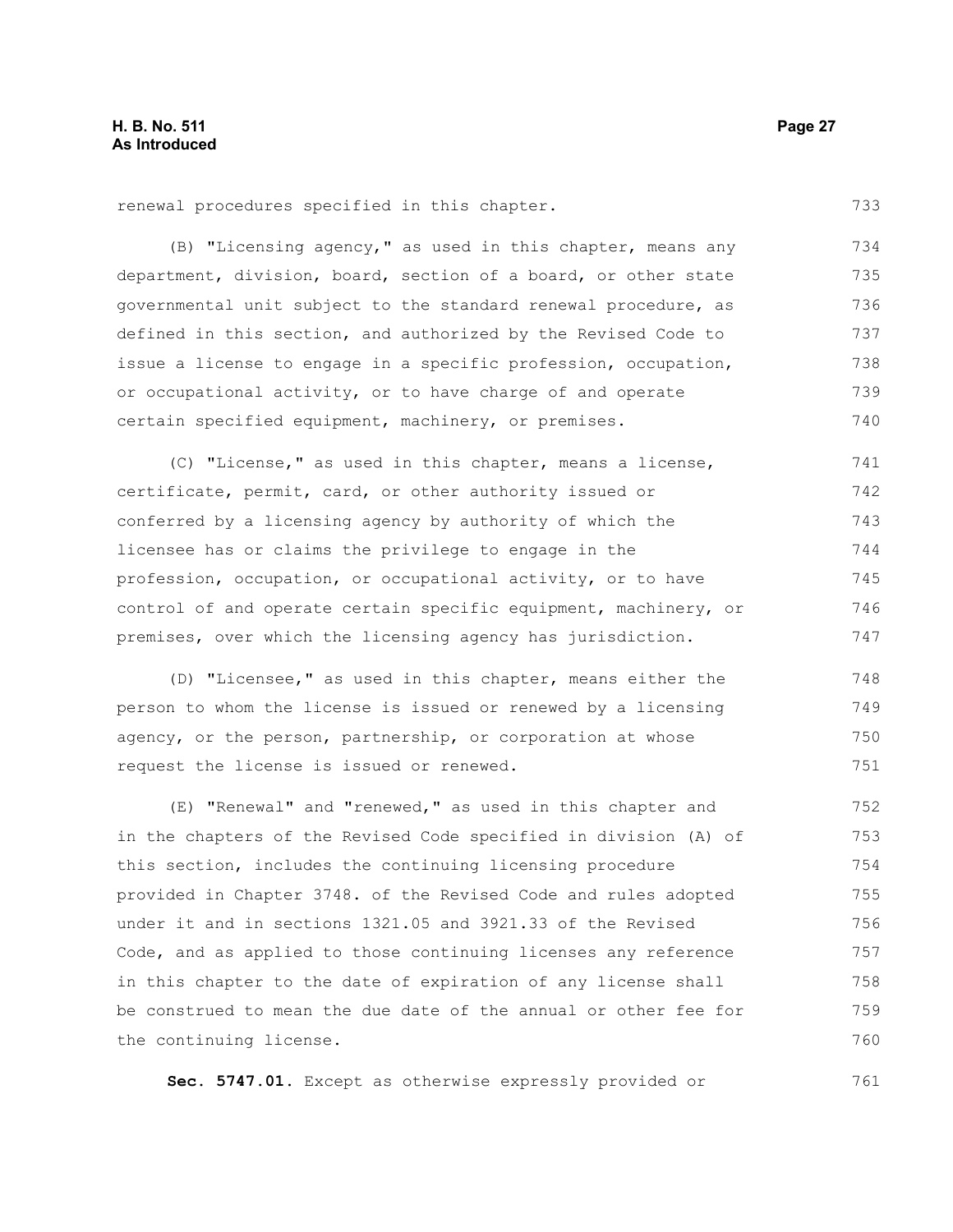#### **H. B. No. 511 Page 28 As Introduced**

clearly appearing from the context, any term used in this chapter that is not otherwise defined in this section has the same meaning as when used in a comparable context in the laws of the United States relating to federal income taxes or if not used in a comparable context in those laws, has the same meaning as in section 5733.40 of the Revised Code. Any reference in this chapter to the Internal Revenue Code includes other laws of the United States relating to federal income taxes. 762 763 764 765 766 767 768 769

As used in this chapter:

(A) "Adjusted gross income" or "Ohio adjusted gross income" means federal adjusted gross income, as defined and used in the Internal Revenue Code, adjusted as provided in this section: 771 772 773 774

(1) Add interest or dividends on obligations or securities of any state or of any political subdivision or authority of any state, other than this state and its subdivisions and authorities. 775 776 777 778

(2) Add interest or dividends on obligations of any authority, commission, instrumentality, territory, or possession of the United States to the extent that the interest or dividends are exempt from federal income taxes but not from state income taxes. 779 780 781 782 783

(3) Deduct interest or dividends on obligations of the United States and its territories and possessions or of any authority, commission, or instrumentality of the United States to the extent that the interest or dividends are included in federal adjusted gross income but exempt from state income taxes under the laws of the United States. 784 785 786 787 788 789

(4) Deduct disability and survivor's benefits to the 790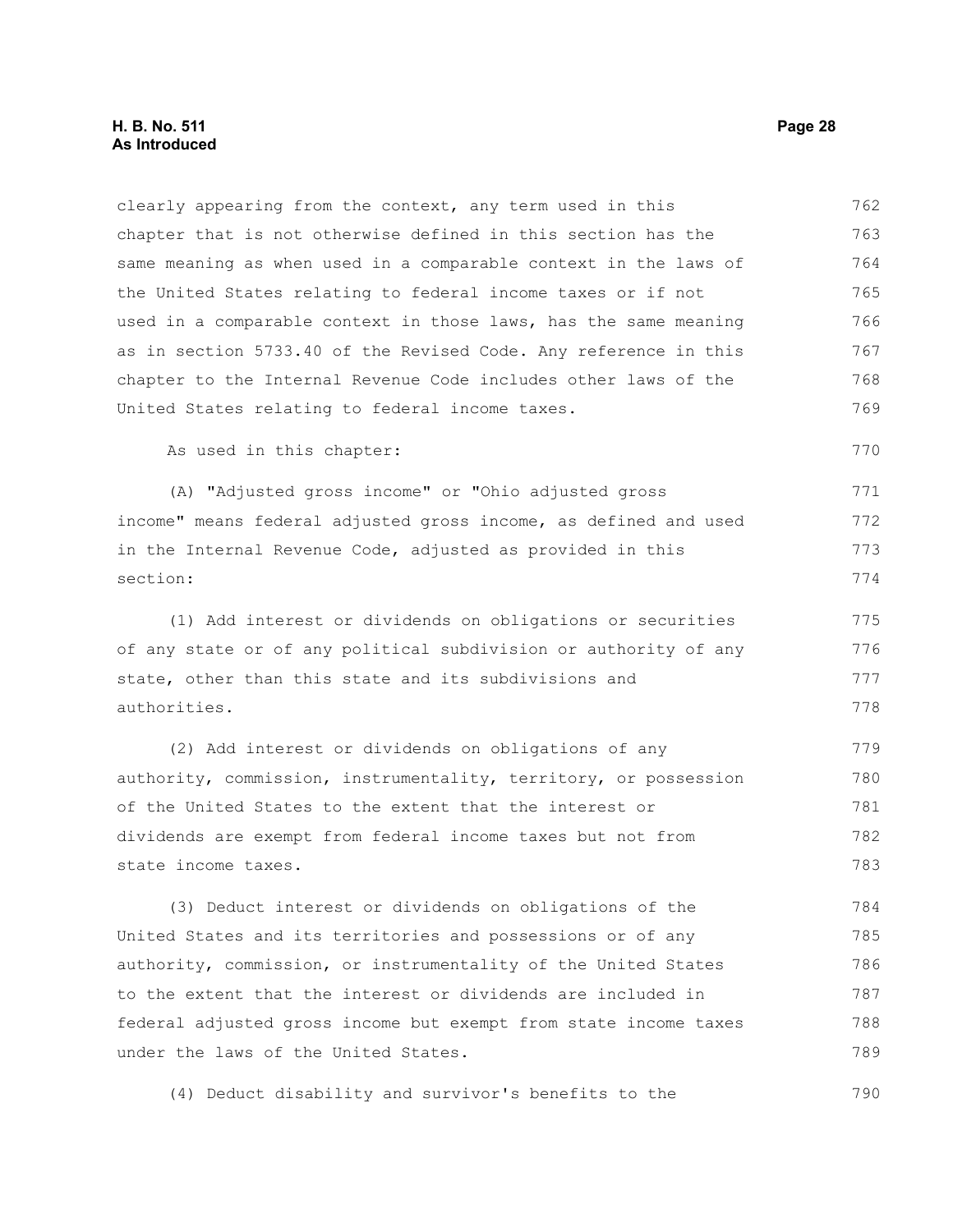extent included in federal adjusted gross income.

(5) Deduct benefits under Title II of the Social Security Act and tier 1 railroad retirement benefits to the extent included in federal adjusted gross income under section 86 of the Internal Revenue Code. 792 793 794 795

(6) In the case of a taxpayer who is a beneficiary of a trust that makes an accumulation distribution as defined in section 665 of the Internal Revenue Code, add, for the beneficiary's taxable years beginning before 2002, the portion, if any, of such distribution that does not exceed the undistributed net income of the trust for the three taxable years preceding the taxable year in which the distribution is made to the extent that the portion was not included in the trust's taxable income for any of the trust's taxable years beginning in 2002 or thereafter. "Undistributed net income of a trust" means the taxable income of the trust increased by (a)(i) the additions to adjusted gross income required under division (A) of this section and (ii) the personal exemptions allowed to the trust pursuant to section 642(b) of the Internal Revenue Code, and decreased by (b)(i) the deductions to adjusted gross income required under division (A) of this section, (ii) the amount of federal income taxes attributable to such income, and (iii) the amount of taxable income that has been included in the adjusted gross income of a beneficiary by reason of a prior accumulation distribution. Any undistributed net income included in the adjusted gross income of a beneficiary shall reduce the undistributed net income of the trust commencing with the earliest years of the accumulation period. 796 797 798 799 800 801 802 803 804 805 806 807 808 809 810 811 812 813 814 815 816 817 818

(7) Deduct the amount of wages and salaries, if any, not otherwise allowable as a deduction but that would have been 819 820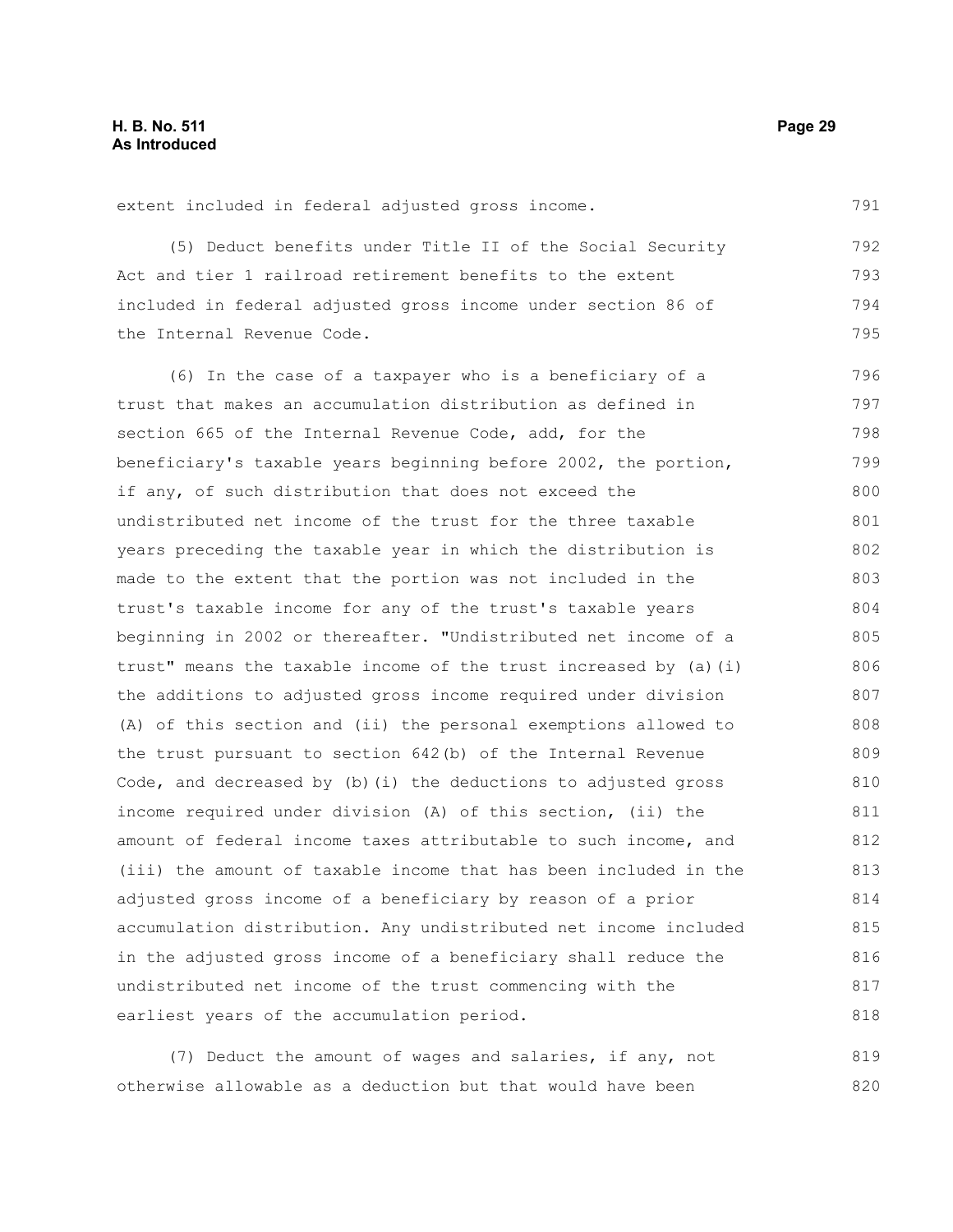#### **H. B. No. 511 Page 30 As Introduced**

allowable as a deduction in computing federal adjusted gross income for the taxable year, had the targeted jobs credit allowed and determined under sections 38, 51, and 52 of the Internal Revenue Code not been in effect. 821 822 823 824

(8) Deduct any interest or interest equivalent on public obligations and purchase obligations to the extent that the interest or interest equivalent is included in federal adjusted gross income. 825 826 827 828

(9) Add any loss or deduct any gain resulting from the sale, exchange, or other disposition of public obligations to the extent that the loss has been deducted or the gain has been included in computing federal adjusted gross income. 829 830 831 832

(10) Deduct or add amounts, as provided under section 5747.70 of the Revised Code, related to contributions to variable college savings program accounts made or tuition units purchased pursuant to Chapter 3334. of the Revised Code. 833 834 835 836

(11)(a) Deduct, to the extent not otherwise allowable as a deduction or exclusion in computing federal or Ohio adjusted gross income for the taxable year, the amount the taxpayer paid during the taxable year for medical care insurance and qualified long-term care insurance for the taxpayer, the taxpayer's spouse, and dependents. No deduction for medical care insurance under division (A)(11) of this section shall be allowed either to any taxpayer who is eligible to participate in any subsidized health plan maintained by any employer of the taxpayer or of the taxpayer's spouse, or to any taxpayer who is entitled to, or on application would be entitled to, benefits under part A of Title XVIII of the "Social Security Act," 49 Stat. 620 (1935), 42 U.S.C. 301, as amended. For the purposes of division (A)(11)(a) of this section, "subsidized health plan" means a health plan 837 838 839 840 841 842 843 844 845 846 847 848 849 850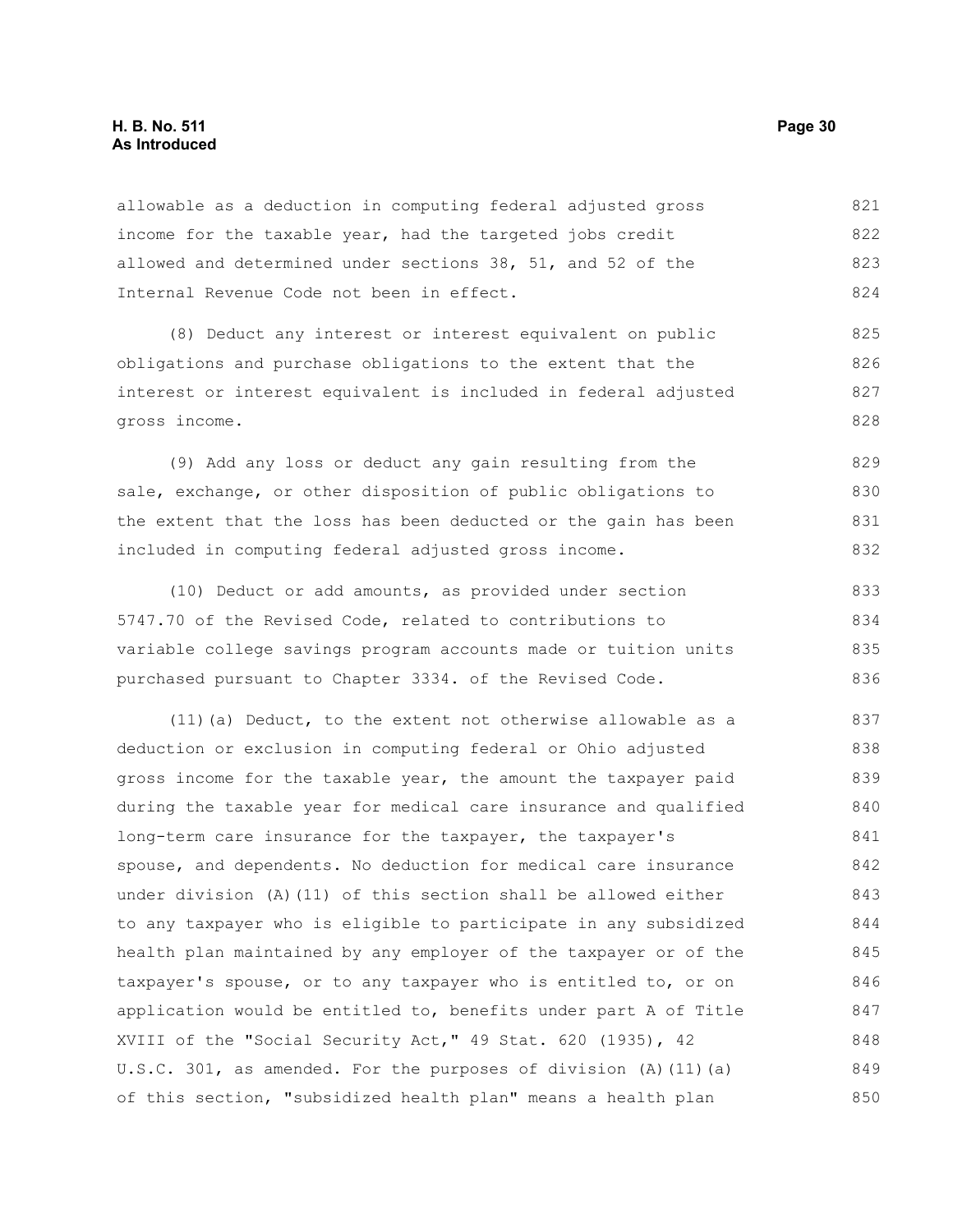#### **H. B. No. 511 Page 31 As Introduced**

for which the employer pays any portion of the plan's cost. The deduction allowed under division (A)(11)(a) of this section shall be the net of any related premium refunds, related premium reimbursements, or related insurance premium dividends received during the taxable year. 851 852 853 854 855

(b) Deduct, to the extent not otherwise deducted or excluded in computing federal or Ohio adjusted gross income during the taxable year, the amount the taxpayer paid during the taxable year, not compensated for by any insurance or otherwise, for medical care of the taxpayer, the taxpayer's spouse, and dependents, to the extent the expenses exceed seven and one-half per cent of the taxpayer's federal adjusted gross income. 856 857 858 859 860 861 862

(c) Deduct, to the extent not otherwise deducted or excluded in computing federal or Ohio adjusted gross income, any amount included in federal adjusted gross income under section 105 or not excluded under section 106 of the Internal Revenue Code solely because it relates to an accident and health plan for a person who otherwise would be a "qualifying relative" and thus a "dependent" under section 152 of the Internal Revenue Code but for the fact that the person fails to meet the income and support limitations under section 152(d)(1)(B) and (C) of the Internal Revenue Code. 863 864 865 866 867 868 869 870 871 872

(d) For purposes of division (A)(11) of this section, "medical care" has the meaning given in section 213 of the Internal Revenue Code, subject to the special rules, limitations, and exclusions set forth therein, and "qualified long-term care" has the same meaning given in section 7702B(c) of the Internal Revenue Code. Solely for purposes of divisions (A)(11)(a) and (c) of this section, "dependent" includes a person who otherwise would be a "qualifying relative" and thus a 873 874 875 876 877 878 879 880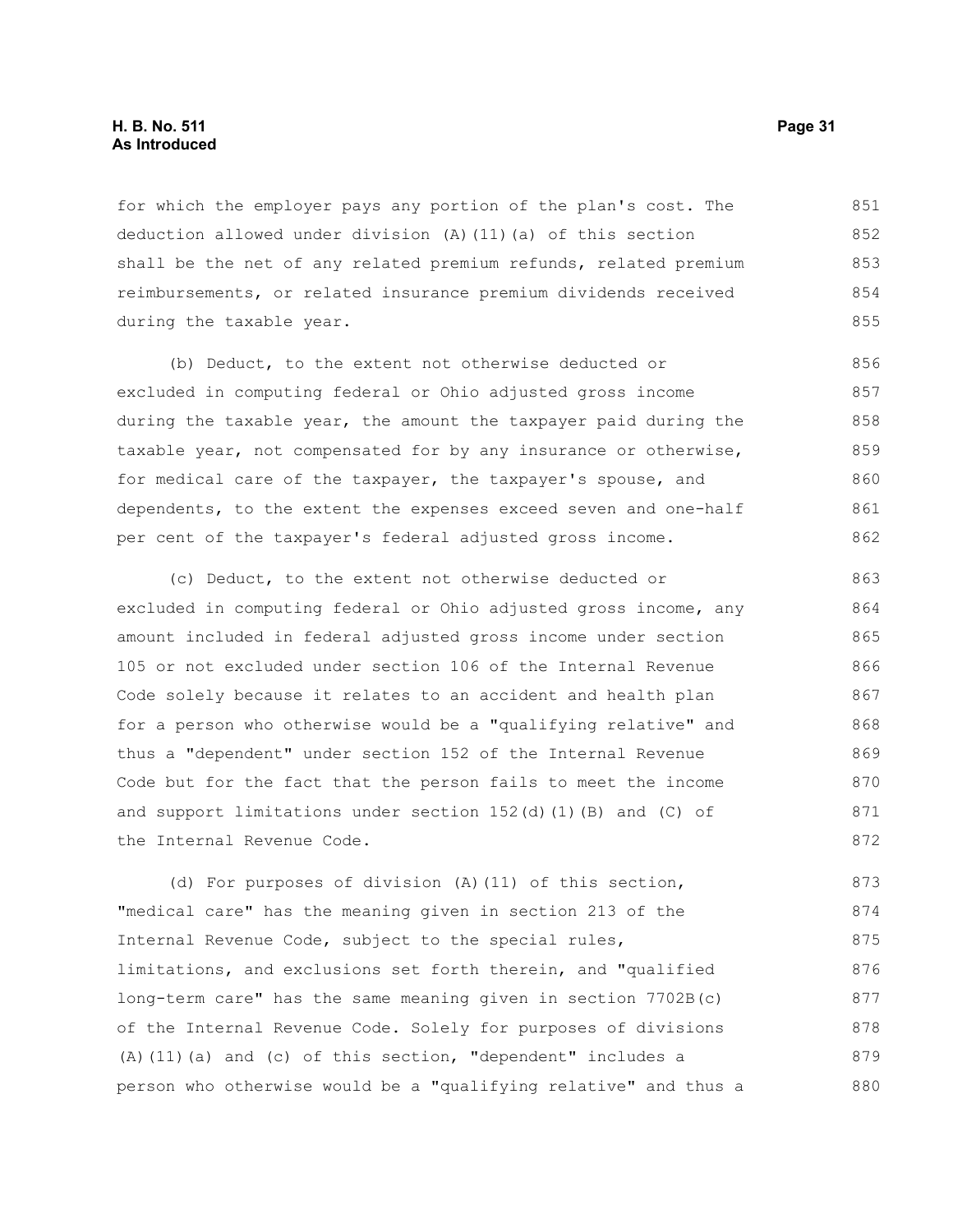"dependent" under section 152 of the Internal Revenue Code but for the fact that the person fails to meet the income and support limitations under section 152(d)(1)(B) and (C) of the Internal Revenue Code. 881 882 883 884

(12)(a) Deduct any amount included in federal adjusted gross income solely because the amount represents a reimbursement or refund of expenses that in any year the taxpayer had deducted as an itemized deduction pursuant to section 63 of the Internal Revenue Code and applicable United States department of the treasury regulations. The deduction otherwise allowed under division (A)(12)(a) of this section shall be reduced to the extent the reimbursement is attributable to an amount the taxpayer deducted under this section in any taxable year. 885 886 887 888 889 890 891 892 893 894

(b) Add any amount not otherwise included in Ohio adjusted gross income for any taxable year to the extent that the amount is attributable to the recovery during the taxable year of any amount deducted or excluded in computing federal or Ohio adjusted gross income in any taxable year. 895 896 897 898 899

(13) Deduct any portion of the deduction described in section 1341(a)(2) of the Internal Revenue Code, for repaying previously reported income received under a claim of right, that meets both of the following requirements: 900 901 902 903

(a) It is allowable for repayment of an item that was included in the taxpayer's adjusted gross income for a prior taxable year and did not qualify for a credit under division (A) or (B) of section 5747.05 of the Revised Code for that year; 904 905 906 907

(b) It does not otherwise reduce the taxpayer's adjusted gross income for the current or any other taxable year. 908 909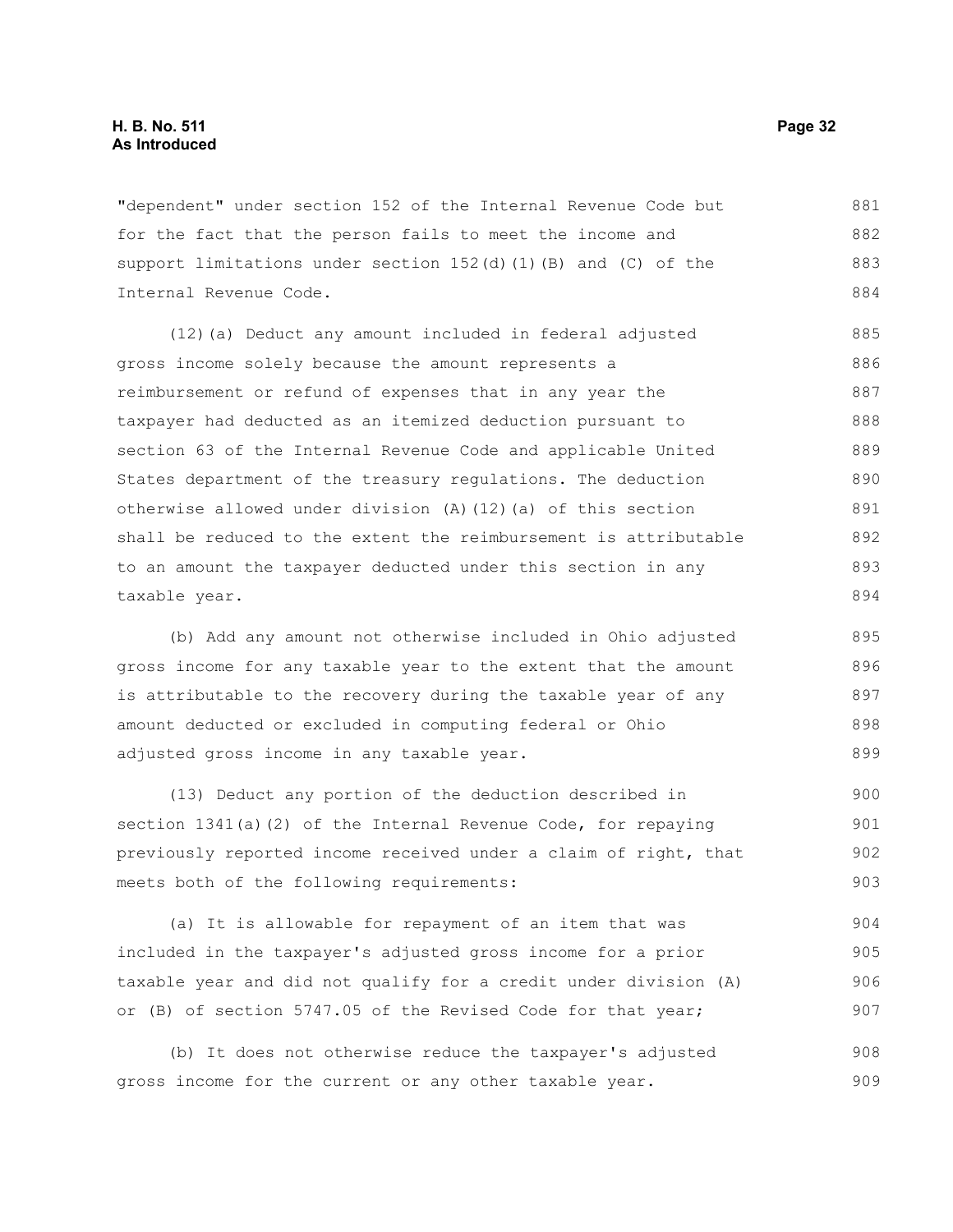#### **H. B. No. 511 Page 33 As Introduced**

(14) Deduct an amount equal to the deposits made to, and net investment earnings of, a medical savings account during the taxable year, in accordance with section 3924.66 of the Revised Code. The deduction allowed by division (A)(14) of this section does not apply to medical savings account deposits and earnings otherwise deducted or excluded for the current or any other taxable year from the taxpayer's federal adjusted gross income. 910 911 912 913 914 915 916

(15)(a) Add an amount equal to the funds withdrawn from a medical savings account during the taxable year, and the net investment earnings on those funds, when the funds withdrawn were used for any purpose other than to reimburse an account holder for, or to pay, eligible medical expenses, in accordance with section 3924.66 of the Revised Code; 917 918 919 920 921 922

(b) Add the amounts distributed from a medical savings account under division (A)(2) of section 3924.68 of the Revised Code during the taxable year.

(16) Add any amount claimed as a credit under section 5747.059 or 5747.65 of the Revised Code to the extent that such amount satisfies either of the following:

(a) The amount was deducted or excluded from the computation of the taxpayer's federal adjusted gross income as required to be reported for the taxpayer's taxable year under the Internal Revenue Code; 929 930 931 932

(b) The amount resulted in a reduction of the taxpayer's federal adjusted gross income as required to be reported for any of the taxpayer's taxable years under the Internal Revenue Code. 933 934 935

(17) Deduct the amount contributed by the taxpayer to an individual development account program established by a county department of job and family services pursuant to sections 936 937 938

923 924 925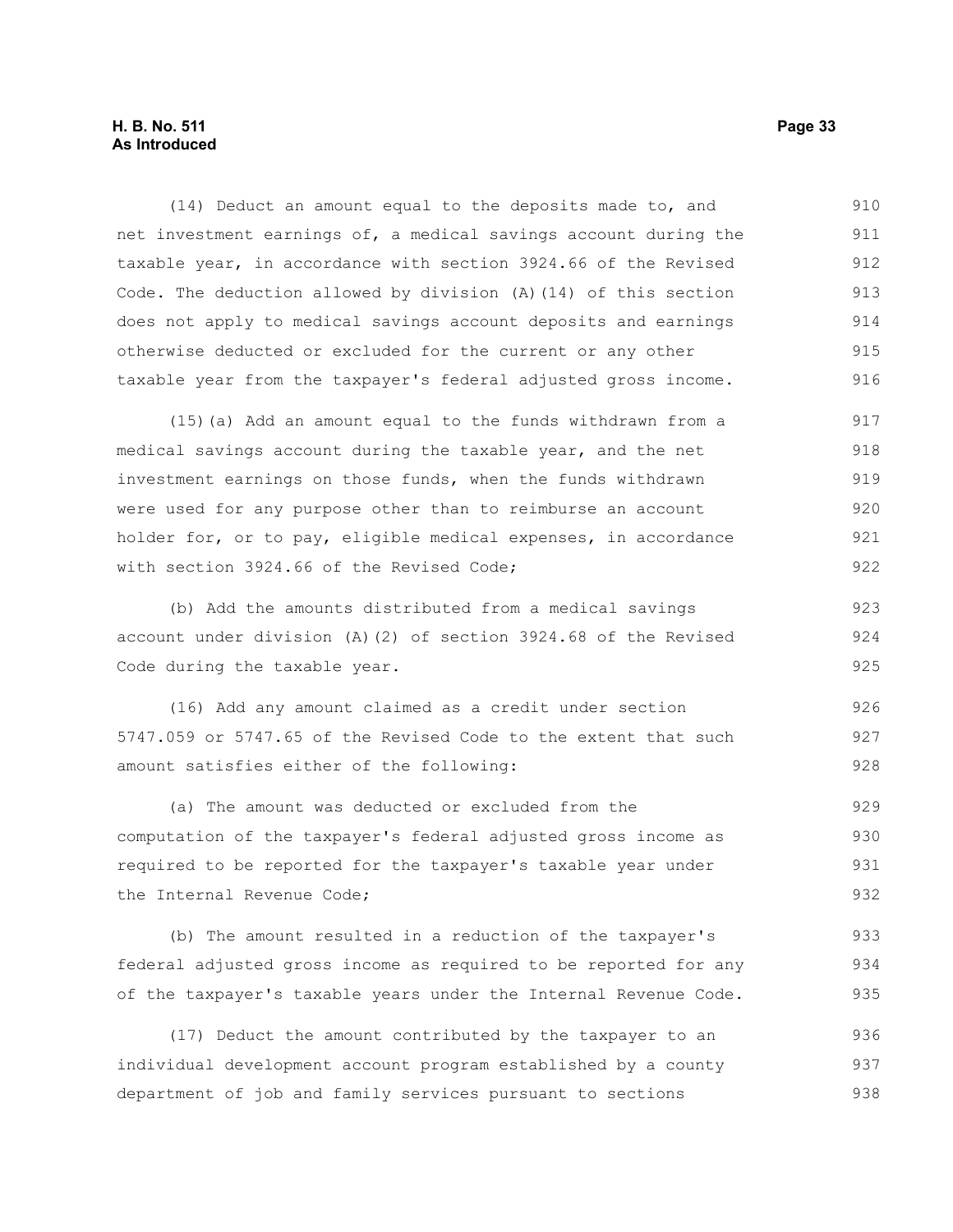#### **H. B. No. 511 Page 34 As Introduced**

329.11 to 329.14 of the Revised Code for the purpose of matching funds deposited by program participants. On request of the tax commissioner, the taxpayer shall provide any information that, in the tax commissioner's opinion, is necessary to establish the amount deducted under division (A)(17) of this section. 939 940 941 942 943

(18) Beginning in taxable year 2001 but not for any taxable year beginning after December 31, 2005, if the taxpayer is married and files a joint return and the combined federal adjusted gross income of the taxpayer and the taxpayer's spouse for the taxable year does not exceed one hundred thousand dollars, or if the taxpayer is single and has a federal adjusted gross income for the taxable year not exceeding fifty thousand dollars, deduct amounts paid during the taxable year for qualified tuition and fees paid to an eligible institution for the taxpayer, the taxpayer's spouse, or any dependent of the taxpayer, who is a resident of this state and is enrolled in or attending a program that culminates in a degree or diploma at an eligible institution. The deduction may be claimed only to the extent that qualified tuition and fees are not otherwise deducted or excluded for any taxable year from federal or Ohio adjusted gross income. The deduction may not be claimed for educational expenses for which the taxpayer claims a credit under section 5747.27 of the Revised Code. 944 945 946 947 948 949 950 951 952 953 954 955 956 957 958 959 960 961

(19) Add any reimbursement received during the taxable year of any amount the taxpayer deducted under division (A)(18) of this section in any previous taxable year to the extent the amount is not otherwise included in Ohio adjusted gross income. 962 963 964 965

(20)(a)(i) Subject to divisions (A)(20)(a)(iii), (iv), and (v) of this section, add five-sixths of the amount of depreciation expense allowed by subsection (k) of section 168 of 966 967 968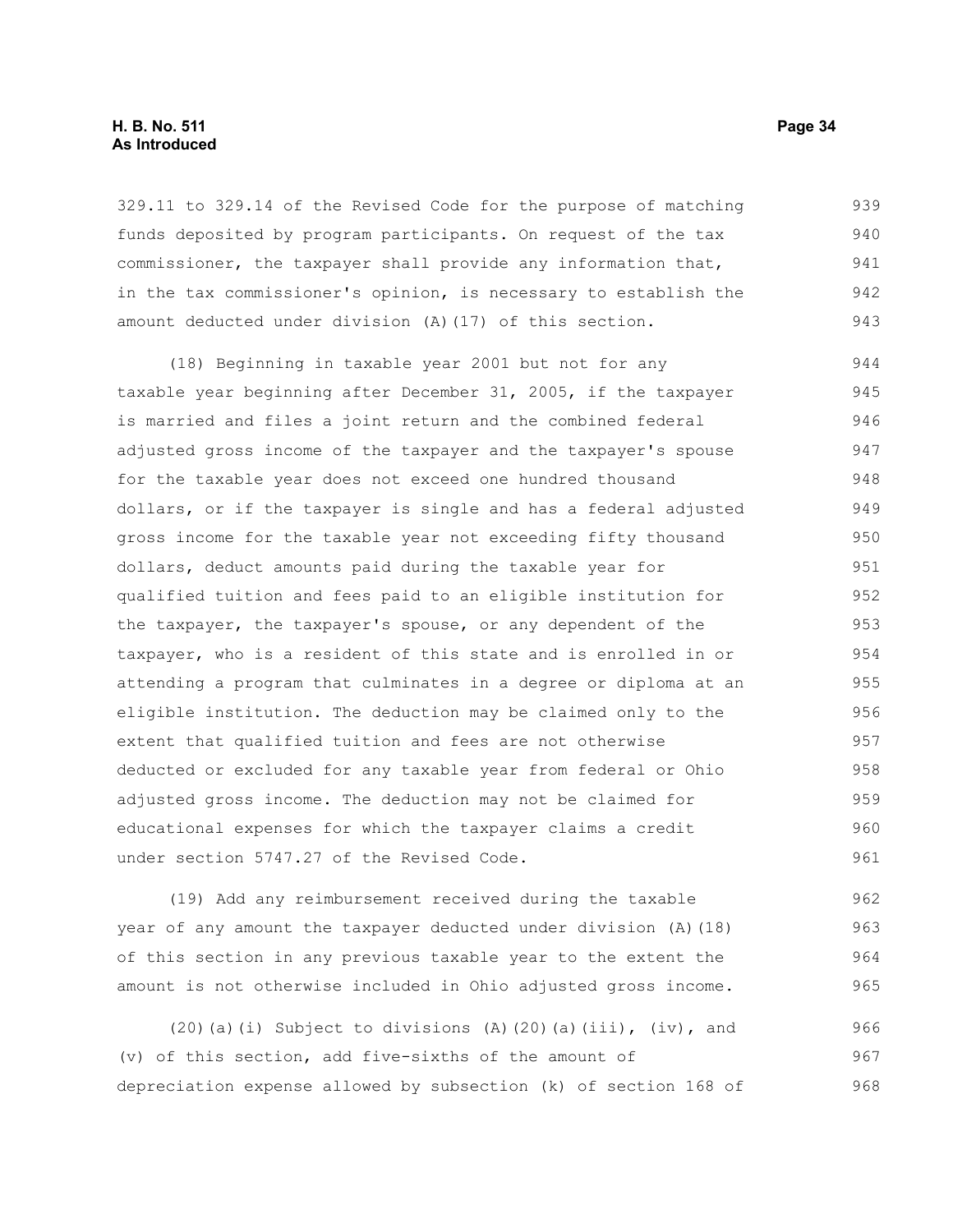the Internal Revenue Code, including the taxpayer's proportionate or distributive share of the amount of depreciation expense allowed by that subsection to a passthrough entity in which the taxpayer has a direct or indirect ownership interest. 969 970 971 972 973

(ii) Subject to divisions (A)(20)(a)(iii), (iv), and (v) of this section, add five-sixths of the amount of qualifying section 179 depreciation expense, including the taxpayer's proportionate or distributive share of the amount of qualifying section 179 depreciation expense allowed to any pass-through entity in which the taxpayer has a direct or indirect ownership interest. 974 975 976 977 978 979 980

(iii) Subject to division (A)(20)(a)(v) of this section, for taxable years beginning in 2012 or thereafter, if the increase in income taxes withheld by the taxpayer is equal to or greater than ten per cent of income taxes withheld by the taxpayer during the taxpayer's immediately preceding taxable year, "two-thirds" shall be substituted for "five-sixths" for the purpose of divisions  $(A)$  (20)(a)(i) and (ii) of this section. 981 982 983 984 985 986 987

(iv) Subject to division (A)(20)(a)(v) of this section, for taxable years beginning in 2012 or thereafter, a taxpayer is not required to add an amount under division (A)(20) of this section if the increase in income taxes withheld by the taxpayer and by any pass-through entity in which the taxpayer has a direct or indirect ownership interest is equal to or greater than the sum of (I) the amount of qualifying section 179 depreciation expense and (II) the amount of depreciation expense allowed to the taxpayer by subsection (k) of section 168 of the Internal Revenue Code, and including the taxpayer's proportionate or distributive shares of such amounts allowed to 988 989 990 991 992 993 994 995 996 997 998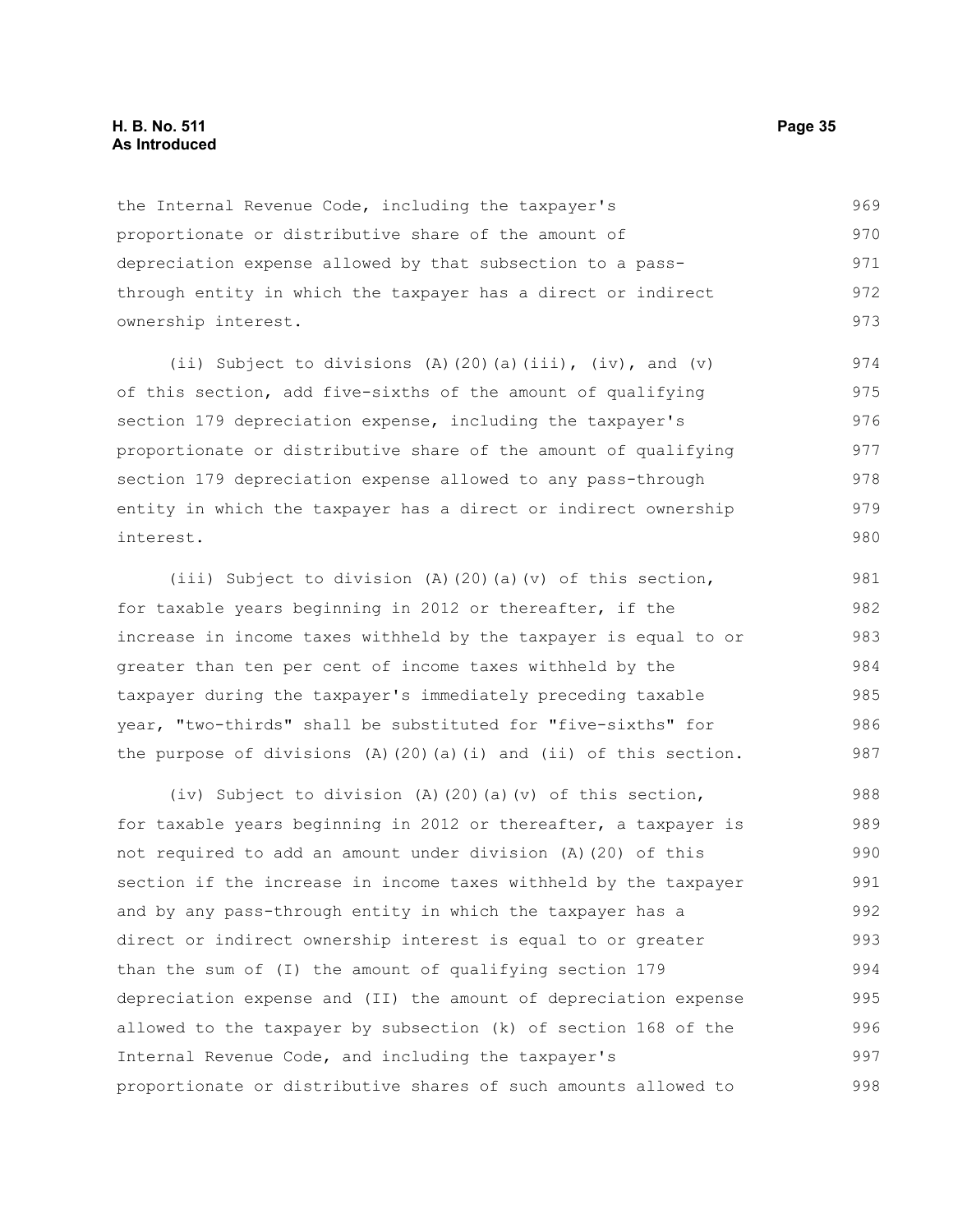any such pass-through entities.

(v) If a taxpayer directly or indirectly incurs a net operating loss for the taxable year for federal income tax purposes, to the extent such loss resulted from depreciation expense allowed by subsection (k) of section 168 of the Internal Revenue Code and by qualifying section 179 depreciation expense, "the entire" shall be substituted for "five-sixths of the" for the purpose of divisions (A)(20)(a)(i) and (ii) of this section. 1000 1001 1002 1003 1004 1005 1006

The tax commissioner, under procedures established by the commissioner, may waive the add-backs related to a pass-through entity if the taxpayer owns, directly or indirectly, less than five per cent of the pass-through entity. 1007 1008 1009 1010

(b) Nothing in division (A)(20) of this section shall be construed to adjust or modify the adjusted basis of any asset. 1011 1012

(c) To the extent the add-back required under division (A) (20)(a) of this section is attributable to property generating nonbusiness income or loss allocated under section 5747.20 of the Revised Code, the add-back shall be sitused to the same location as the nonbusiness income or loss generated by the property for the purpose of determining the credit under division (A) of section 5747.05 of the Revised Code. Otherwise, the add-back shall be apportioned, subject to one or more of the four alternative methods of apportionment enumerated in section 5747.21 of the Revised Code. 1013 1014 1015 1016 1017 1018 1019 1020 1021 1022

(d) For the purposes of division (A)(20)(a)(v) of this section, net operating loss carryback and carryforward shall not include the allowance of any net operating loss deduction carryback or carryforward to the taxable year to the extent such loss resulted from depreciation allowed by section 168(k) of the 1023 1024 1025 1026 1027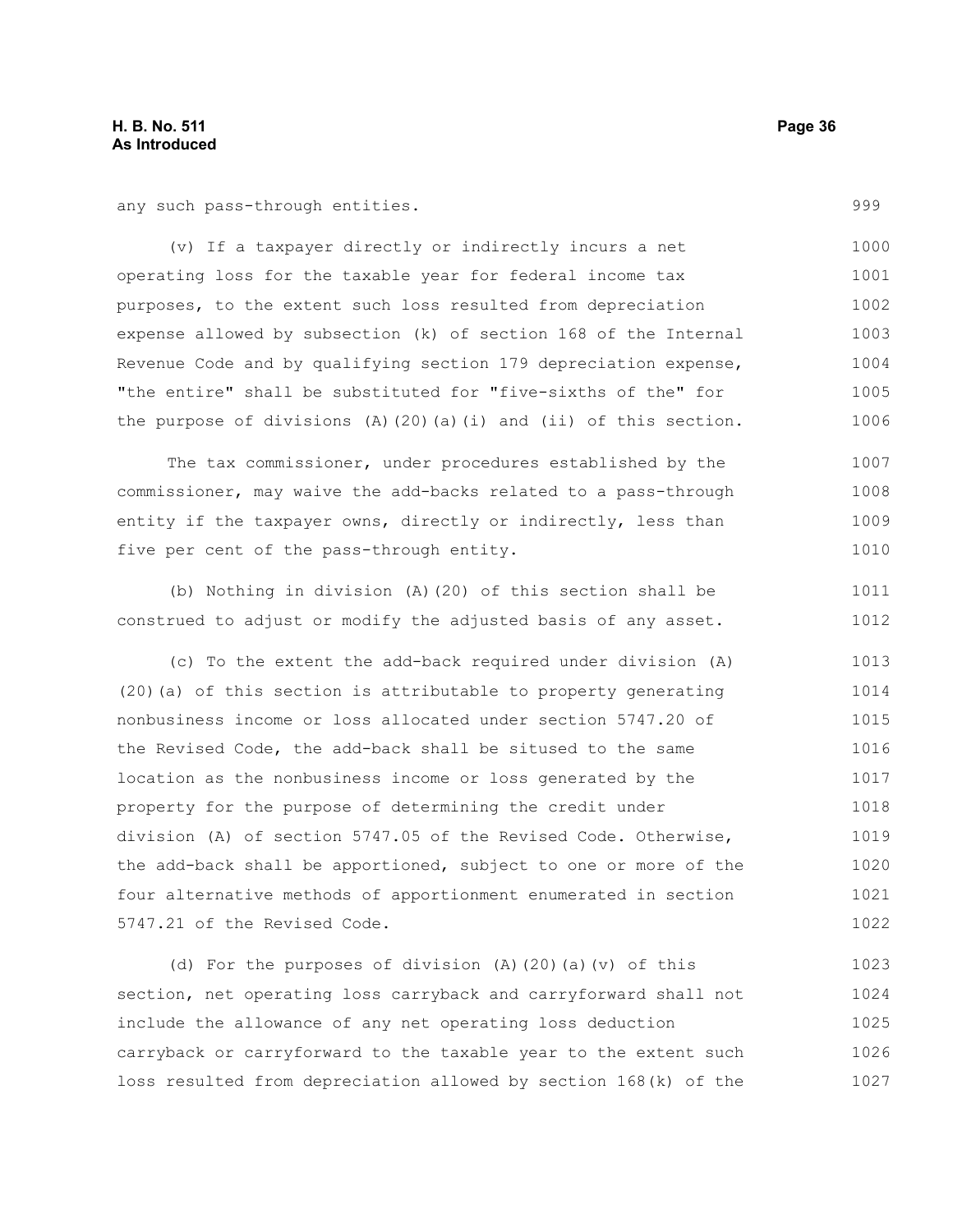| Internal Revenue Code and by the qualifying section 179          | 1028 |
|------------------------------------------------------------------|------|
| depreciation expense amount.                                     | 1029 |
|                                                                  |      |
| (e) For the purposes of divisions $(A)$ (20) and (21) of this    | 1030 |
| section:                                                         | 1031 |
|                                                                  |      |
| (i) "Income taxes withheld" means the total amount               | 1032 |
| withheld and remitted under sections 5747.06 and 5747.07 of the  | 1033 |
| Revised Code by an employer during the employer's taxable year.  | 1034 |
|                                                                  |      |
| (ii) "Increase in income taxes withheld" means the amount        | 1035 |
| by which the amount of income taxes withheld by an employer      | 1036 |
| during the employer's current taxable year exceeds the amount of | 1037 |
| income taxes withheld by that employer during the employer's     | 1038 |
| immediately preceding taxable year.                              | 1039 |
|                                                                  |      |
| (iii) "Qualifying section 179 depreciation expense" means        | 1040 |

the difference between (I) the amount of depreciation expense directly or indirectly allowed to a taxpayer under section 179 of the Internal Revised Code, and (II) the amount of depreciation expense directly or indirectly allowed to the taxpayer under section 179 of the Internal Revenue Code as that section existed on December 31, 2002. 1041 1042 1043 1044 1045 1046

(21)(a) If the taxpayer was required to add an amount under division (A)(20)(a) of this section for a taxable year, deduct one of the following: 1047 1048 1049

(i) One-fifth of the amount so added for each of the five succeeding taxable years if the amount so added was five-sixths of qualifying section 179 depreciation expense or depreciation expense allowed by subsection (k) of section 168 of the Internal Revenue Code; 1050 1051 1052 1053 1054

(ii) One-half of the amount so added for each of the two succeeding taxable years if the amount so added was two-thirds 1055 1056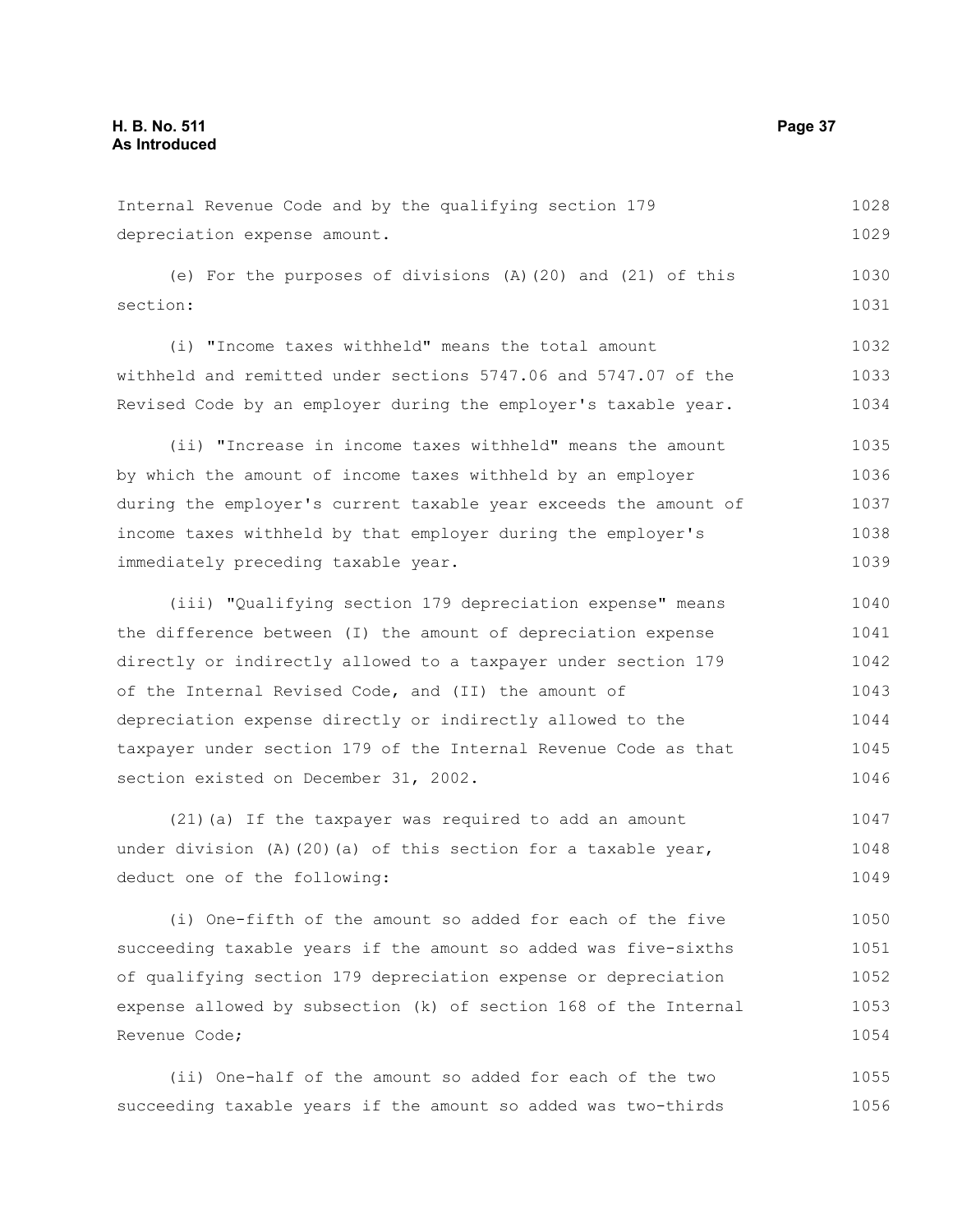of such depreciation expense;

(iii) One-sixth of the amount so added for each of the six succeeding taxable years if the entire amount of such depreciation expense was so added. 1058 1059 1060

(b) If the amount deducted under division (A)(21)(a) of this section is attributable to an add-back allocated under division (A)(20)(c) of this section, the amount deducted shall be sitused to the same location. Otherwise, the add-back shall be apportioned using the apportionment factors for the taxable year in which the deduction is taken, subject to one or more of the four alternative methods of apportionment enumerated in section 5747.21 of the Revised Code. 1061 1062 1063 1064 1065 1066 1067 1068

(c) No deduction is available under division (A)(21)(a) of this section with regard to any depreciation allowed by section 168(k) of the Internal Revenue Code and by the qualifying section 179 depreciation expense amount to the extent that such depreciation results in or increases a federal net operating loss carryback or carryforward. If no such deduction is available for a taxable year, the taxpayer may carry forward the amount not deducted in such taxable year to the next taxable year and add that amount to any deduction otherwise available under division (A)(21)(a) of this section for that next taxable year. The carryforward of amounts not so deducted shall continue until the entire addition required by division (A)(20)(a) of this section has been deducted. 1069 1070 1071 1072 1073 1074 1075 1076 1077 1078 1079 1080 1081

(d) No refund shall be allowed as a result of adjustments made by division (A)(21) of this section. 1082 1083

(22) Deduct, to the extent not otherwise deducted or excluded in computing federal or Ohio adjusted gross income for 1084 1085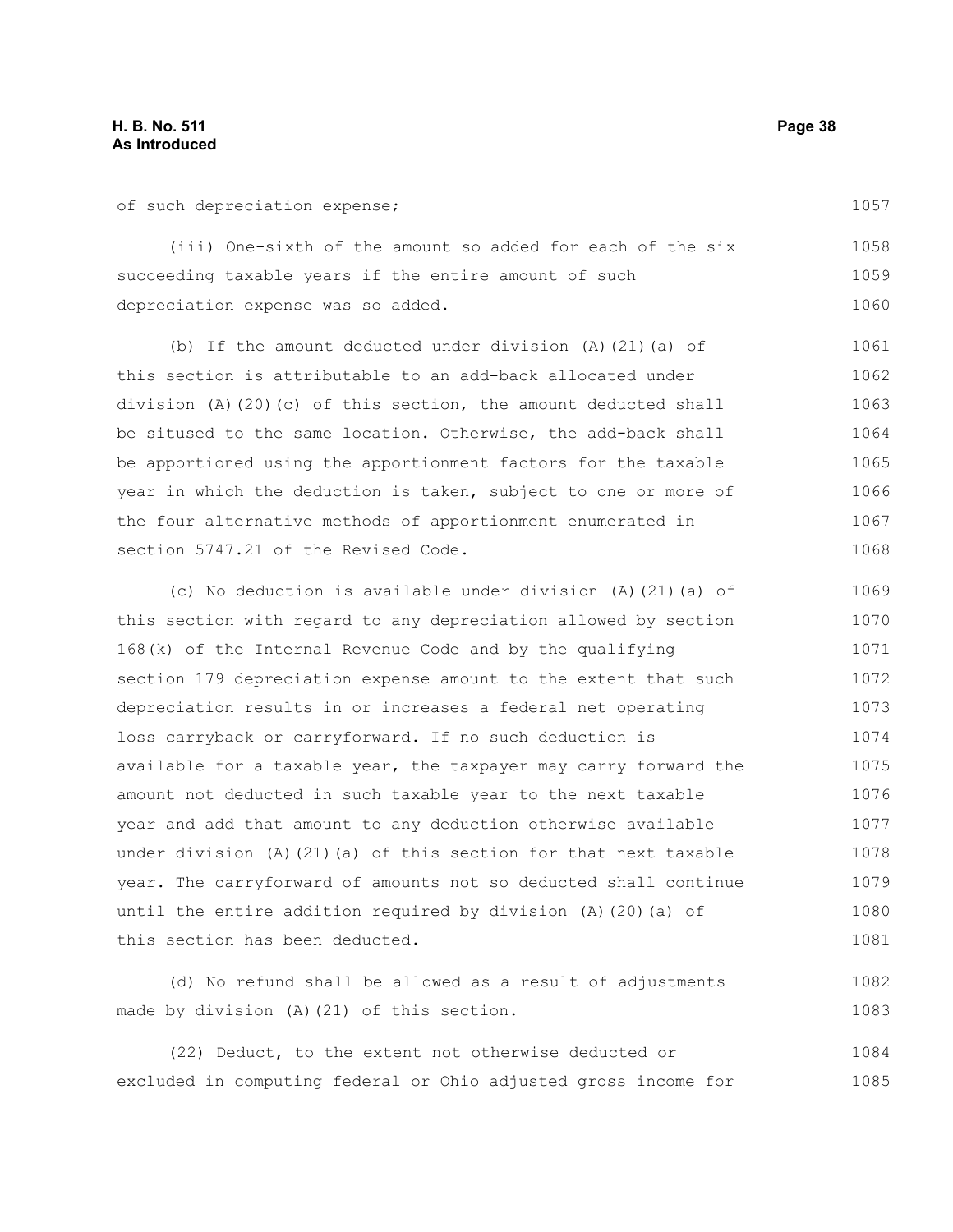the taxable year, the amount the taxpayer received during the taxable year as reimbursement for life insurance premiums under section 5919.31 of the Revised Code. 1086 1087 1088

(23) Deduct, to the extent not otherwise deducted or excluded in computing federal or Ohio adjusted gross income for the taxable year, the amount the taxpayer received during the taxable year as a death benefit paid by the adjutant general under section 5919.33 of the Revised Code. 1089 1090 1091 1092 1093

(24) Deduct, to the extent included in federal adjusted gross income and not otherwise allowable as a deduction or exclusion in computing federal or Ohio adjusted gross income for the taxable year, military pay and allowances received by the taxpayer during the taxable year for active duty service in the United States army, air force, navy, marine corps, or coast guard or reserve components thereof or the national guard. The deduction may not be claimed for military pay and allowances received by the taxpayer while the taxpayer is stationed in this state. 1094 1095 1096 1097 1098 1099 1100 1101 1102 1103

(25) Deduct, to the extent not otherwise allowable as a deduction or exclusion in computing federal or Ohio adjusted gross income for the taxable year and not otherwise compensated for by any other source, the amount of qualified organ donation expenses incurred by the taxpayer during the taxable year, not to exceed ten thousand dollars. A taxpayer may deduct qualified organ donation expenses only once for all taxable years beginning with taxable years beginning in 2007. 1104 1105 1106 1107 1108 1109 1110 1111

For the purposes of division (A)(25) of this section: 1112

(a) "Human organ" means all or any portion of a human liver, pancreas, kidney, intestine, or lung, and any portion of 1113 1114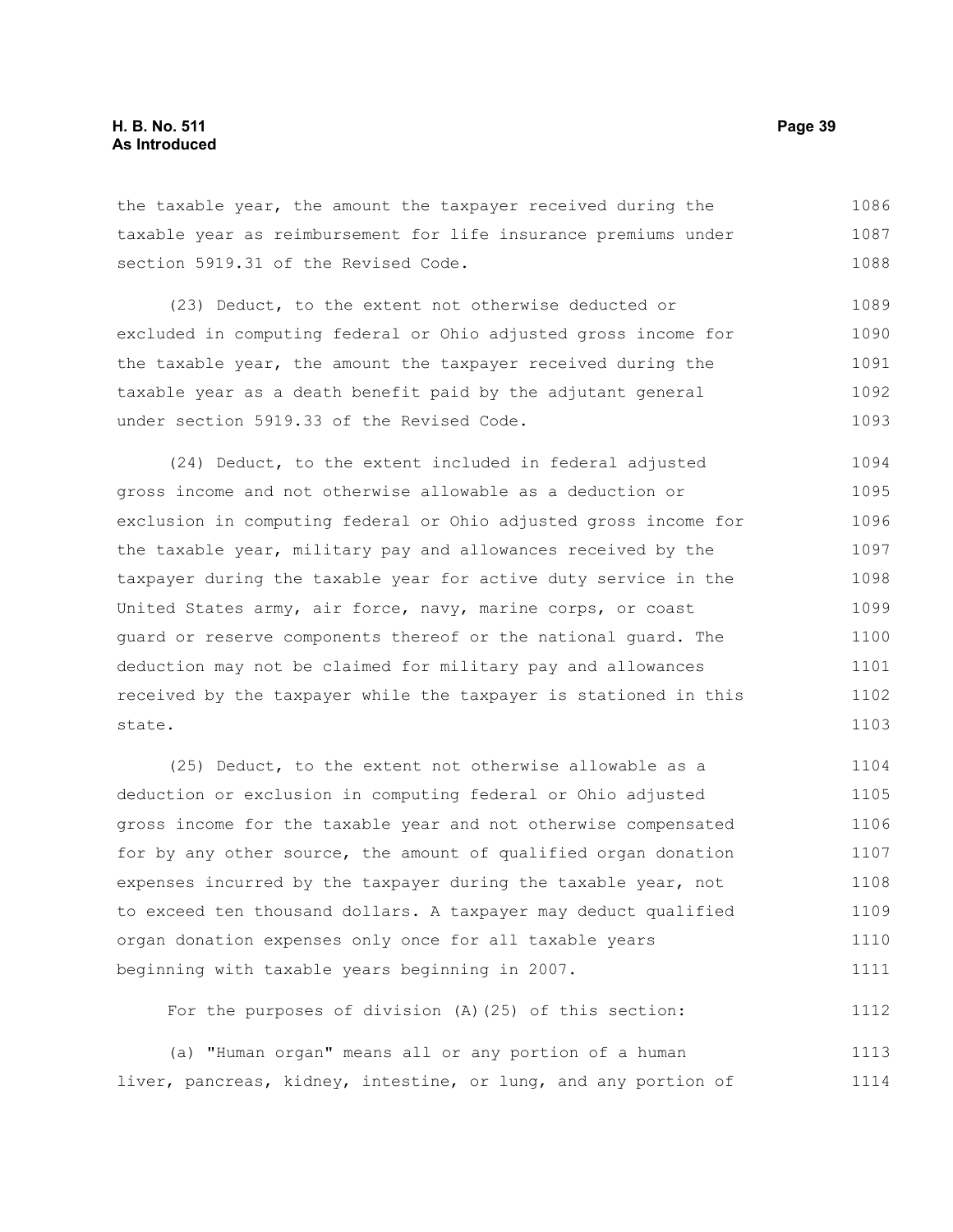human bone marrow.

(b) "Qualified organ donation expenses" means travel expenses, lodging expenses, and wages and salary forgone by a taxpayer in connection with the taxpayer's donation, while living, of one or more of the taxpayer's human organs to another human being. 1116 1117 1118 1119 1120

(26) Deduct, to the extent not otherwise deducted or excluded in computing federal or Ohio adjusted gross income for the taxable year, amounts received by the taxpayer as retired personnel pay for service in the uniformed services or reserve components thereof, or the national guard, or received by the surviving spouse or former spouse of such a taxpayer under the survivor benefit plan on account of such a taxpayer's death. If the taxpayer receives income on account of retirement paid under the federal civil service retirement system or federal employees retirement system, or under any successor retirement program enacted by the congress of the United States that is established and maintained for retired employees of the United States government, and such retirement income is based, in whole or in part, on credit for the taxpayer's uniformed service, the deduction allowed under this division shall include only that portion of such retirement income that is attributable to the taxpayer's uniformed service, to the extent that portion of such retirement income is otherwise included in federal adjusted gross income and is not otherwise deducted under this section. Any amount deducted under division (A)(26) of this section is not included in a taxpayer's adjusted gross income for the purposes of section 5747.055 of the Revised Code. No amount may be deducted under division (A)(26) of this section on the basis of which a credit was claimed under section 5747.055 of the Revised Code. 1121 1122 1123 1124 1125 1126 1127 1128 1129 1130 1131 1132 1133 1134 1135 1136 1137 1138 1139 1140 1141 1142 1143 1144 1145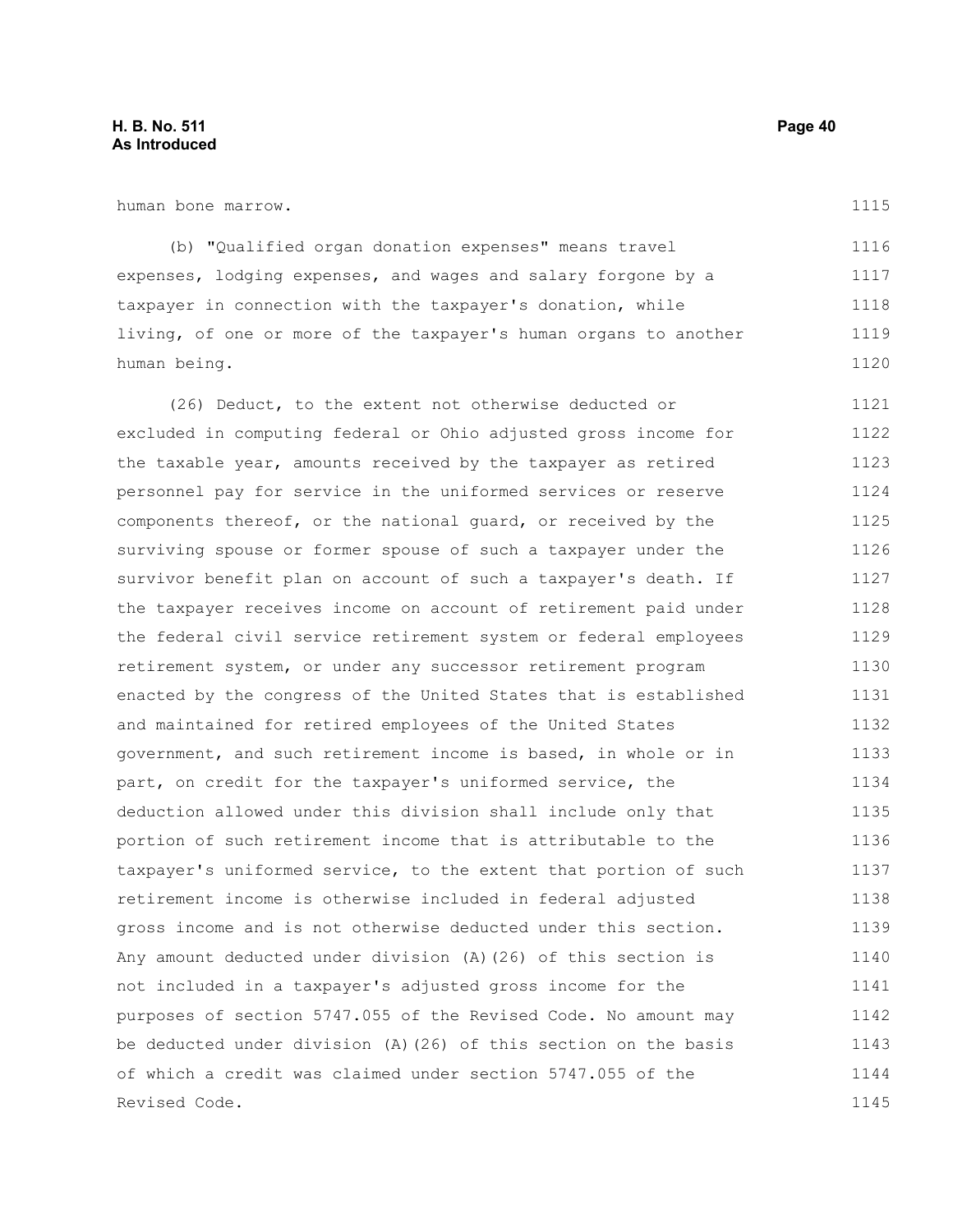#### **H. B. No. 511 Page 41 As Introduced**

(27) Deduct, to the extent not otherwise deducted or excluded in computing federal or Ohio adjusted gross income for the taxable year, the amount the taxpayer received during the taxable year from the military injury relief fund created in section 5902.05 of the Revised Code. 1146 1147 1148 1149 1150

(28) Deduct, to the extent not otherwise deducted or excluded in computing federal or Ohio adjusted gross income for the taxable year, the amount the taxpayer received as a veterans bonus during the taxable year from the Ohio department of veterans services as authorized by Section 2r of Article VIII, Ohio Constitution. 1151 1152 1153 1154 1155 1156

(29) Deduct, to the extent not otherwise deducted or excluded in computing federal or Ohio adjusted gross income for the taxable year, any income derived from a transfer agreement or from the enterprise transferred under that agreement under section 4313.02 of the Revised Code. 1157 1158 1159 1160 1161

(30) Deduct, to the extent not otherwise deducted or excluded in computing federal or Ohio adjusted gross income for the taxable year, Ohio college opportunity or federal Pell grant amounts received by the taxpayer or the taxpayer's spouse or dependent pursuant to section 3333.122 of the Revised Code or 20 U.S.C. 1070a, et seq., and used to pay room or board furnished by the educational institution for which the grant was awarded at the institution's facilities, including meal plans administered by the institution. For the purposes of this division, receipt of a grant includes the distribution of a grant directly to an educational institution and the crediting of the grant to the enrollee's account with the institution. 1162 1163 1164 1165 1166 1167 1168 1169 1170 1171 1172 1173

(31)(a) For taxable years beginning in 2015, deduct from the portion of an individual's adjusted gross income that is 1174 1175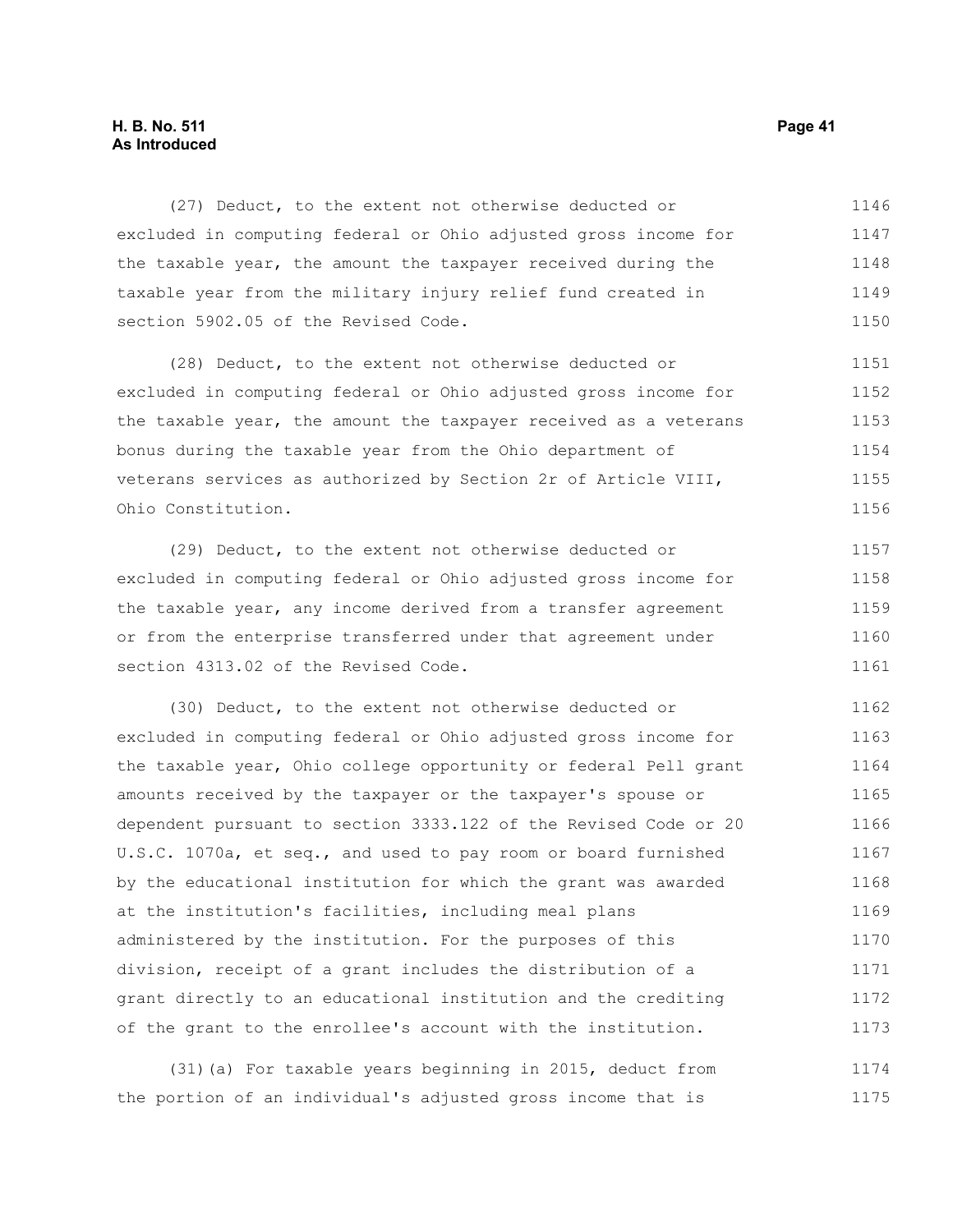business income, to the extent not otherwise deducted or excluded in computing federal or Ohio adjusted gross income for the taxable year, the lesser of the following amounts: 1176 1177 1178

(i) Seventy-five per cent of the individual's business income; 1179 1180

(ii) Ninety-three thousand seven hundred fifty dollars for each spouse if spouses file separate returns under section 5747.08 of the Revised Code or one hundred eighty-seven thousand five hundred dollars for all other individuals. 1181 1182 1183 1184

(b) For taxable years beginning in 2016 or thereafter, deduct from the portion of an individual's adjusted gross income that is business income, to the extent not otherwise deducted or excluded in computing federal adjusted gross income for the taxable year, one hundred twenty-five thousand dollars for each spouse if spouses file separate returns under section 5747.08 of the Revised Code or two hundred fifty thousand dollars for all other individuals. 1185 1186 1187 1188 1189 1190 1191 1192

## (32) Deduct benefits under Chapter 4143. of the Revised Code to the extent included in federal adjusted gross income.

(B) "Business income" means income, including gain or loss, arising from transactions, activities, and sources in the regular course of a trade or business and includes income, gain, or loss from real property, tangible property, and intangible property if the acquisition, rental, management, and disposition of the property constitute integral parts of the regular course of a trade or business operation. "Business income" includes income, including gain or loss, from a partial or complete liquidation of a business, including, but not limited to, gain or loss from the sale or other disposition of goodwill. 1195 1196 1197 1198 1199 1200 1201 1202 1203 1204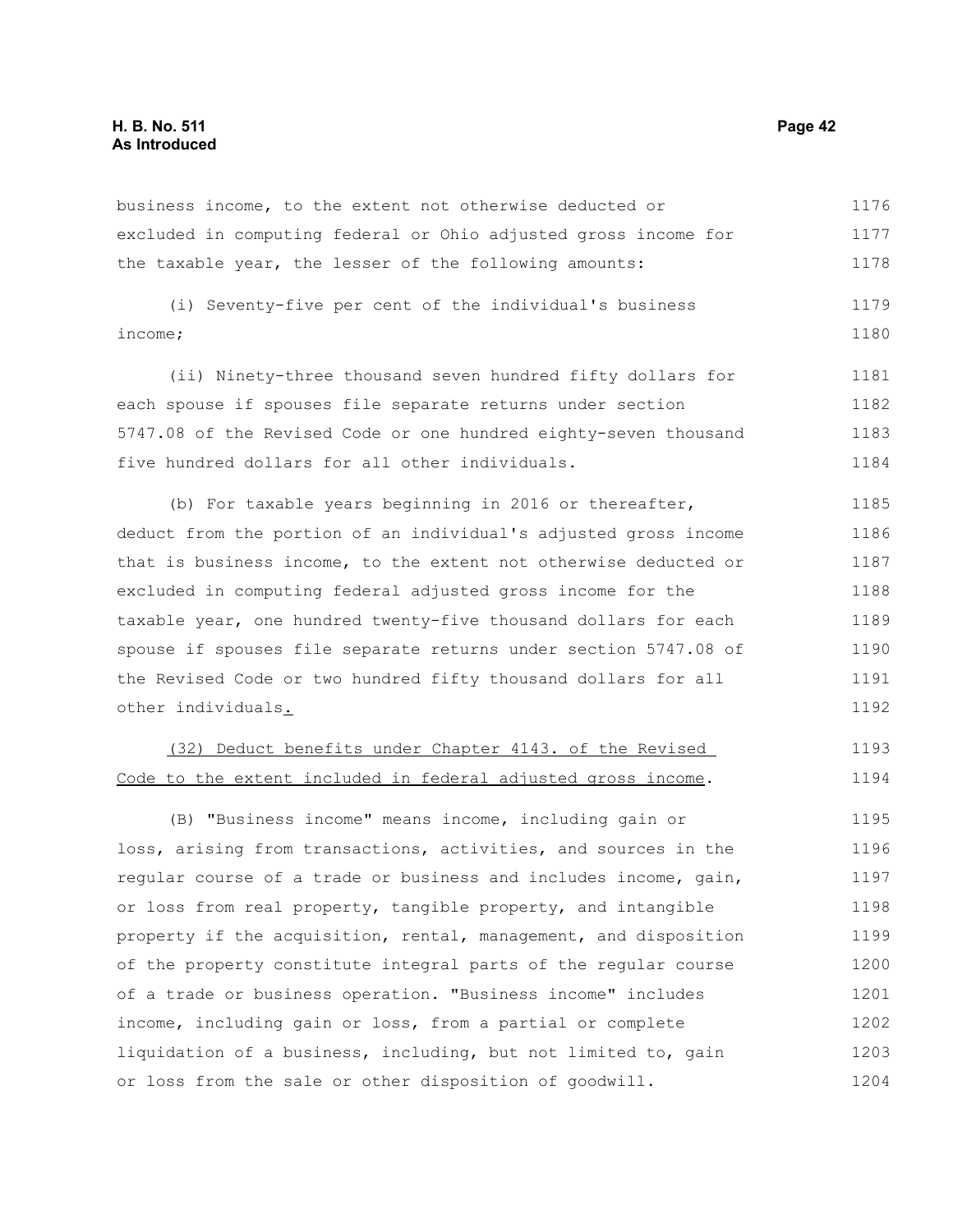#### **H. B. No. 511 Page 43 As Introduced**

(C) "Nonbusiness income" means all income other than business income and may include, but is not limited to, compensation, rents and royalties from real or tangible personal property, capital gains, interest, dividends and distributions, patent or copyright royalties, or lottery winnings, prizes, and awards. 1205 1206 1207 1208 1209 1210

(D) "Compensation" means any form of remuneration paid to an employee for personal services.

(E) "Fiduciary" means a guardian, trustee, executor, administrator, receiver, conservator, or any other person acting in any fiduciary capacity for any individual, trust, or estate. 1213 1214 1215

(F) "Fiscal year" means an accounting period of twelve months ending on the last day of any month other than December. 1216 1217

(G) "Individual" means any natural person.

(H) "Internal Revenue Code" means the "Internal Revenue Code of 1986," 100 Stat. 2085, 26 U.S.C.A. 1, as amended. 1219 1220

(I) "Resident" means any of the following, provided that division (I)(3) of this section applies only to taxable years of a trust beginning in 2002 or thereafter: 1221 1222 1223

(1) An individual who is domiciled in this state, subject to section 5747.24 of the Revised Code; 1224 1225

(2) The estate of a decedent who at the time of death was domiciled in this state. The domicile tests of section 5747.24 of the Revised Code are not controlling for purposes of division (I)(2) of this section. 1226 1227 1228 1229

(3) A trust that, in whole or part, resides in this state. If only part of a trust resides in this state, the trust is a resident only with respect to that part. 1230 1231 1232

1211 1212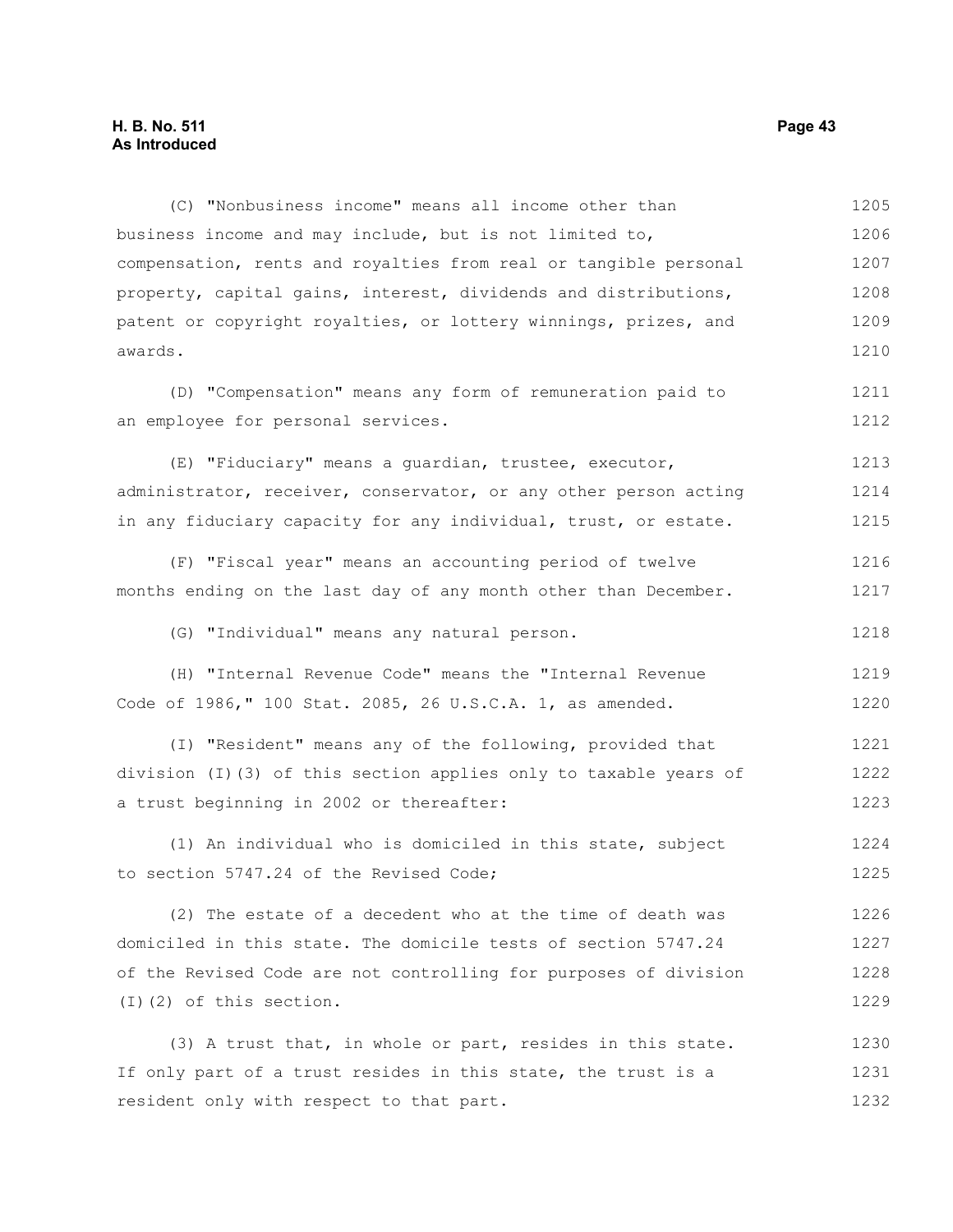1233

For the purposes of division (I)(3) of this section:

(a) A trust resides in this state for the trust's current taxable year to the extent, as described in division (I)(3)(d) of this section, that the trust consists directly or indirectly, in whole or in part, of assets, net of any related liabilities, that were transferred, or caused to be transferred, directly or indirectly, to the trust by any of the following: 1234 1235 1236 1237 1238 1239

(i) A person, a court, or a governmental entity or instrumentality on account of the death of a decedent, but only if the trust is described in division  $(I)$   $(3)$   $(e)$   $(i)$  or  $(ii)$  of this section; 1240 1241 1242 1243

(ii) A person who was domiciled in this state for the purposes of this chapter when the person directly or indirectly transferred assets to an irrevocable trust, but only if at least one of the trust's qualifying beneficiaries is domiciled in this state for the purposes of this chapter during all or some portion of the trust's current taxable year; 1244 1245 1246 1247 1248 1249

(iii) A person who was domiciled in this state for the purposes of this chapter when the trust document or instrument or part of the trust document or instrument became irrevocable, but only if at least one of the trust's qualifying beneficiaries is a resident domiciled in this state for the purposes of this chapter during all or some portion of the trust's current taxable year. If a trust document or instrument became irrevocable upon the death of a person who at the time of death was domiciled in this state for purposes of this chapter, that person is a person described in division  $(I)$   $(3)$   $(a)$   $(iii)$  of this section. 1250 1251 1252 1253 1254 1255 1256 1257 1258 1259 1260

(b) A trust is irrevocable to the extent that the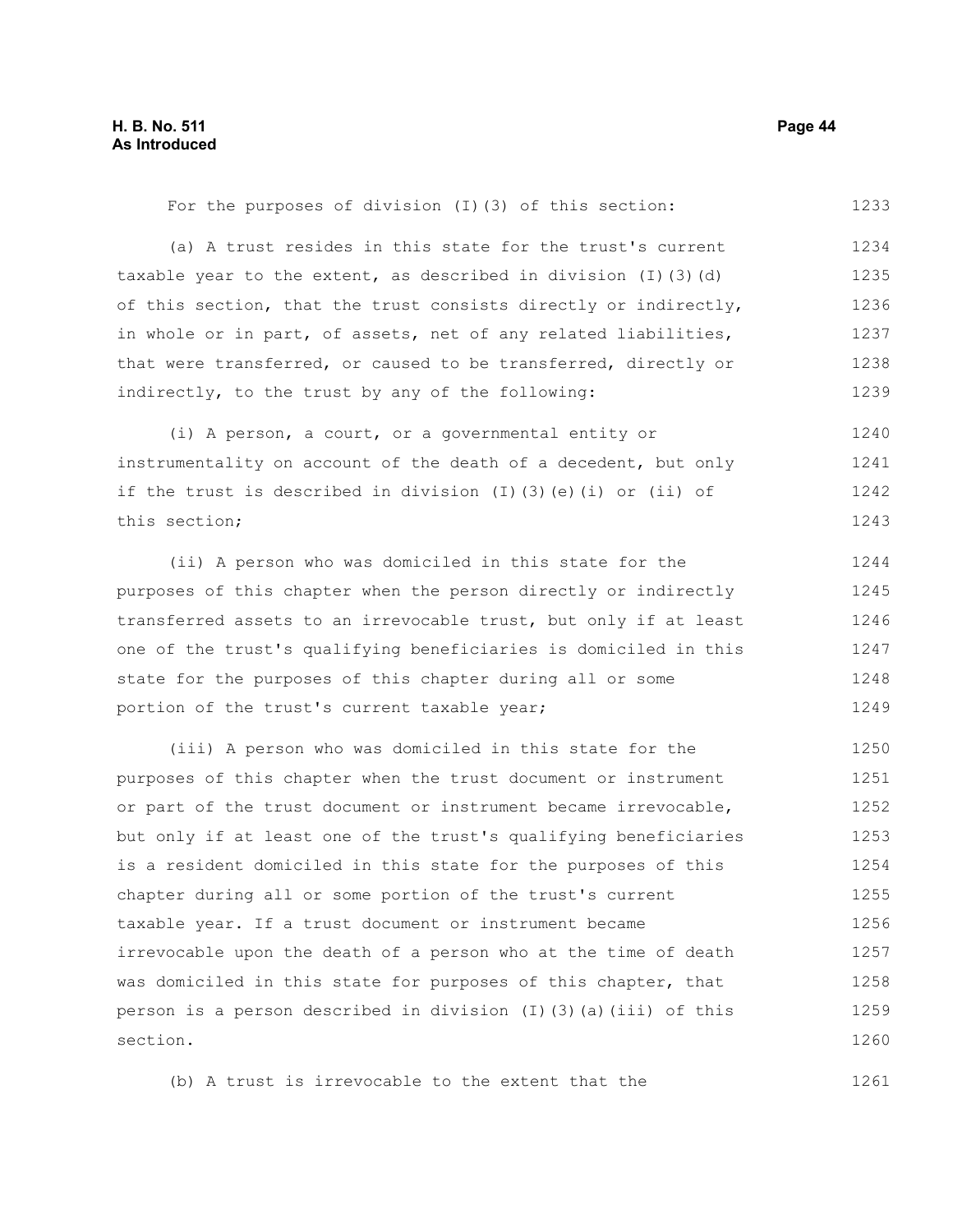transferor is not considered to be the owner of the net assets of the trust under sections 671 to 678 of the Internal Revenue Code. 1262 1263 1264

(c) With respect to a trust other than a charitable lead trust, "qualifying beneficiary" has the same meaning as "potential current beneficiary" as defined in section 1361(e)(2) of the Internal Revenue Code, and with respect to a charitable lead trust "qualifying beneficiary" is any current, future, or contingent beneficiary, but with respect to any trust "qualifying beneficiary" excludes a person or a governmental entity or instrumentality to any of which a contribution would qualify for the charitable deduction under section 170 of the Internal Revenue Code. 1265 1266 1267 1268 1269 1270 1271 1272 1273 1274

(d) For the purposes of division (I)(3)(a) of this section, the extent to which a trust consists directly or indirectly, in whole or in part, of assets, net of any related liabilities, that were transferred directly or indirectly, in whole or part, to the trust by any of the sources enumerated in that division shall be ascertained by multiplying the fair market value of the trust's assets, net of related liabilities, by the qualifying ratio, which shall be computed as follows: 1275 1276 1277 1278 1279 1280 1281 1282

(i) The first time the trust receives assets, the numerator of the qualifying ratio is the fair market value of those assets at that time, net of any related liabilities, from sources enumerated in division (I)(3)(a) of this section. The denominator of the qualifying ratio is the fair market value of all the trust's assets at that time, net of any related liabilities. 1283 1284 1285 1286 1287 1288 1289

(ii) Each subsequent time the trust receives assets, a revised qualifying ratio shall be computed. The numerator of the 1290 1291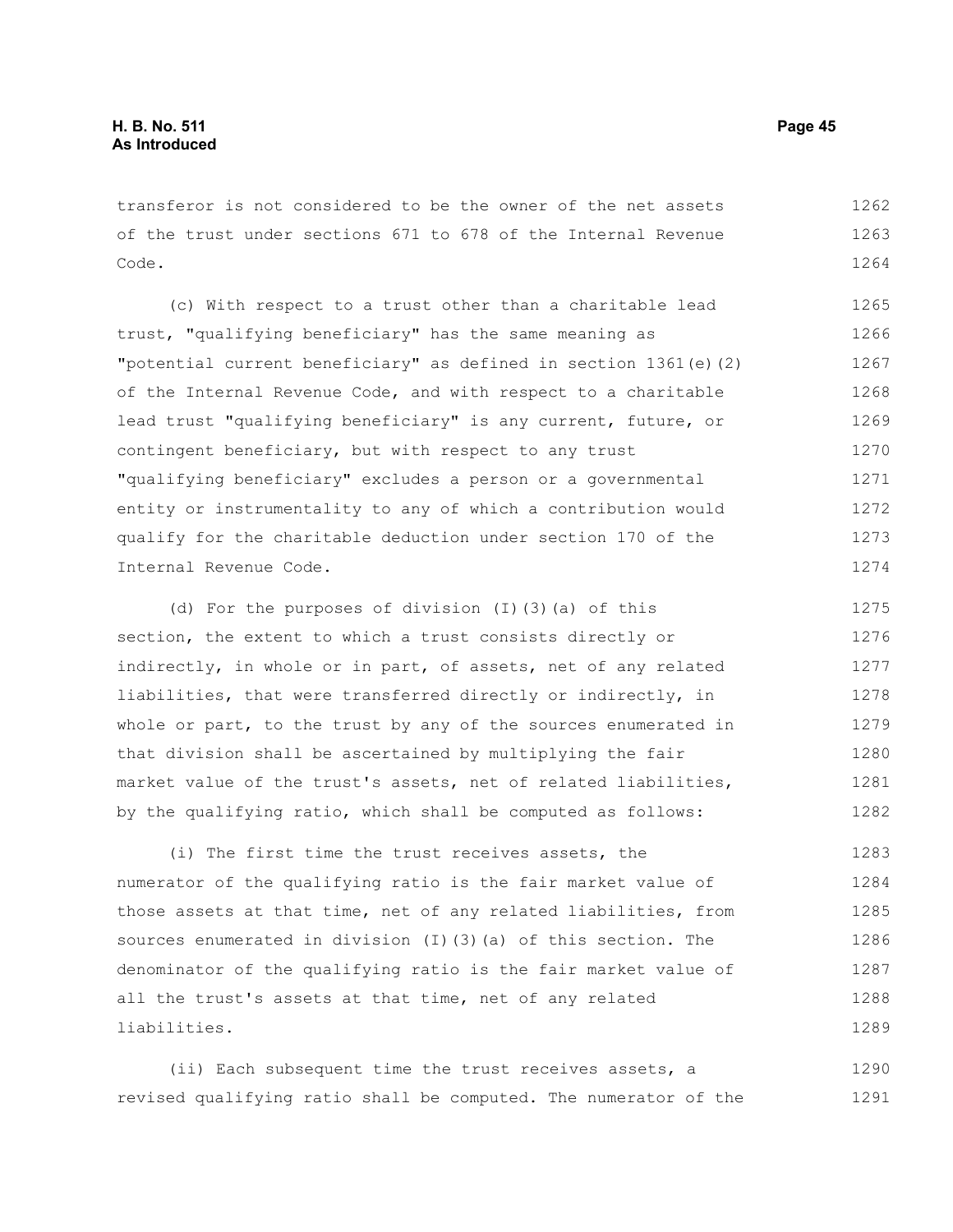revised qualifying ratio is the sum of (1) the fair market value of the trust's assets immediately prior to the subsequent transfer, net of any related liabilities, multiplied by the qualifying ratio last computed without regard to the subsequent transfer, and (2) the fair market value of the subsequently transferred assets at the time transferred, net of any related liabilities, from sources enumerated in division (I)(3)(a) of this section. The denominator of the revised qualifying ratio is the fair market value of all the trust's assets immediately after the subsequent transfer, net of any related liabilities. 1292 1293 1294 1295 1296 1297 1298 1299 1300 1301

(iii) Whether a transfer to the trust is by or from any of the sources enumerated in division (I)(3)(a) of this section shall be ascertained without regard to the domicile of the trust's beneficiaries. 1302 1303 1304 1305

(e) For the purposes of division  $(I)$   $(3)$   $(a)$   $(i)$  of this section: 1306 1307

(i) A trust is described in division (I)(3)(e)(i) of this section if the trust is a testamentary trust and the testator of that testamentary trust was domiciled in this state at the time of the testator's death for purposes of the taxes levied under Chapter 5731. of the Revised Code. 1308 1309 1310 1311 1312

(ii) A trust is described in division (I)(3)(e)(ii) of this section if the transfer is a qualifying transfer described in any of divisions  $(I)$  (3)(f)(i) to (vi) of this section, the trust is an irrevocable inter vivos trust, and at least one of the trust's qualifying beneficiaries is domiciled in this state for purposes of this chapter during all or some portion of the trust's current taxable year. 1313 1314 1315 1316 1317 1318 1319

(f) For the purposes of division (I)(3)(e)(ii) of this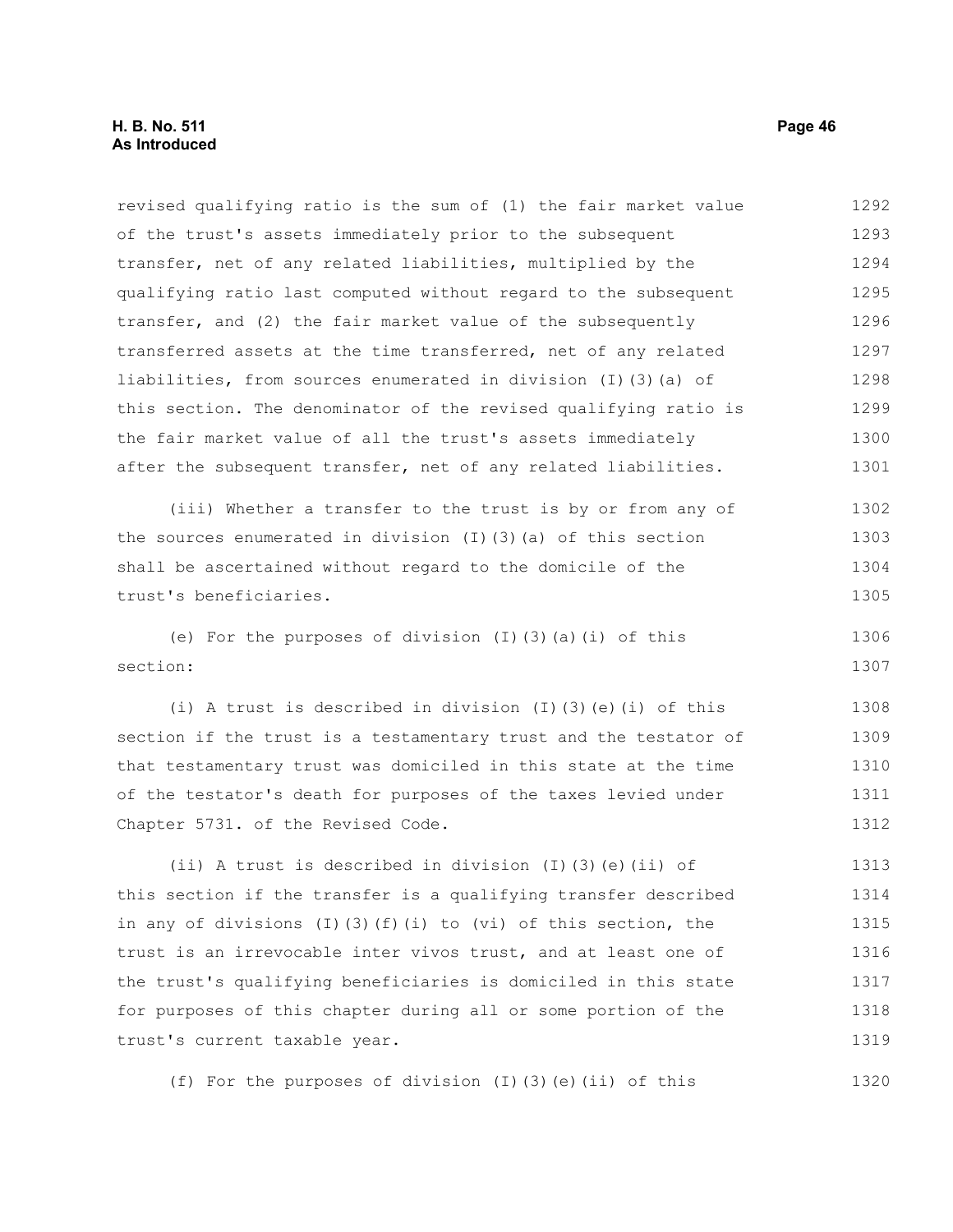section, a "qualifying transfer" is a transfer of assets, net of any related liabilities, directly or indirectly to a trust, if the transfer is described in any of the following: 1321 1322 1323

(i) The transfer is made to a trust, created by the decedent before the decedent's death and while the decedent was domiciled in this state for the purposes of this chapter, and, prior to the death of the decedent, the trust became irrevocable while the decedent was domiciled in this state for the purposes of this chapter. 1324 1325 1326 1327 1328 1329

(ii) The transfer is made to a trust to which the decedent, prior to the decedent's death, had directly or indirectly transferred assets, net of any related liabilities, while the decedent was domiciled in this state for the purposes of this chapter, and prior to the death of the decedent the trust became irrevocable while the decedent was domiciled in this state for the purposes of this chapter. 1330 1331 1332 1333 1334 1335 1336

(iii) The transfer is made on account of a contractual relationship existing directly or indirectly between the transferor and either the decedent or the estate of the decedent at any time prior to the date of the decedent's death, and the decedent was domiciled in this state at the time of death for purposes of the taxes levied under Chapter 5731. of the Revised Code. 1337 1338 1339 1340 1341 1342 1343

(iv) The transfer is made to a trust on account of a contractual relationship existing directly or indirectly between the transferor and another person who at the time of the decedent's death was domiciled in this state for purposes of this chapter. 1344 1345 1346 1347 1348

(v) The transfer is made to a trust on account of the will 1349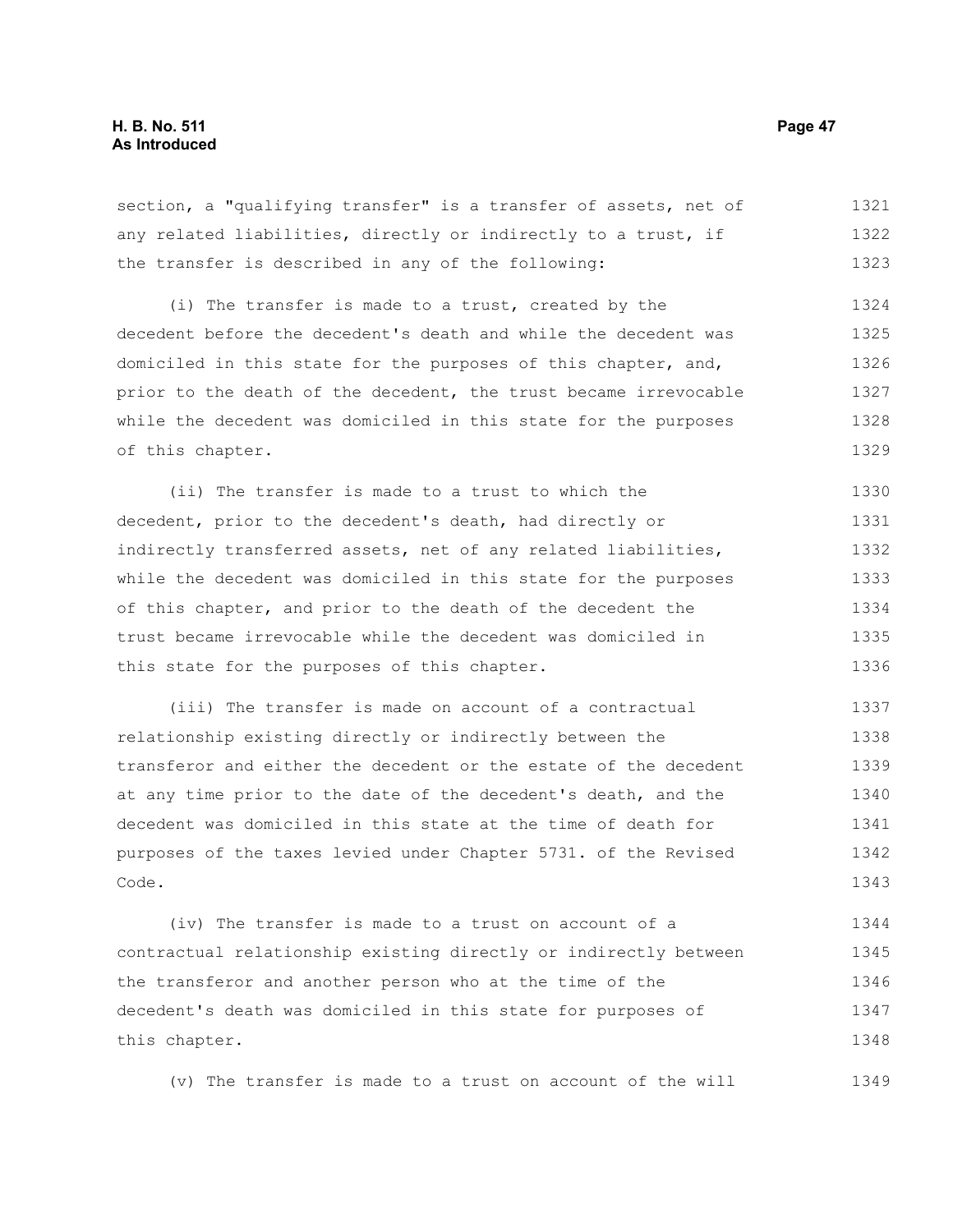5731. of the Revised Code.

of a testator who was domiciled in this state at the time of the testator's death for purposes of the taxes levied under Chapter

(vi) The transfer is made to a trust created by or caused to be created by a court, and the trust was directly or indirectly created in connection with or as a result of the death of an individual who, for purposes of the taxes levied under Chapter 5731. of the Revised Code, was domiciled in this state at the time of the individual's death. 1353 1354 1355 1356 1357 1358

(g) The tax commissioner may adopt rules to ascertain the part of a trust residing in this state. 1359 1360

(J) "Nonresident" means an individual or estate that is not a resident. An individual who is a resident for only part of a taxable year is a nonresident for the remainder of that taxable year. 1361 1362 1363 1364

(K) "Pass-through entity" has the same meaning as in section 5733.04 of the Revised Code. 1365 1366

(L) "Return" means the notifications and reports required to be filed pursuant to this chapter for the purpose of reporting the tax due and includes declarations of estimated tax when so required. 1367 1368 1369 1370

(M) "Taxable year" means the calendar year or the taxpayer's fiscal year ending during the calendar year, or fractional part thereof, upon which the adjusted gross income is calculated pursuant to this chapter. 1371 1372 1373 1374

(N) "Taxpayer" means any person subject to the tax imposed by section 5747.02 of the Revised Code or any pass-through entity that makes the election under division (D) of section 5747.08 of the Revised Code. 1375 1376 1377 1378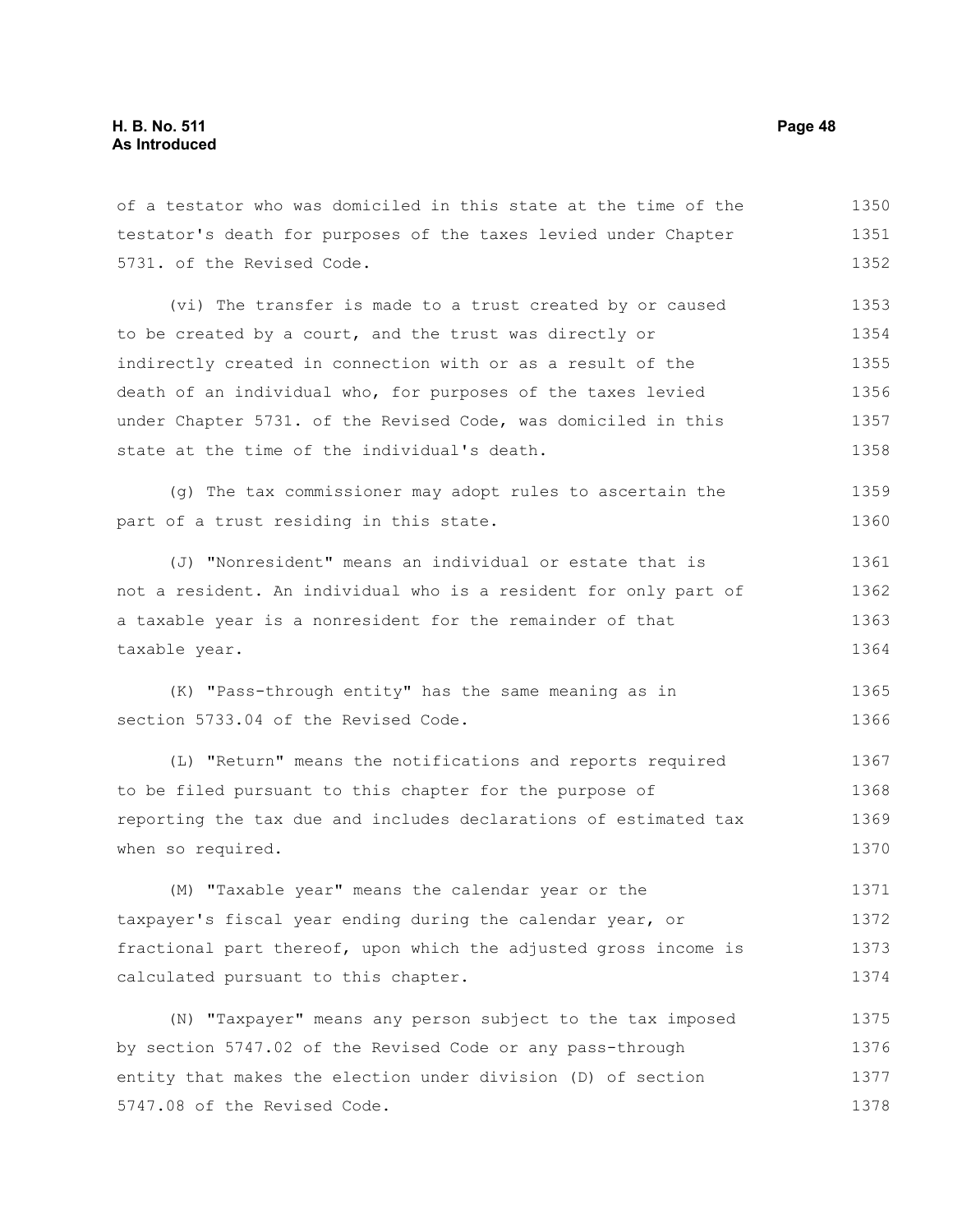#### **H. B. No. 511 Page 49 As Introduced**

(O) "Dependents" means dependents as defined in the Internal Revenue Code and as claimed in the taxpayer's federal income tax return for the taxable year or which the taxpayer would have been permitted to claim had the taxpayer filed a federal income tax return. 1379 1380 1381 1382 1383

(P) "Principal county of employment" means, in the case of a nonresident, the county within the state in which a taxpayer performs services for an employer or, if those services are performed in more than one county, the county in which the major portion of the services are performed. 1384 1385 1386 1387 1388

(Q) As used in sections 5747.50 to 5747.55 of the Revised Code: 1389 1390

(1) "Subdivision" means any county, municipal corporation, park district, or township.

(2) "Essential local government purposes" includes all functions that any subdivision is required by general law to exercise, including like functions that are exercised under a charter adopted pursuant to the Ohio Constitution. 1393 1394 1395 1396

(R) "Overpayment" means any amount already paid that exceeds the figure determined to be the correct amount of the tax. 1397 1398 1399

(S) "Taxable income" or "Ohio taxable income" applies only to estates and trusts, and means federal taxable income, as defined and used in the Internal Revenue Code, adjusted as follows: 1400 1401 1402 1403

(1) Add interest or dividends, net of ordinary, necessary, and reasonable expenses not deducted in computing federal taxable income, on obligations or securities of any state or of any political subdivision or authority of any state, other than 1404 1405 1406 1407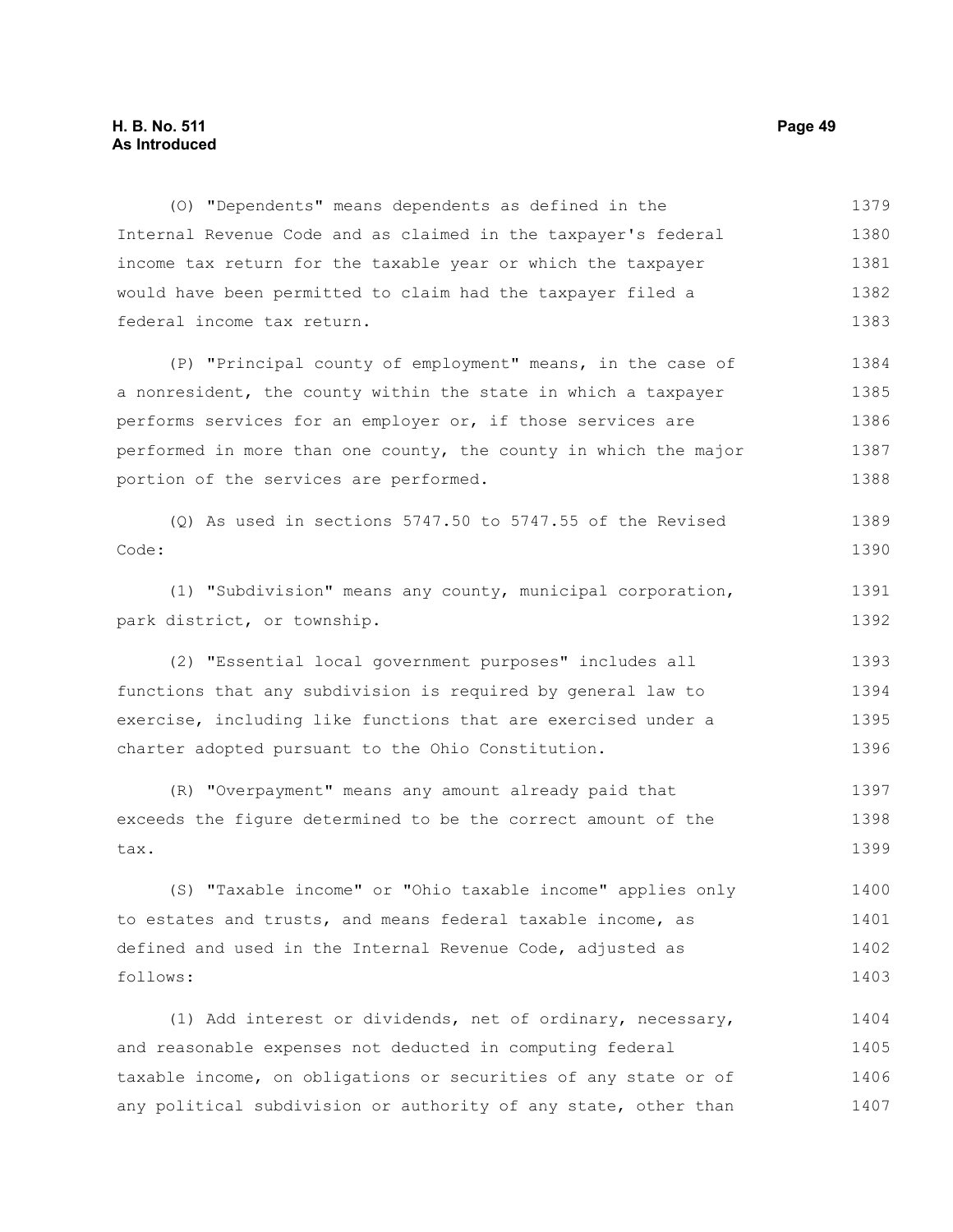this state and its subdivisions and authorities, but only to the extent that such net amount is not otherwise includible in Ohio taxable income and is described in either division (S)(1)(a) or (b) of this section: 1408 1409 1410 1411

(a) The net amount is not attributable to the S portion of an electing small business trust and has not been distributed to beneficiaries for the taxable year; 1412 1413 1414

(b) The net amount is attributable to the S portion of an electing small business trust for the taxable year. 1415 1416

(2) Add interest or dividends, net of ordinary, necessary, and reasonable expenses not deducted in computing federal taxable income, on obligations of any authority, commission, instrumentality, territory, or possession of the United States to the extent that the interest or dividends are exempt from federal income taxes but not from state income taxes, but only to the extent that such net amount is not otherwise includible in Ohio taxable income and is described in either division (S) (1)(a) or (b) of this section; 1417 1418 1419 1420 1421 1422 1423 1424 1425

(3) Add the amount of personal exemption allowed to the estate pursuant to section 642(b) of the Internal Revenue Code; 1426 1427

(4) Deduct interest or dividends, net of related expenses deducted in computing federal taxable income, on obligations of the United States and its territories and possessions or of any authority, commission, or instrumentality of the United States to the extent that the interest or dividends are exempt from state taxes under the laws of the United States, but only to the extent that such amount is included in federal taxable income and is described in either division (S)(1)(a) or (b) of this section; 1428 1429 1430 1431 1432 1433 1434 1435 1436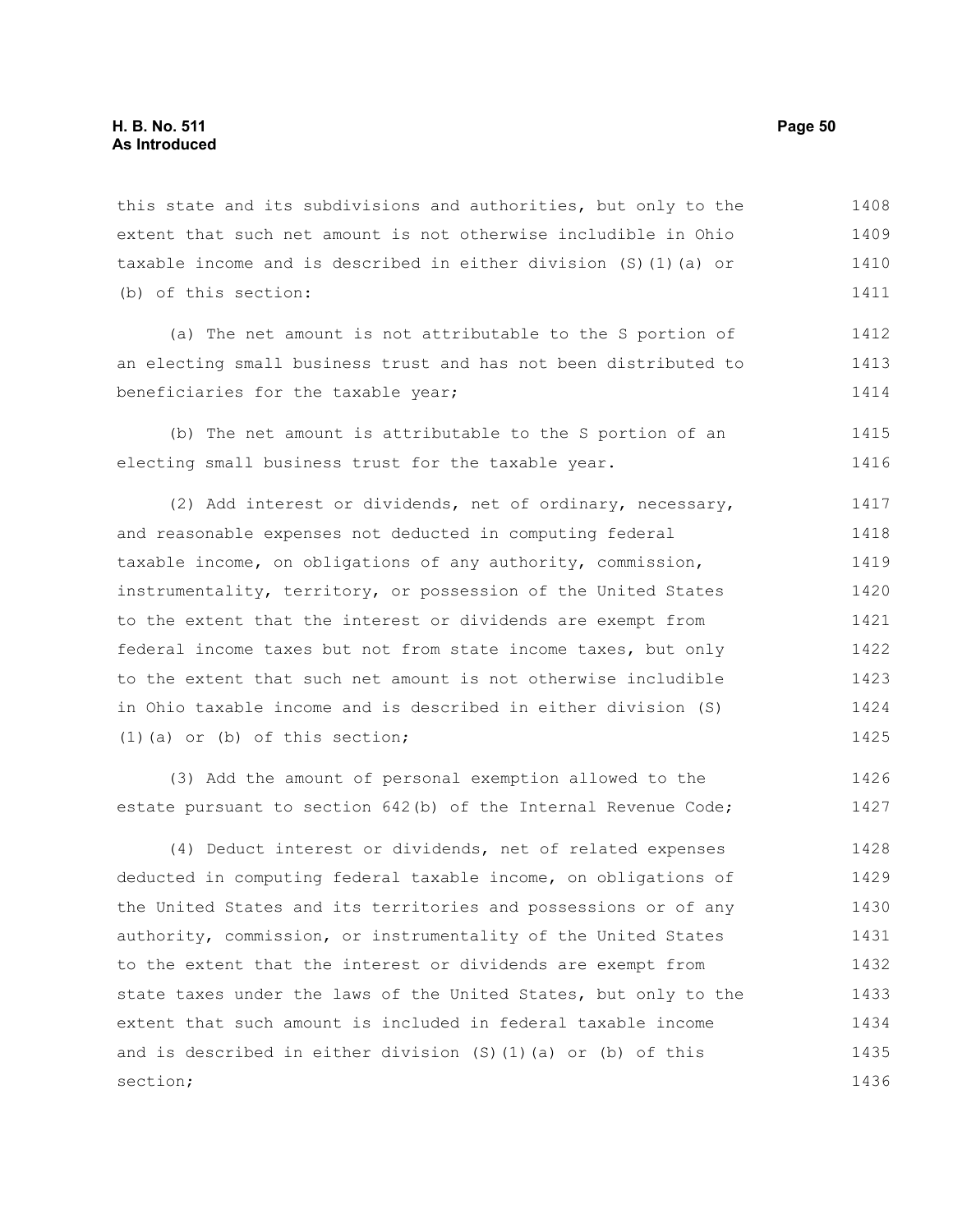#### **H. B. No. 511 Page 51 As Introduced**

(5) Deduct the amount of wages and salaries, if any, not otherwise allowable as a deduction but that would have been allowable as a deduction in computing federal taxable income for the taxable year, had the targeted jobs credit allowed under sections 38, 51, and 52 of the Internal Revenue Code not been in effect, but only to the extent such amount relates either to income included in federal taxable income for the taxable year or to income of the S portion of an electing small business trust for the taxable year; 1437 1438 1439 1440 1441 1442 1443 1444 1445

(6) Deduct any interest or interest equivalent, net of related expenses deducted in computing federal taxable income, on public obligations and purchase obligations, but only to the extent that such net amount relates either to income included in federal taxable income for the taxable year or to income of the S portion of an electing small business trust for the taxable year; 1446 1447 1448 1449 1450 1451 1452

(7) Add any loss or deduct any gain resulting from sale, exchange, or other disposition of public obligations to the extent that such loss has been deducted or such gain has been included in computing either federal taxable income or income of the S portion of an electing small business trust for the taxable year; 1453 1454 1455 1456 1457 1458

(8) Except in the case of the final return of an estate, add any amount deducted by the taxpayer on both its Ohio estate tax return pursuant to section 5731.14 of the Revised Code, and on its federal income tax return in determining federal taxable income; 1459 1460 1461 1462 1463

(9)(a) Deduct any amount included in federal taxable income solely because the amount represents a reimbursement or refund of expenses that in a previous year the decedent had 1464 1465 1466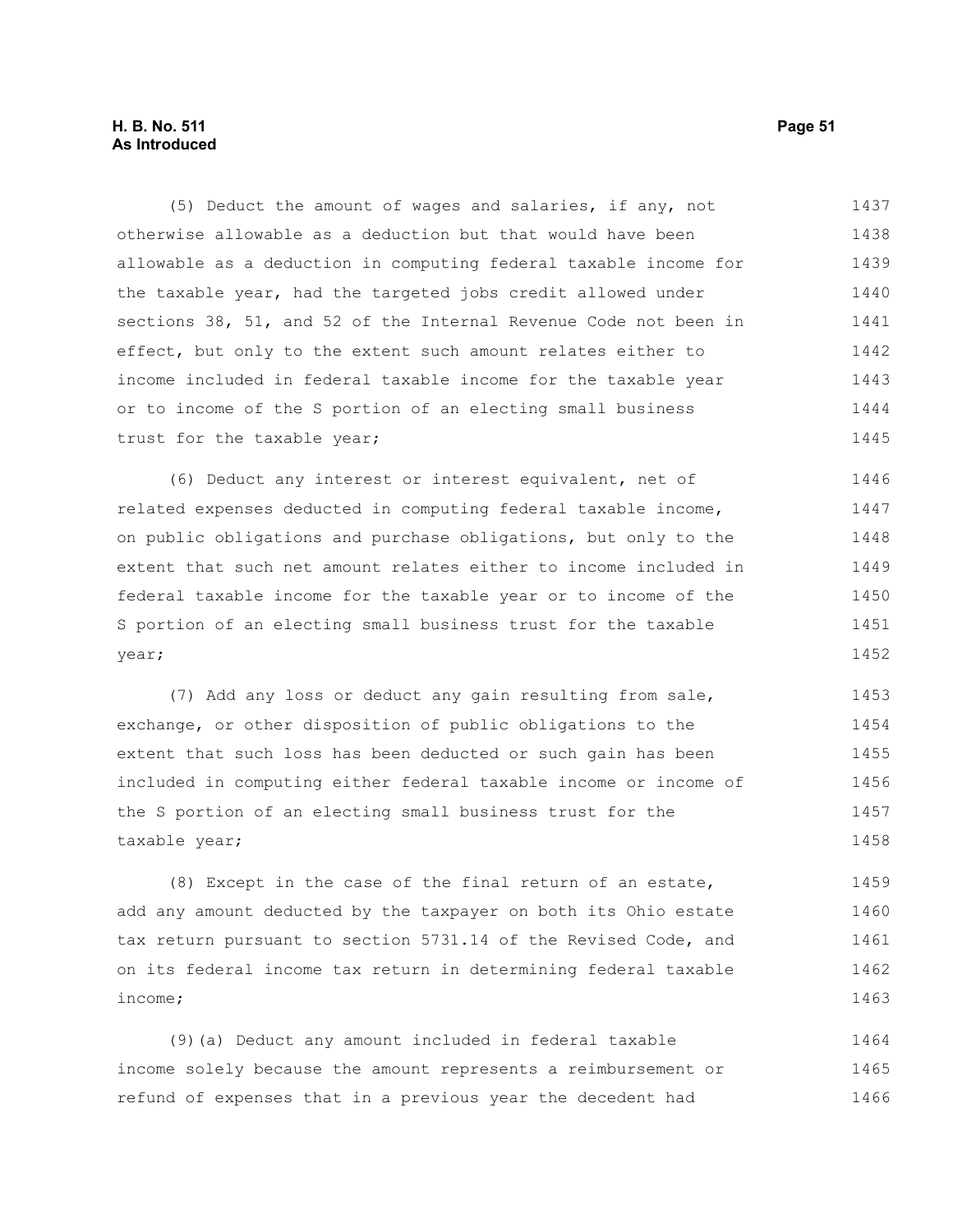#### **H. B. No. 511 Page 52 As Introduced**

deducted as an itemized deduction pursuant to section 63 of the Internal Revenue Code and applicable treasury regulations. The deduction otherwise allowed under division (S)(9)(a) of this section shall be reduced to the extent the reimbursement is attributable to an amount the taxpayer or decedent deducted under this section in any taxable year. 1467 1468 1469 1470 1471 1472

(b) Add any amount not otherwise included in Ohio taxable income for any taxable year to the extent that the amount is attributable to the recovery during the taxable year of any amount deducted or excluded in computing federal or Ohio taxable income in any taxable year, but only to the extent such amount has not been distributed to beneficiaries for the taxable year. 1473 1474 1475 1476 1477 1478

(10) Deduct any portion of the deduction described in section 1341(a)(2) of the Internal Revenue Code, for repaying previously reported income received under a claim of right, that meets both of the following requirements: 1479 1480 1481 1482

(a) It is allowable for repayment of an item that was included in the taxpayer's taxable income or the decedent's adjusted gross income for a prior taxable year and did not qualify for a credit under division (A) or (B) of section 5747.05 of the Revised Code for that year. 1483 1484 1485 1486 1487

(b) It does not otherwise reduce the taxpayer's taxable income or the decedent's adjusted gross income for the current or any other taxable year. 1488 1489 1490

(11) Add any amount claimed as a credit under section 5747.059 or 5747.65 of the Revised Code to the extent that the amount satisfies either of the following: 1491 1492 1493

(a) The amount was deducted or excluded from the computation of the taxpayer's federal taxable income as required 1494 1495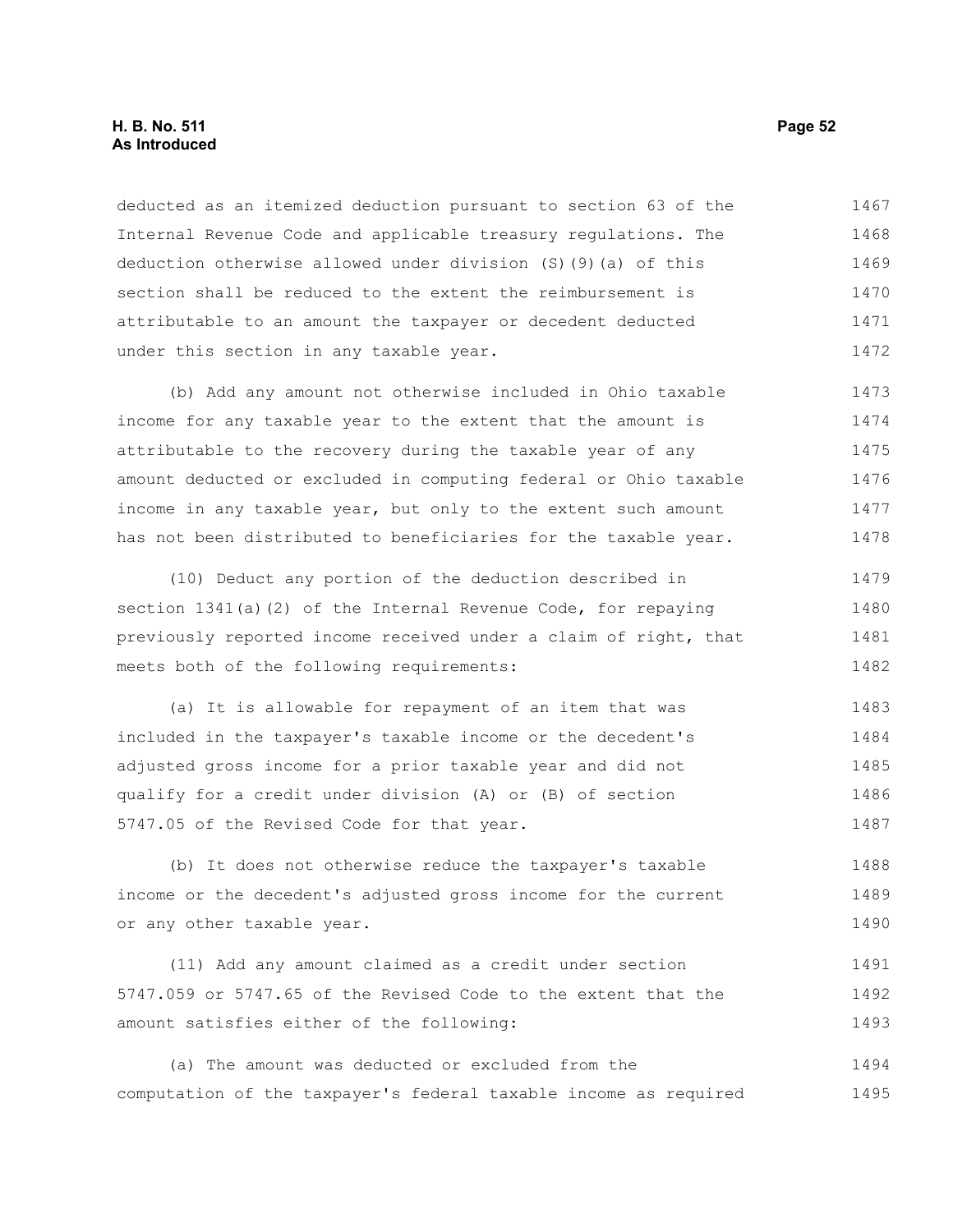to be reported for the taxpayer's taxable year under the Internal Revenue Code; (b) The amount resulted in a reduction in the taxpayer's federal taxable income as required to be reported for any of the taxpayer's taxable years under the Internal Revenue Code. (12) Deduct any amount, net of related expenses deducted in computing federal taxable income, that a trust is required to report as farm income on its federal income tax return, but only if the assets of the trust include at least ten acres of land satisfying the definition of "land devoted exclusively to agricultural use" under section 5713.30 of the Revised Code, regardless of whether the land is valued for tax purposes as such land under sections 5713.30 to 5713.38 of the Revised Code. If the trust is a pass-through entity investor, section 5747.231 of the Revised Code applies in ascertaining if the trust is eligible to claim the deduction provided by division (S)(12) of this section in connection with the pass-through entity's farm income. Except for farm income attributable to the S portion of an 1496 1497 1498 1499 1500 1501 1502 1503 1504 1505 1506 1507 1508 1509 1510 1511 1512 1513 1514

electing small business trust, the deduction provided by division (S)(12) of this section is allowed only to the extent that the trust has not distributed such farm income. Division (S)(12) of this section applies only to taxable years of a trust beginning in 2002 or thereafter. 1515 1516 1517 1518 1519

(13) Add the net amount of income described in section 641(c) of the Internal Revenue Code to the extent that amount is not included in federal taxable income. 1520 1521 1522

(14) Add or deduct the amount the taxpayer would be required to add or deduct under division (A)(20) or (21) of this 1523 1524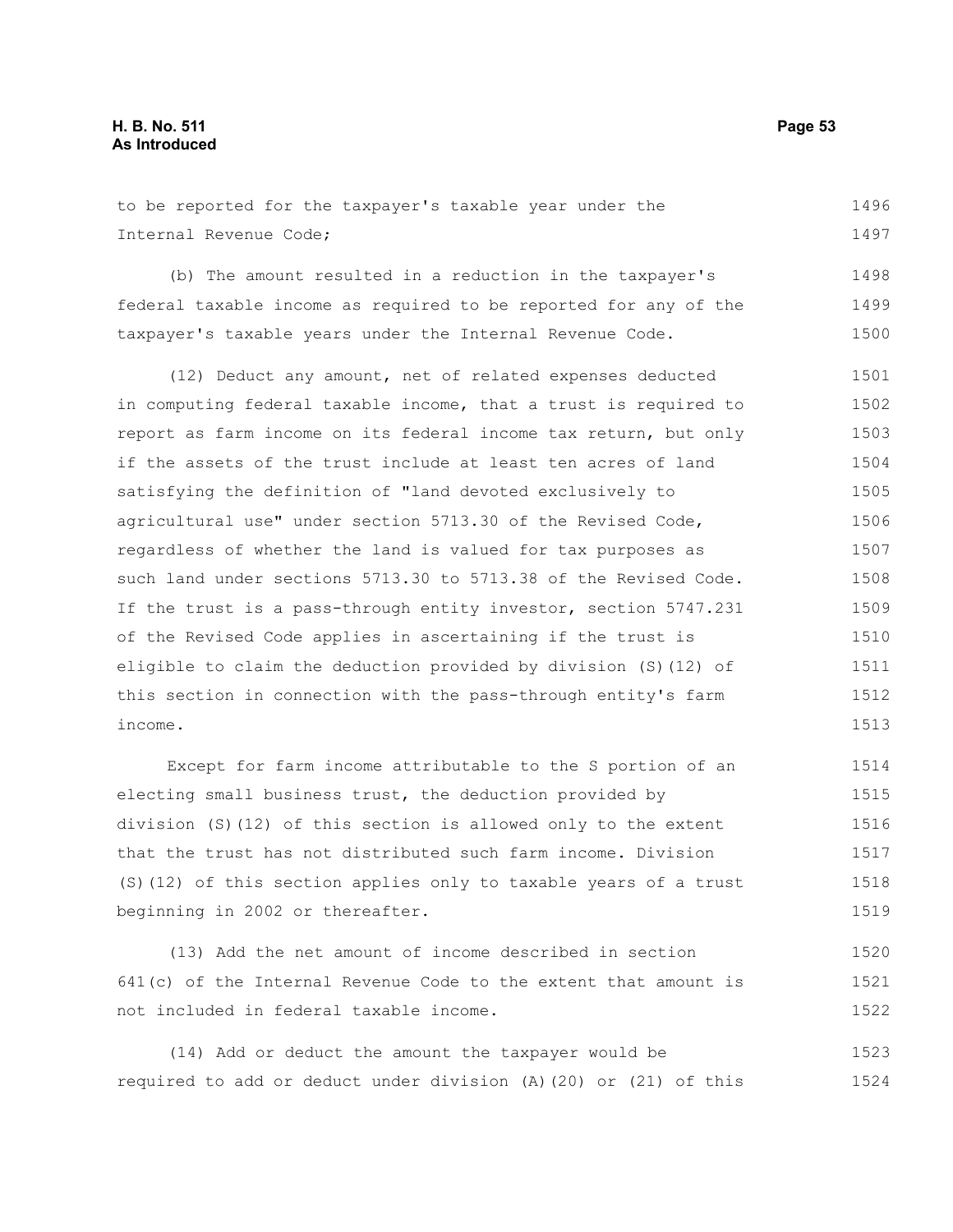#### **H. B. No. 511 Page 54 As Introduced**

section if the taxpayer's Ohio taxable income were computed in the same manner as an individual's Ohio adjusted gross income is computed under this section. In the case of a trust, division (S)(14) of this section applies only to any of the trust's taxable years beginning in 2002 or thereafter. 1525 1526 1527 1528 1529

(T) "School district income" and "school district income tax" have the same meanings as in section 5748.01 of the Revised Code. 1530 1531 1532

(U) As used in divisions (A)(8), (A)(9), (S)(6), and (S) (7) of this section, "public obligations," "purchase obligations," and "interest or interest equivalent" have the same meanings as in section 5709.76 of the Revised Code. 1533 1534 1535 1536

(V) "Limited liability company" means any limited liability company formed under Chapter 1705. of the Revised Code or under the laws of any other state. 1537 1538 1539

(W) "Pass-through entity investor" means any person who, during any portion of a taxable year of a pass-through entity, is a partner, member, shareholder, or equity investor in that pass-through entity. 1540 1541 1542 1543

(X) "Banking day" has the same meaning as in section 1304.01 of the Revised Code. 1544 1545

(Y) "Month" means a calendar month. 1546

(Z) "Quarter" means the first three months, the second three months, the third three months, or the last three months of the taxpayer's taxable year. 1547 1548 1549

(AA)(1) "Eligible institution" means a state university or state institution of higher education as defined in section 3345.011 of the Revised Code, or a private, nonprofit college, 1550 1551 1552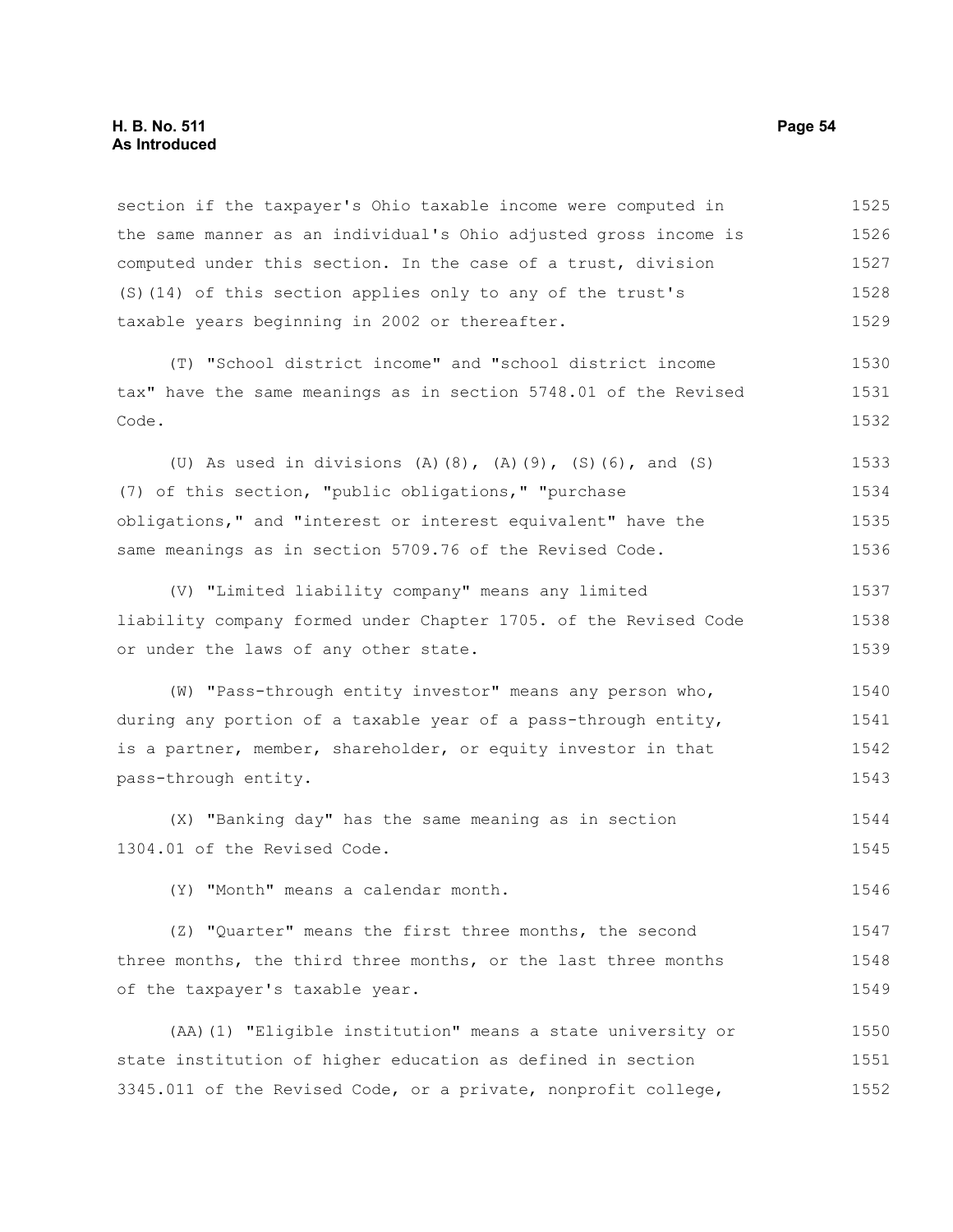#### **H. B. No. 511 Page 55 As Introduced**

university, or other post-secondary institution located in this state that possesses a certificate of authorization issued by the chancellor of higher education pursuant to Chapter 1713. of the Revised Code or a certificate of registration issued by the state board of career colleges and schools under Chapter 3332. of the Revised Code. 1553 1554 1555 1556 1557 1558

(2) "Qualified tuition and fees" means tuition and fees imposed by an eligible institution as a condition of enrollment or attendance, not exceeding two thousand five hundred dollars in each of the individual's first two years of post-secondary education. If the individual is a part-time student, "qualified tuition and fees" includes tuition and fees paid for the academic equivalent of the first two years of post-secondary education during a maximum of five taxable years, not exceeding a total of five thousand dollars. "Qualified tuition and fees" does not include: 1559 1560 1561 1562 1563 1564 1565 1566 1567 1568

(a) Expenses for any course or activity involving sports, games, or hobbies unless the course or activity is part of the individual's degree or diploma program; 1569 1570 1571

(b) The cost of books, room and board, student activity fees, athletic fees, insurance expenses, or other expenses unrelated to the individual's academic course of instruction; 1572 1573 1574

(c) Tuition, fees, or other expenses paid or reimbursed through an employer, scholarship, grant in aid, or other educational benefit program. 1575 1576 1577

(BB)(1) "Modified business income" means the business income included in a trust's Ohio taxable income after such taxable income is first reduced by the qualifying trust amount, if any. 1578 1579 1580 1581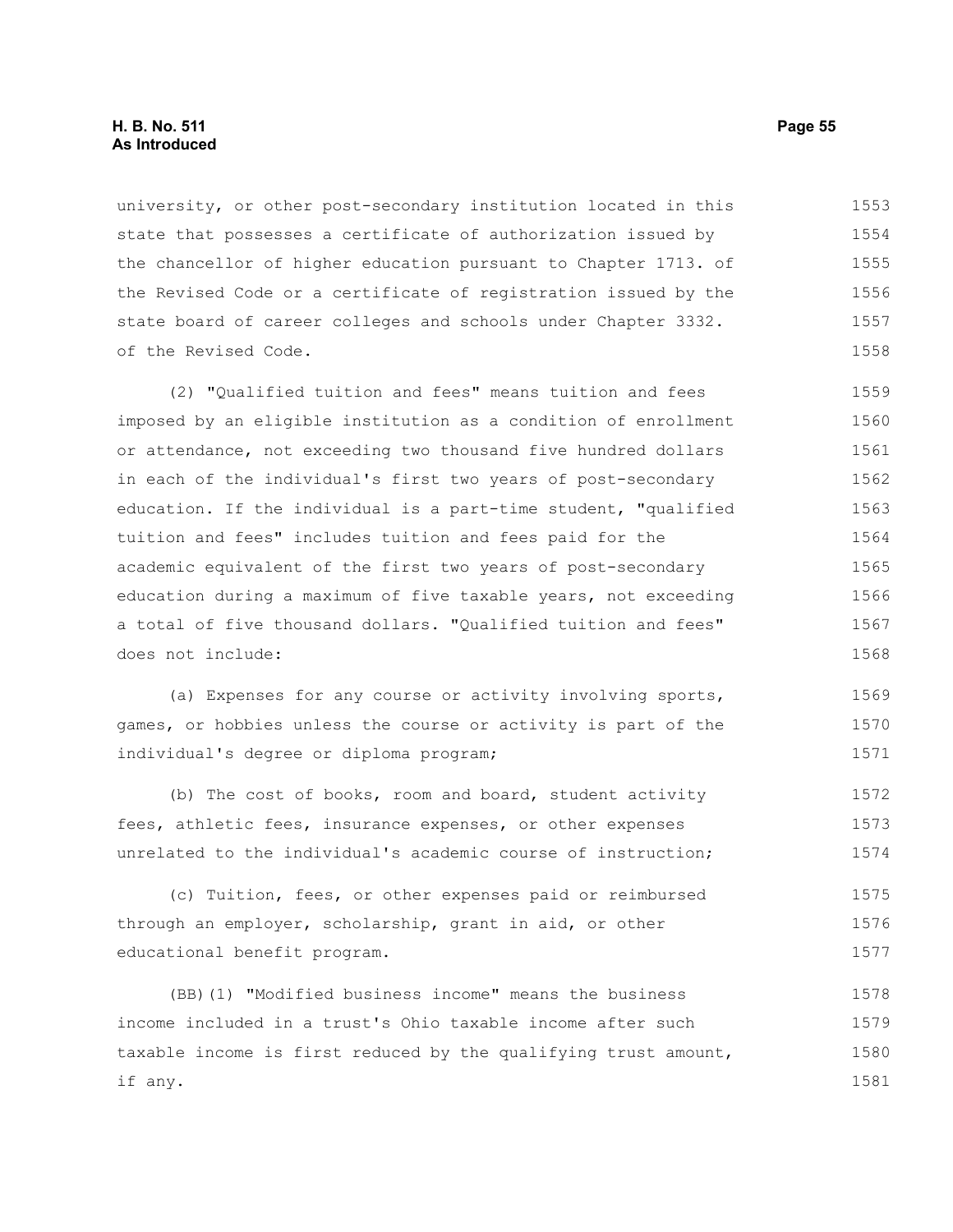#### **H. B. No. 511 Page 56 As Introduced**

(2) "Qualifying trust amount" of a trust means capital gains and losses from the sale, exchange, or other disposition of equity or ownership interests in, or debt obligations of, a qualifying investee to the extent included in the trust's Ohio taxable income, but only if the following requirements are satisfied: 1582 1583 1584 1585 1586 1587

(a) The book value of the qualifying investee's physical assets in this state and everywhere, as of the last day of the qualifying investee's fiscal or calendar year ending immediately prior to the date on which the trust recognizes the gain or loss, is available to the trust. 1588 1589 1590 1591 1592

(b) The requirements of section 5747.011 of the Revised Code are satisfied for the trust's taxable year in which the trust recognizes the gain or loss. 1593 1594 1595

Any gain or loss that is not a qualifying trust amount is modified business income, qualifying investment income, or modified nonbusiness income, as the case may be. 1596 1597 1598

(3) "Modified nonbusiness income" means a trust's Ohio taxable income other than modified business income, other than the qualifying trust amount, and other than qualifying investment income, as defined in section 5747.012 of the Revised Code, to the extent such qualifying investment income is not otherwise part of modified business income. 1599 1600 1601 1602 1603 1604

(4) "Modified Ohio taxable income" applies only to trusts, and means the sum of the amounts described in divisions (BB)(4) (a) to (c) of this section: 1605 1606 1607

(a) The fraction, calculated under section 5747.013, and applying section 5747.231 of the Revised Code, multiplied by the sum of the following amounts: 1608 1609 1610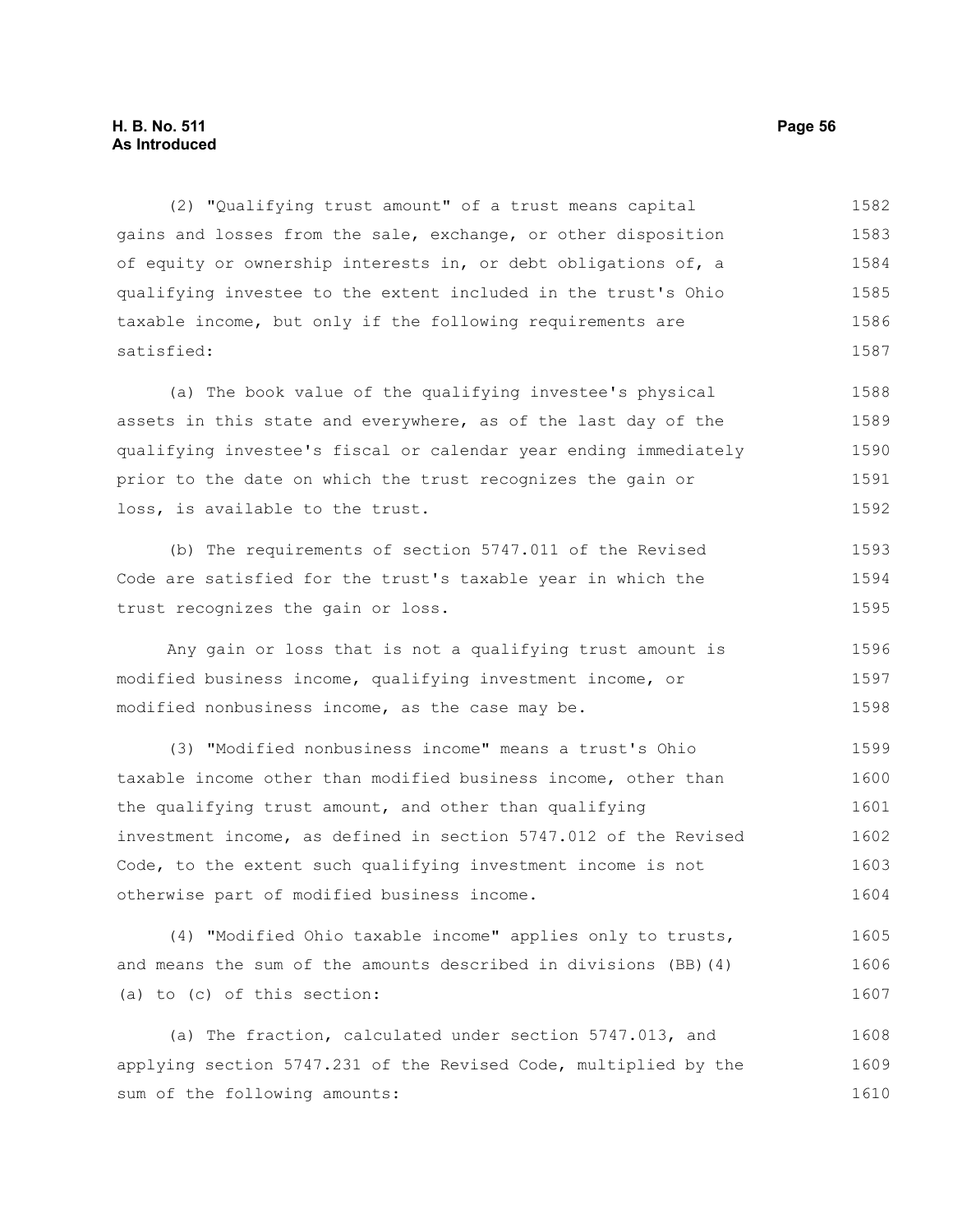(i) The trust's modified business income;

(ii) The trust's qualifying investment income, as defined in section 5747.012 of the Revised Code, but only to the extent the qualifying investment income does not otherwise constitute modified business income and does not otherwise constitute a qualifying trust amount. 1612 1613 1614 1615 1616

(b) The qualifying trust amount multiplied by a fraction, the numerator of which is the sum of the book value of the qualifying investee's physical assets in this state on the last day of the qualifying investee's fiscal or calendar year ending immediately prior to the day on which the trust recognizes the qualifying trust amount, and the denominator of which is the sum of the book value of the qualifying investee's total physical assets everywhere on the last day of the qualifying investee's fiscal or calendar year ending immediately prior to the day on which the trust recognizes the qualifying trust amount. If, for a taxable year, the trust recognizes a qualifying trust amount with respect to more than one qualifying investee, the amount described in division (BB)(4)(b) of this section shall equal the sum of the products so computed for each such qualifying investee. 1617 1618 1619 1620 1621 1622 1623 1624 1625 1626 1627 1628 1629 1630 1631

(c)(i) With respect to a trust or portion of a trust that is a resident as ascertained in accordance with division (I)(3) (d) of this section, its modified nonbusiness income. 1632 1633 1634

(ii) With respect to a trust or portion of a trust that is not a resident as ascertained in accordance with division (I)(3) (d) of this section, the amount of its modified nonbusiness income satisfying the descriptions in divisions (B)(2) to (5) of section 5747.20 of the Revised Code, except as otherwise provided in division (BB)(4)(c)(ii) of this section. With 1635 1636 1637 1638 1639 1640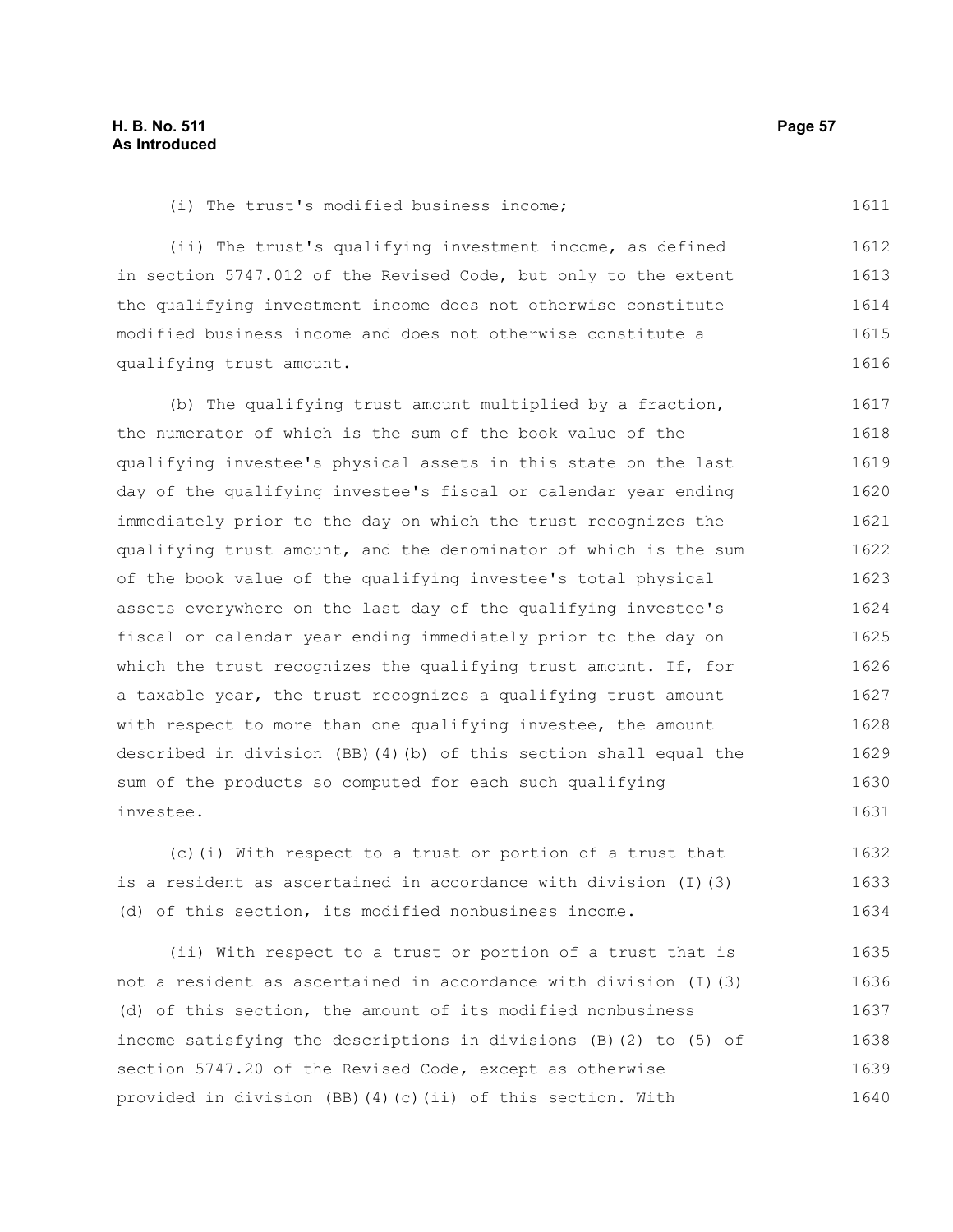respect to a trust or portion of a trust that is not a resident as ascertained in accordance with division (I)(3)(d) of this section, the trust's portion of modified nonbusiness income recognized from the sale, exchange, or other disposition of a debt interest in or equity interest in a section 5747.212 entity, as defined in section 5747.212 of the Revised Code, without regard to division (A) of that section, shall not be allocated to this state in accordance with section 5747.20 of the Revised Code but shall be apportioned to this state in accordance with division (B) of section 5747.212 of the Revised Code without regard to division (A) of that section. 1641 1642 1643 1644 1645 1646 1647 1648 1649 1650 1651

If the allocation and apportionment of a trust's income under divisions (BB)(4)(a) and (c) of this section do not fairly represent the modified Ohio taxable income of the trust in this state, the alternative methods described in division (C) of section 5747.21 of the Revised Code may be applied in the manner and to the same extent provided in that section. 1652 1653 1654 1655 1656 1657

(5)(a) Except as set forth in division (BB)(5)(b) of this section, "qualifying investee" means a person in which a trust has an equity or ownership interest, or a person or unit of government the debt obligations of either of which are owned by a trust. For the purposes of division (BB)(2)(a) of this section and for the purpose of computing the fraction described in division (BB)(4)(b) of this section, all of the following apply: 1658 1659 1660 1661 1662 1663 1664

(i) If the qualifying investee is a member of a qualifying controlled group on the last day of the qualifying investee's fiscal or calendar year ending immediately prior to the date on which the trust recognizes the gain or loss, then "qualifying investee" includes all persons in the qualifying controlled group on such last day. 1665 1666 1667 1668 1669 1670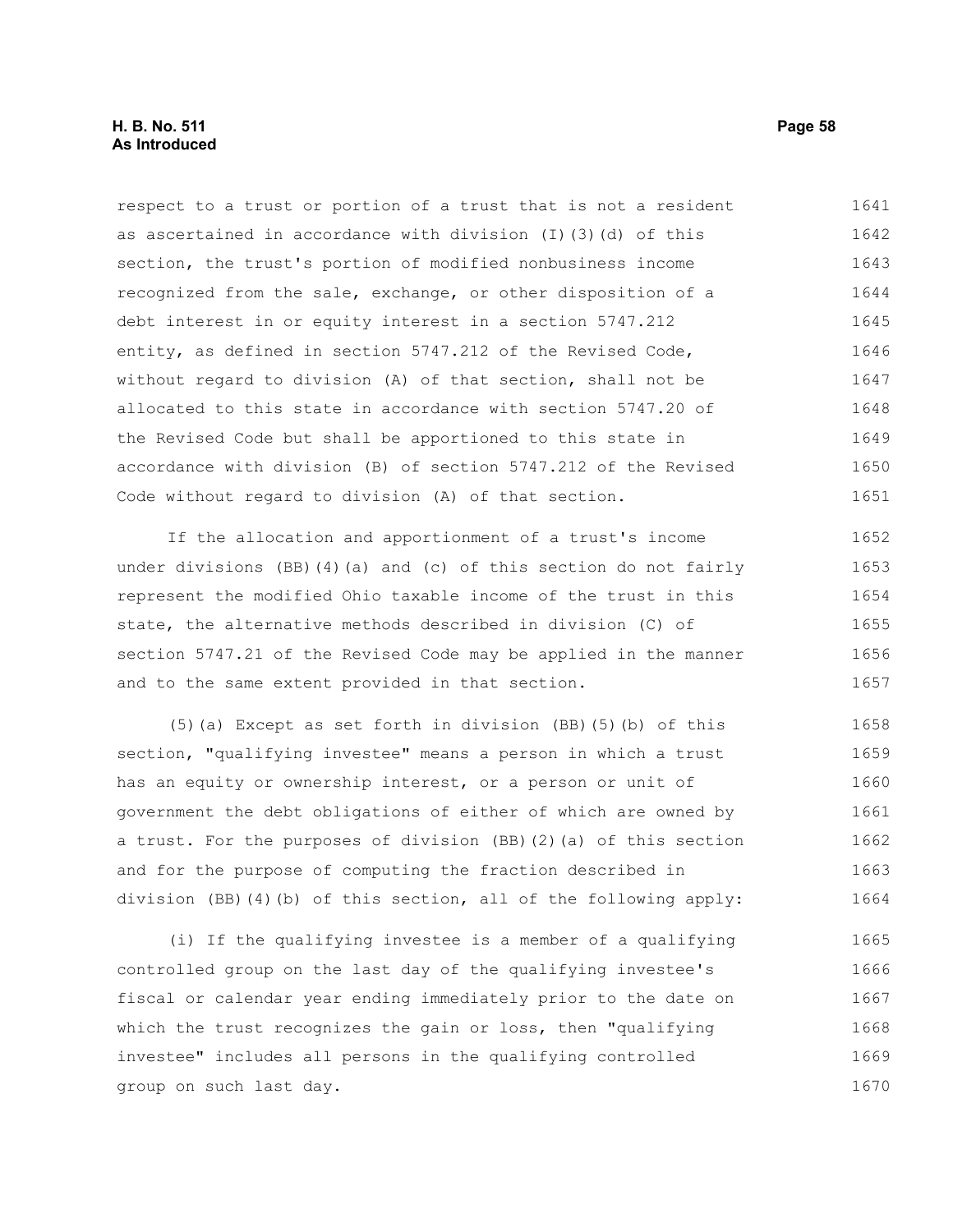#### **H. B. No. 511 Page 59 As Introduced**

(ii) If the qualifying investee, or if the qualifying investee and any members of the qualifying controlled group of which the qualifying investee is a member on the last day of the qualifying investee's fiscal or calendar year ending immediately prior to the date on which the trust recognizes the gain or loss, separately or cumulatively own, directly or indirectly, on the last day of the qualifying investee's fiscal or calendar year ending immediately prior to the date on which the trust recognizes the qualifying trust amount, more than fifty per cent of the equity of a pass-through entity, then the qualifying investee and the other members are deemed to own the proportionate share of the pass-through entity's physical assets which the pass-through entity directly or indirectly owns on the last day of the pass-through entity's calendar or fiscal year ending within or with the last day of the qualifying investee's fiscal or calendar year ending immediately prior to the date on which the trust recognizes the qualifying trust amount. 1671 1672 1673 1674 1675 1676 1677 1678 1679 1680 1681 1682 1683 1684 1685 1686 1687

(iii) For the purposes of division (BB)(5)(a)(iii) of this section, "upper level pass-through entity" means a pass-through entity directly or indirectly owning any equity of another passthrough entity, and "lower level pass-through entity" means that other pass-through entity. 1688 1689 1690 1691 1692

An upper level pass-through entity, whether or not it is also a qualifying investee, is deemed to own, on the last day of the upper level pass-through entity's calendar or fiscal year, the proportionate share of the lower level pass-through entity's physical assets that the lower level pass-through entity directly or indirectly owns on the last day of the lower level pass-through entity's calendar or fiscal year ending within or with the last day of the upper level pass-through entity's fiscal or calendar year. If the upper level pass-through entity 1693 1694 1695 1696 1697 1698 1699 1700 1701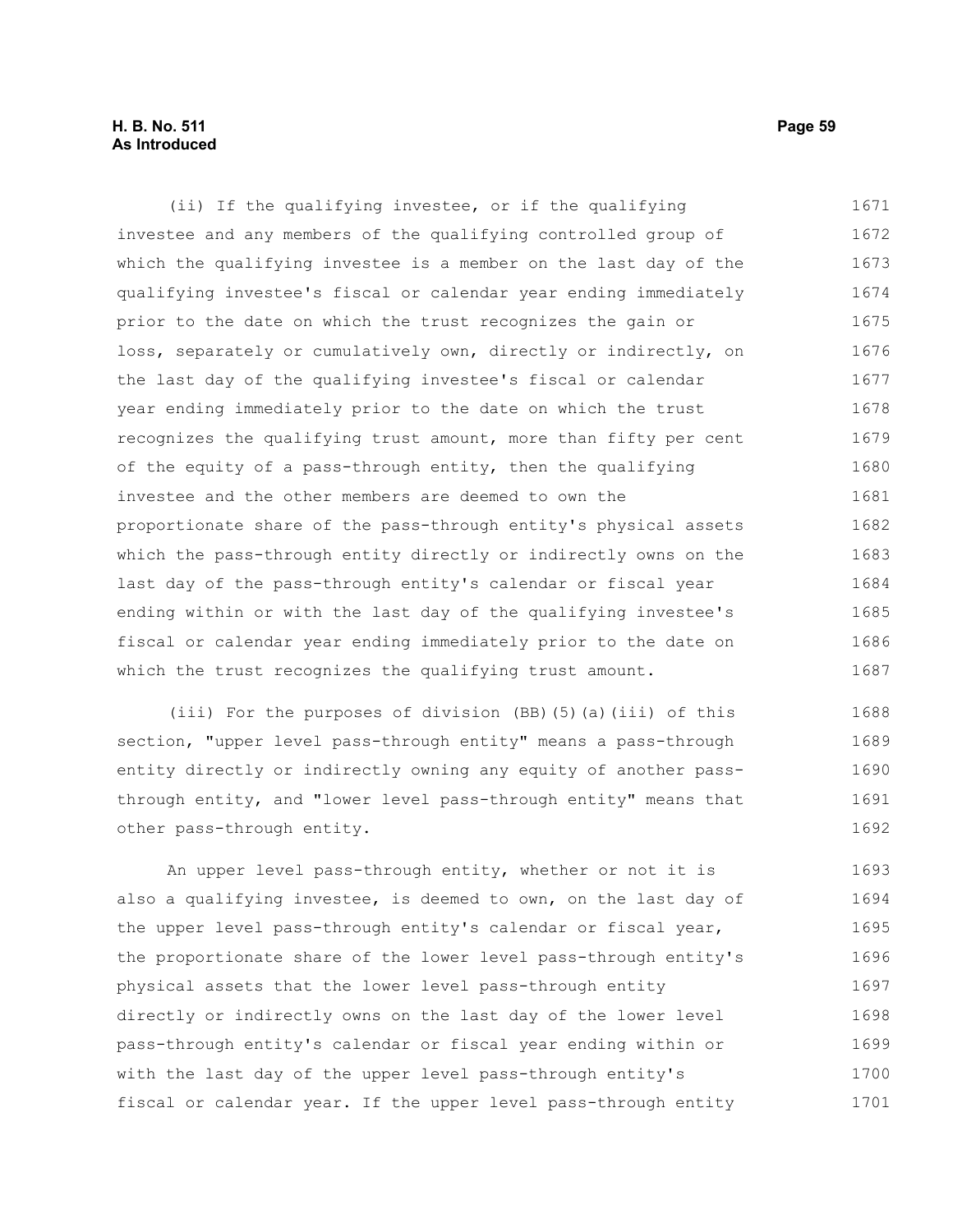#### **H. B. No. 511 Page 60 As Introduced**

directly and indirectly owns less than fifty per cent of the equity of the lower level pass-through entity on each day of the upper level pass-through entity's calendar or fiscal year in which or with which ends the calendar or fiscal year of the lower level pass-through entity and if, based upon clear and convincing evidence, complete information about the location and cost of the physical assets of the lower pass-through entity is not available to the upper level pass-through entity, then solely for purposes of ascertaining if a gain or loss constitutes a qualifying trust amount, the upper level passthrough entity shall be deemed as owning no equity of the lower level pass-through entity for each day during the upper level pass-through entity's calendar or fiscal year in which or with which ends the lower level pass-through entity's calendar or fiscal year. Nothing in division (BB)(5)(a)(iii) of this section shall be construed to provide for any deduction or exclusion in computing any trust's Ohio taxable income. 1702 1703 1704 1705 1706 1707 1708 1709 1710 1711 1712 1713 1714 1715 1716 1717 1718

(b) With respect to a trust that is not a resident for the taxable year and with respect to a part of a trust that is not a resident for the taxable year, "qualifying investee" for that taxable year does not include a C corporation if both of the following apply: 1719 1720 1721 1722 1723

(i) During the taxable year the trust or part of the trust recognizes a gain or loss from the sale, exchange, or other disposition of equity or ownership interests in, or debt obligations of, the C corporation. 1724 1725 1726 1727

(ii) Such gain or loss constitutes nonbusiness income. 1728

(6) "Available" means information is such that a person is able to learn of the information by the due date plus extensions, if any, for filing the return for the taxable year 1729 1730 1731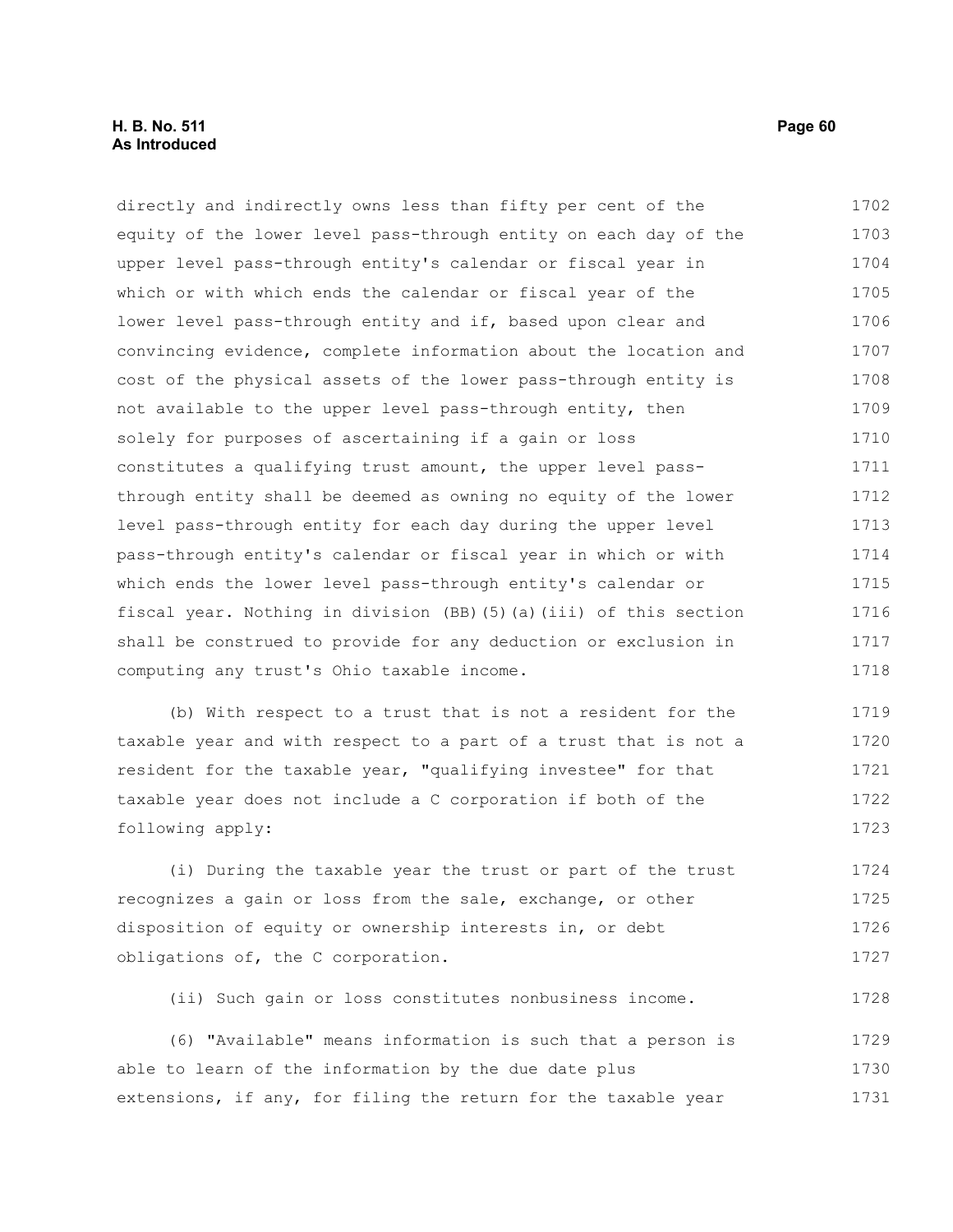in which the trust recognizes the gain or loss. (CC) "Qualifying controlled group" has the same meaning as in section 5733.04 of the Revised Code. (DD) "Related member" has the same meaning as in section 5733.042 of the Revised Code. (EE)(1) For the purposes of division (EE) of this section: (a) "Qualifying person" means any person other than a qualifying corporation. (b) "Qualifying corporation" means any person classified for federal income tax purposes as an association taxable as a corporation, except either of the following: (i) A corporation that has made an election under subchapter S, chapter one, subtitle A, of the Internal Revenue Code for its taxable year ending within, or on the last day of, the investor's taxable year; (ii) A subsidiary that is wholly owned by any corporation that has made an election under subchapter S, chapter one, subtitle A of the Internal Revenue Code for its taxable year ending within, or on the last day of, the investor's taxable year. (2) For the purposes of this chapter, unless expressly stated otherwise, no qualifying person indirectly owns any asset directly or indirectly owned by any qualifying corporation. (FF) For purposes of this chapter and Chapter 5751. of the Revised Code: (1) "Trust" does not include a qualified pre-income tax trust. 1732 1733 1734 1735 1736 1737 1738 1739 1740 1741 1742 1743 1744 1745 1746 1747 1748 1749 1750 1751 1752 1753 1754 1755 1756 1757 1758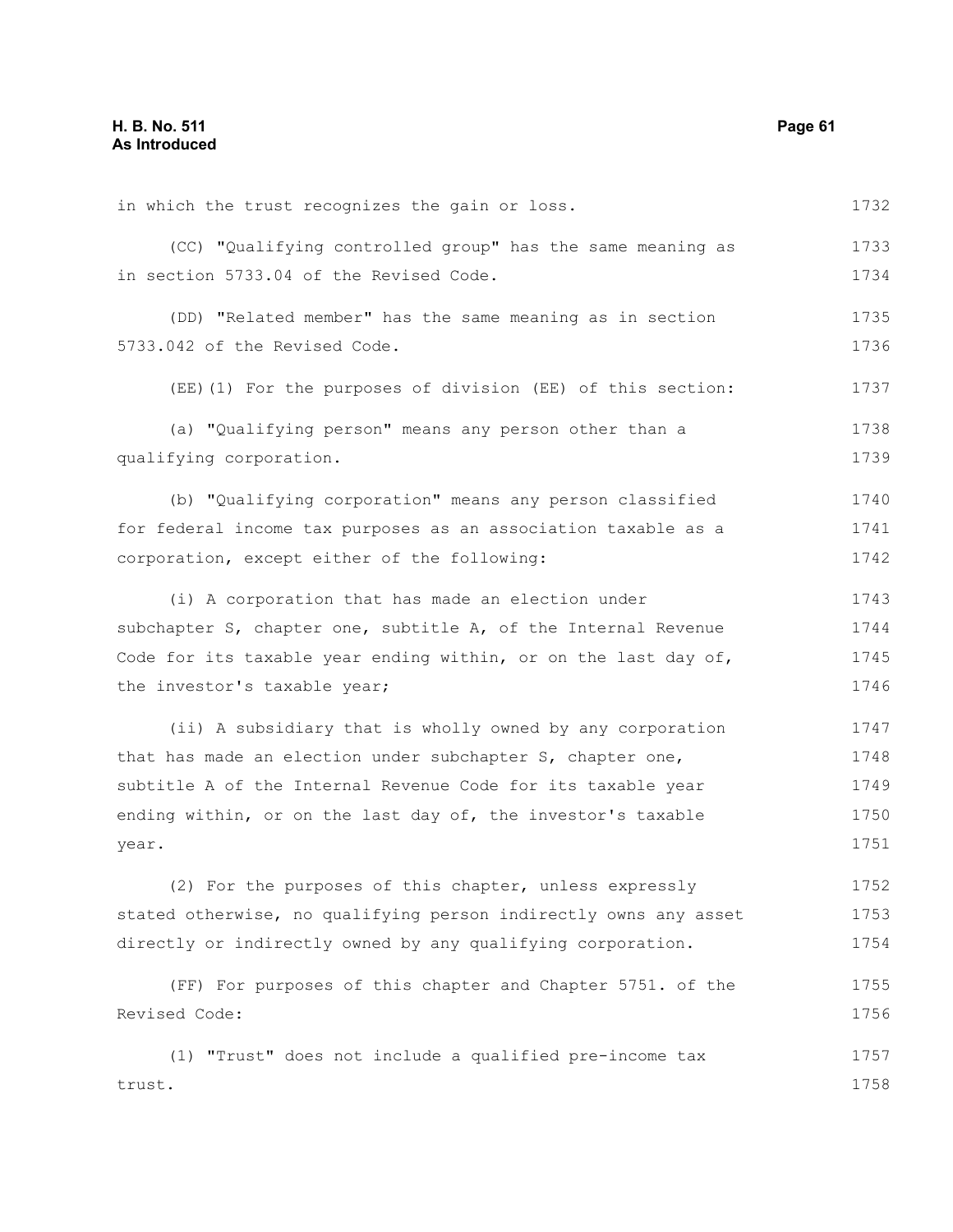#### **H. B. No. 511 Page 62 As Introduced**

(2) A "qualified pre-income tax trust" is any pre-income tax trust that makes a qualifying pre-income tax trust election as described in division (FF)(3) of this section. 1759 1760 1761

(3) A "qualifying pre-income tax trust election" is an election by a pre-income tax trust to subject to the tax imposed by section 5751.02 of the Revised Code the pre-income tax trust and all pass-through entities of which the trust owns or controls, directly, indirectly, or constructively through related interests, five per cent or more of the ownership or equity interests. The trustee shall notify the tax commissioner in writing of the election on or before April 15, 2006. The election, if timely made, shall be effective on and after January 1, 2006, and shall apply for all tax periods and tax years until revoked by the trustee of the trust. 1762 1763 1764 1765 1766 1767 1768 1769 1770 1771 1772

(4) A "pre-income tax trust" is a trust that satisfies all of the following requirements: 1773 1774

(a) The document or instrument creating the trust was executed by the grantor before January 1, 1972; 1775 1776

(b) The trust became irrevocable upon the creation of the trust; and 1777 1778

(c) The grantor was domiciled in this state at the time the trust was created. 1779 1780

(GG) "Uniformed services" has the same meaning as in 10 U.S.C. 101. 1781 1782

(HH) "Taxable business income" means the amount by which an individual's business income that is included in federal adjusted gross income exceeds the amount of business income the individual is authorized to deduct under division (A)(31) of this section for the taxable year. 1783 1784 1785 1786 1787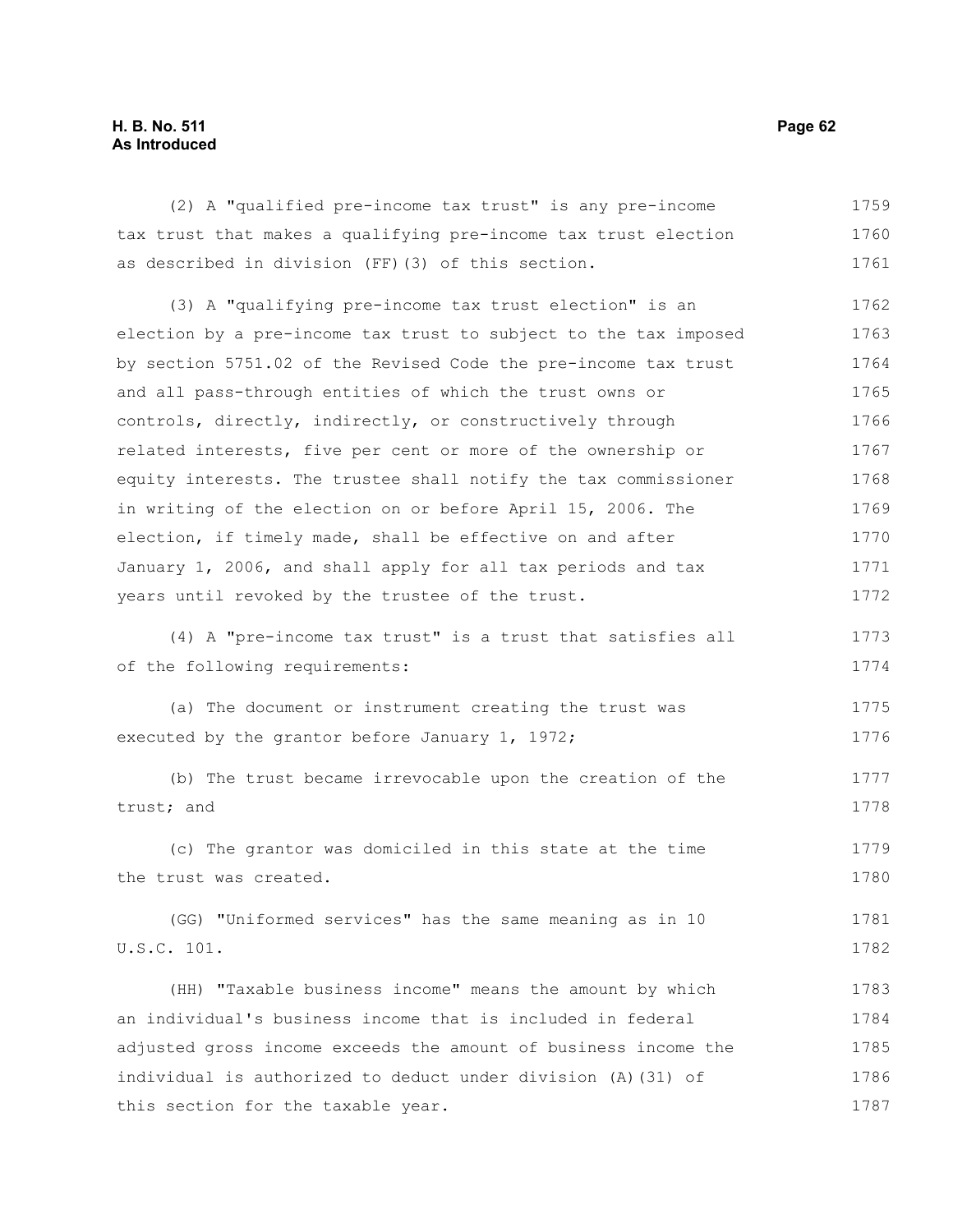#### **H. B. No. 511 Page 63 As Introduced**

**Section 2.** That existing sections 4117.10, 4745.01, and 5747.01 of the Revised Code are hereby repealed. 1788 1789

Section 3. Section 1 of this act, except for section 4143.03 and division (A) of section 4143.10 of the Revised Code, shall take effect July 1, 2017. Section 4143.03 of the Revised Code, as enacted by this act, shall take effect July 1, 2020. Division (A) of section 4143.10 of the Revised Code, as enacted by this act, shall take effect on the effective date of this section. 1790 1791 1792 1793 1794 1795 1796

**Section 4.** Employers shall begin to deduct and withhold premiums from the wages of employees or pay contributions as described in divisions (B), (C), and (D) of section 4143.10 of the Revised Code, as enacted by this act, on July 1, 2019. 1797 1798 1799 1800

**Section 5.** Section 4143.06 of the Revised Code, as enacted by this act, applies to collective bargaining agreements that are entered into or renewed, or employer policies that are adopted or revised, on or after the effective date of this act. 1801 1802 1803 1804

**Section 6.** (A) Not later then July 1, 2017, the Director of Job and Family Services shall conduct an actuarial evaluation prior to establishing the Family and Medical Leave Insurance Program under Chapter 4143. of the Revised Code, as enacted by this act. The actuarial evaluation shall determine all of the following: 1805 1806 1807 1808 1809 1810

(1) The premium amounts required under section 4143.10 of the Revised Code, as enacted by this act, necessary to sufficiently fund the Program; 1811 1812 1813

(2) The balance necessary to ensure the actuarial soundness of the Family and Medical Leave Insurance Fund created by section 4143.10 of the Revised Code, as enacted by this act; 1814 1815 1816